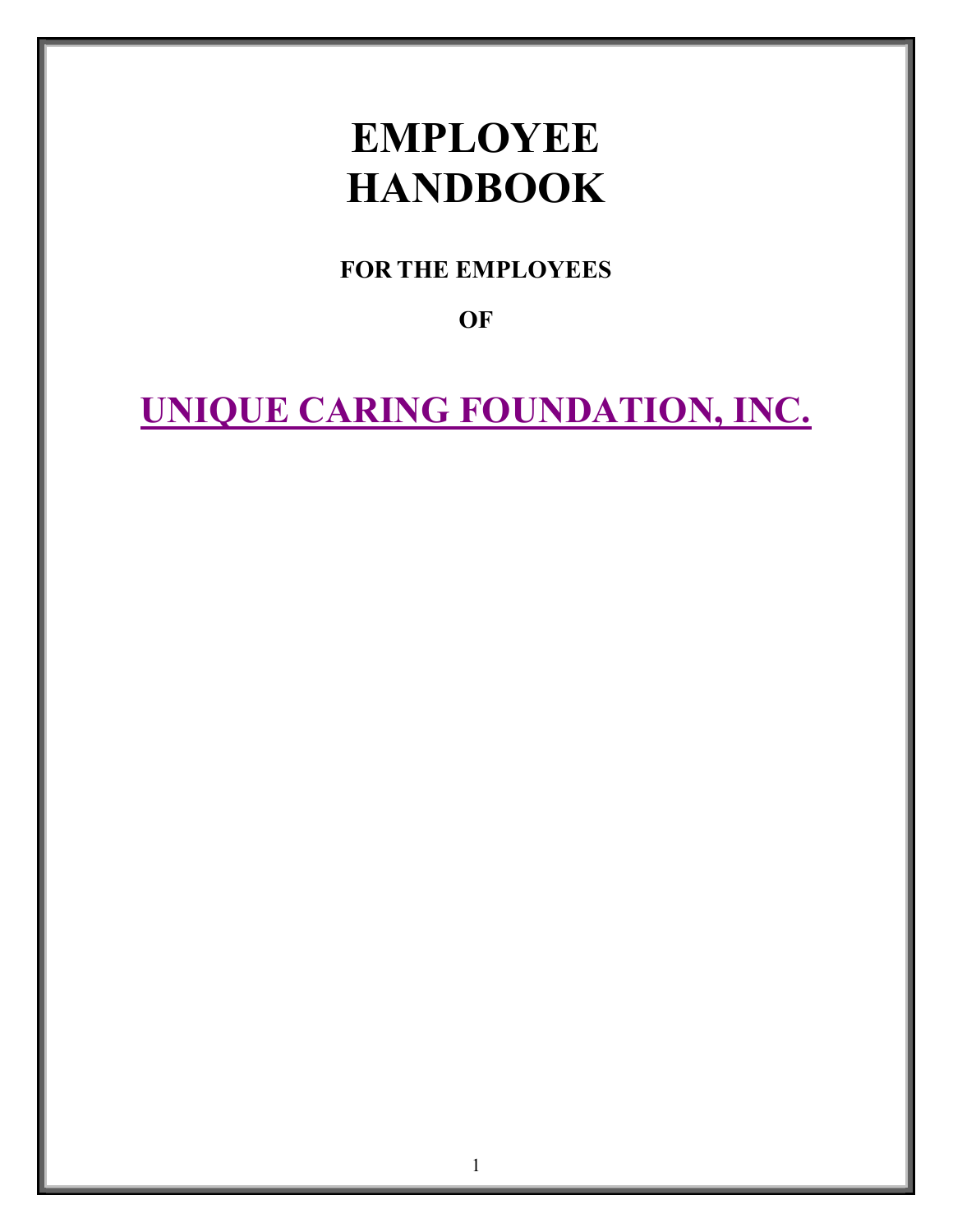

#### **REVISED 10-02-2008**

# TABLE OF CONTENTS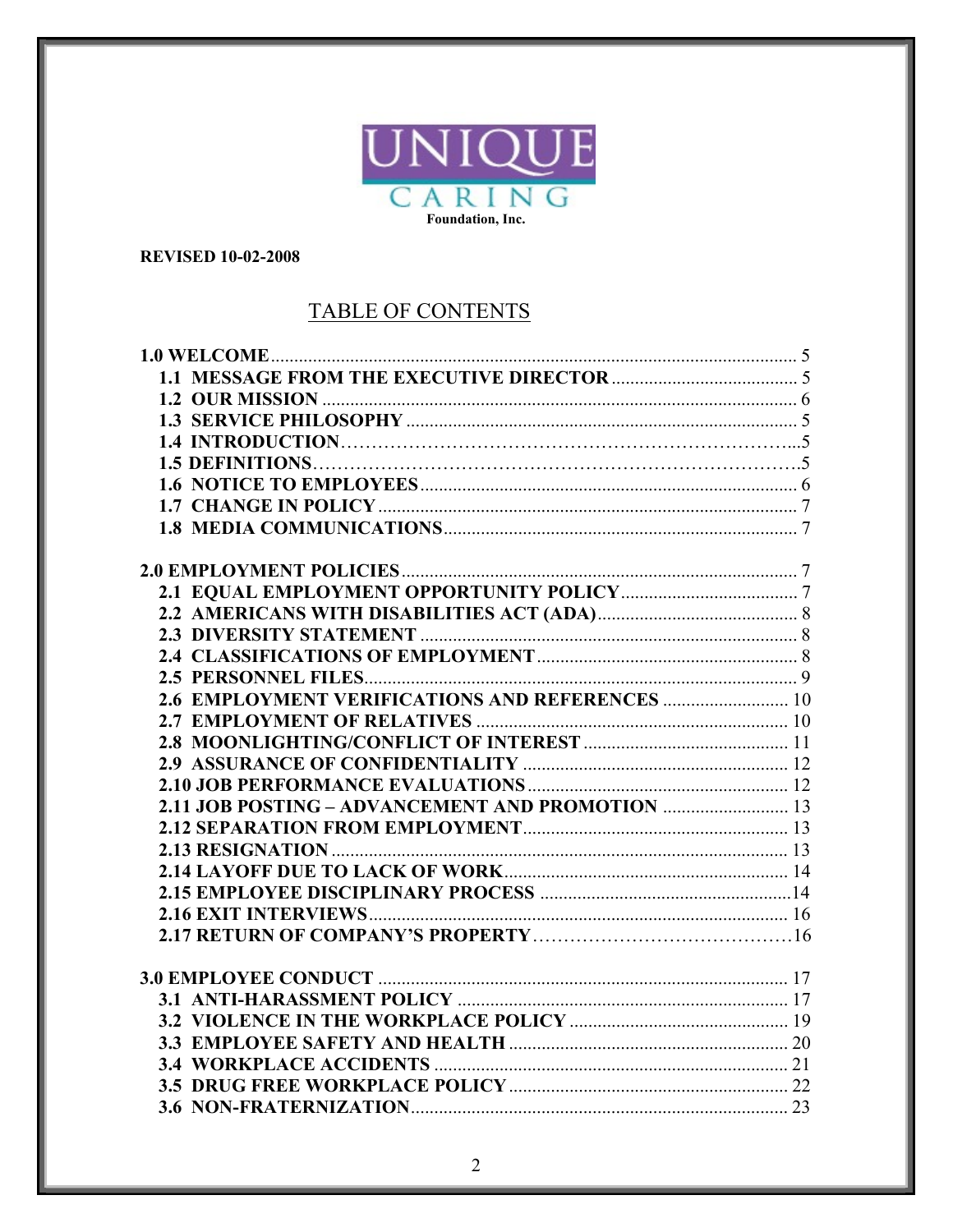| 3.7 GRIEVANCE AND COMPLAINT RESOLUTION PROCEDURE  24          |  |
|---------------------------------------------------------------|--|
|                                                               |  |
| 5.0 HOURS OF OPERATION AND BREAK POLICIES FOR OFFICE STAFF 26 |  |
|                                                               |  |
|                                                               |  |
|                                                               |  |
|                                                               |  |
|                                                               |  |
|                                                               |  |
|                                                               |  |
|                                                               |  |
| 5.9 PROHIBITED REDUCTIONS/COMPLAINT PROCEDURE  31             |  |
|                                                               |  |
|                                                               |  |
|                                                               |  |
|                                                               |  |
|                                                               |  |
|                                                               |  |
|                                                               |  |
|                                                               |  |
|                                                               |  |
| 6.7 SOLICITATIONS AND DISTRIBUTION OF LITERATURE  37          |  |
|                                                               |  |
|                                                               |  |
|                                                               |  |
|                                                               |  |
|                                                               |  |
|                                                               |  |
|                                                               |  |
|                                                               |  |
| 7.1 FAMILY AND MEDICAL LEAVE OF ABSENCE (FMLA) 42             |  |
|                                                               |  |
|                                                               |  |
|                                                               |  |
|                                                               |  |
|                                                               |  |
|                                                               |  |
|                                                               |  |
| 7.9 QUESTIONS ABOUT FAMILY AND MEDICAL LEAVE  46              |  |
|                                                               |  |
|                                                               |  |
|                                                               |  |
|                                                               |  |
|                                                               |  |
|                                                               |  |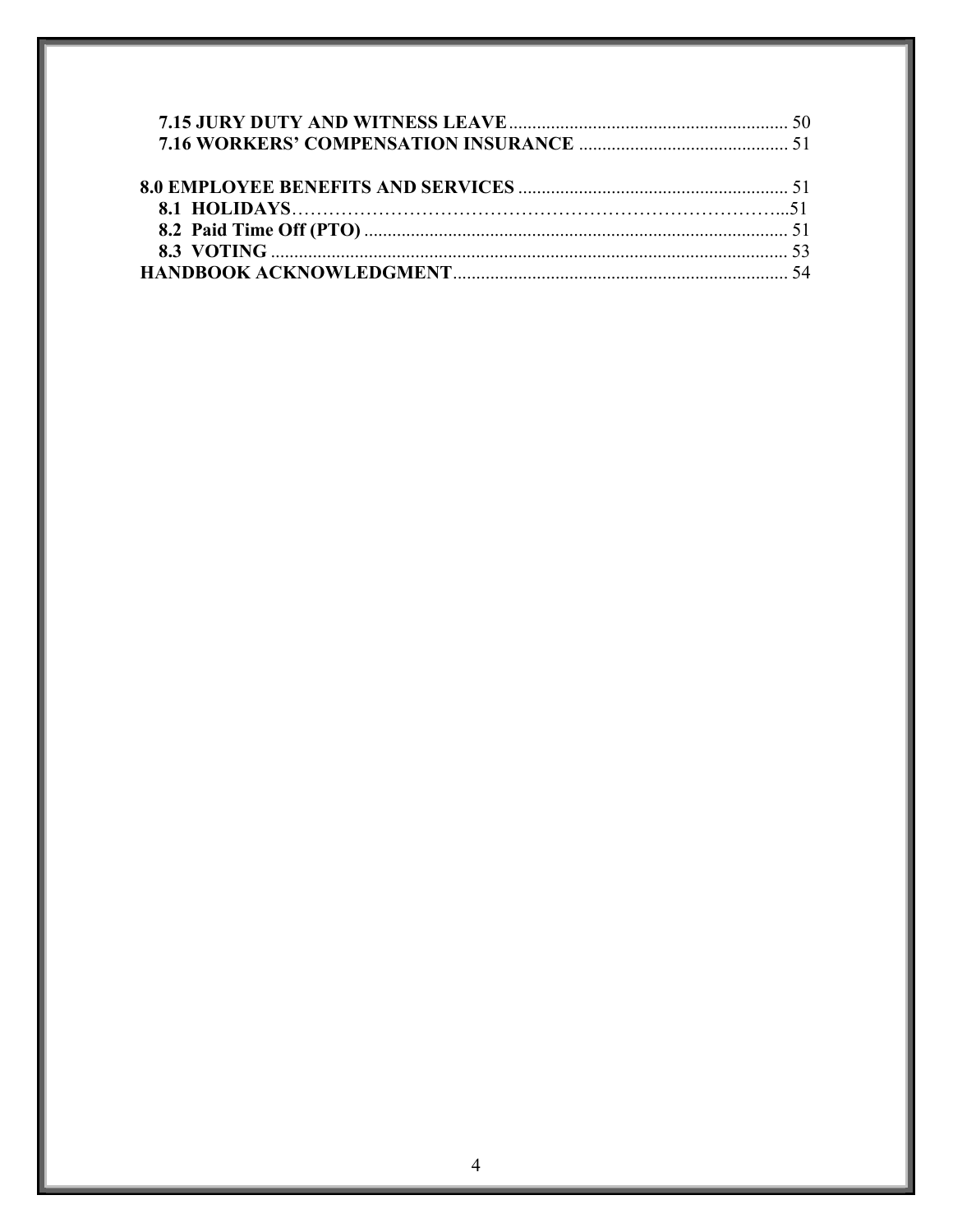# 1.0 WELCOME

#### 1.1 MESSAGE FROM THE EXECUTIVE DIRECTOR

I would like to take this opportunity to welcome you to The Unique Caring Foundation, Inc. I hope that your job will live up to your expectations, and your stay will be a rewarding one. I look forward to the opportunity of us working together to create a more successful company. Also, I want you to feel that your employment with Unique Caring Foundation, Inc. will be on that is mutually beneficial and gratifying to you.

The Unique Caring Foundation, Inc. is pleased to provide you with your "Employee Handbook" which outlines the personnel policies and practices currently in effect at The Unique Caring Foundation. I am sure that this handbook will be a helpful reference guide for you during your association with our company.

I ask that you take time to read our MISSION and SERVICE PHILOSOPHY statements so that you can help us embrace and accomplish the goals of our companies. I wish you the best of luck and success in your position, and hope that your employment relationship with our company will be a rewarding experience. I truly hope, along with our staff that your employment with us will be satisfying and one that you can take a great deal of pride in.

Finally, on behalf of the Board of Directors, our staff and I, we welcome you to The Unique Caring Foundation, Inc.

Sincerely,

Tyrone Miller Executive Director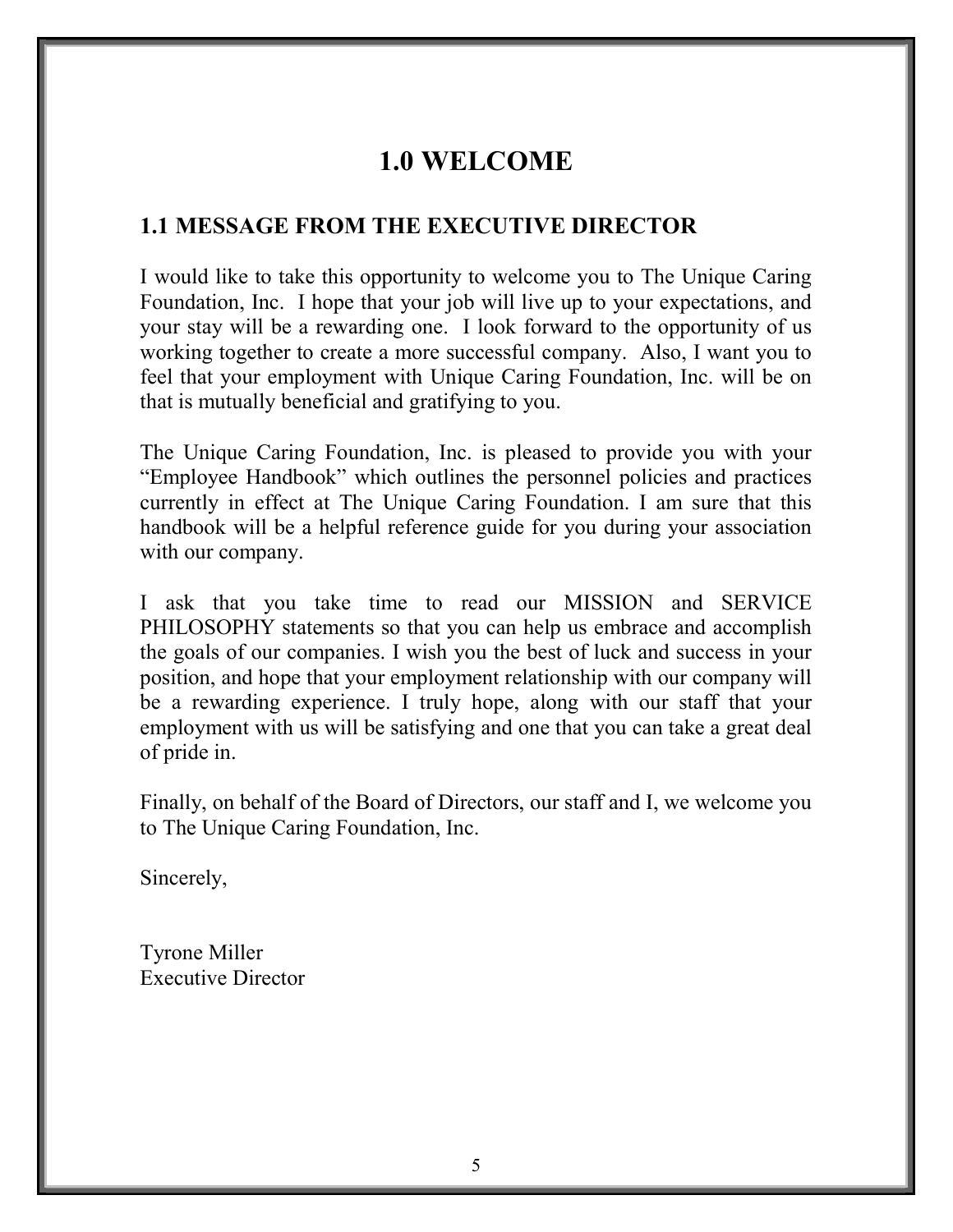#### 1.2 OUR MISSION

The Unique Caring Foundation, Inc. mission is to provide foster children with safe and caring homes and provide quality programs and services that will educate, assist and prepare them to live and compete in the  $21<sup>st</sup>$  century global community.

#### 1.3 SERVICE PHILOSOPHY

Individuals should have meaningful input into the design and planning of the services that they receive. We believe that the key to recovery is instilling hope and a positive sense of self-worth and outlook for the future, while focusing on the foster child's strengths and helping to empower them to fulfill a meaningful role in life. Our treatment and services are built around meeting the needs of the foster child(s) that we service. Our services are accessible, timely, consumer-driven, outcome oriented, culturally and age appropriate and are built upon what the foster child needs are as well as their strengths.

# 1.4 INTRODUCTION

An interesting and challenging experience awaits you as an employee of Unique Caring Foundation, Inc. We have written this handbook in order to answer some of the questions you may have concerning the policies of the organization. Please read it thoroughly and retain it for future reference. Should you have any questions regarding any policies, please ask the Director of Operations.

Questions relating to payroll or billing should be directed to the Clinical Supervisor and/or Finance Specialist.

#### 1.5 DEFINITIONS

The term "employee" as used throughout this handbook means those employees employed by The Unique Caring Foundation, Inc.

The term "employment" as used throughout this handbook means your employment with The Unique Caring Foundation, Inc.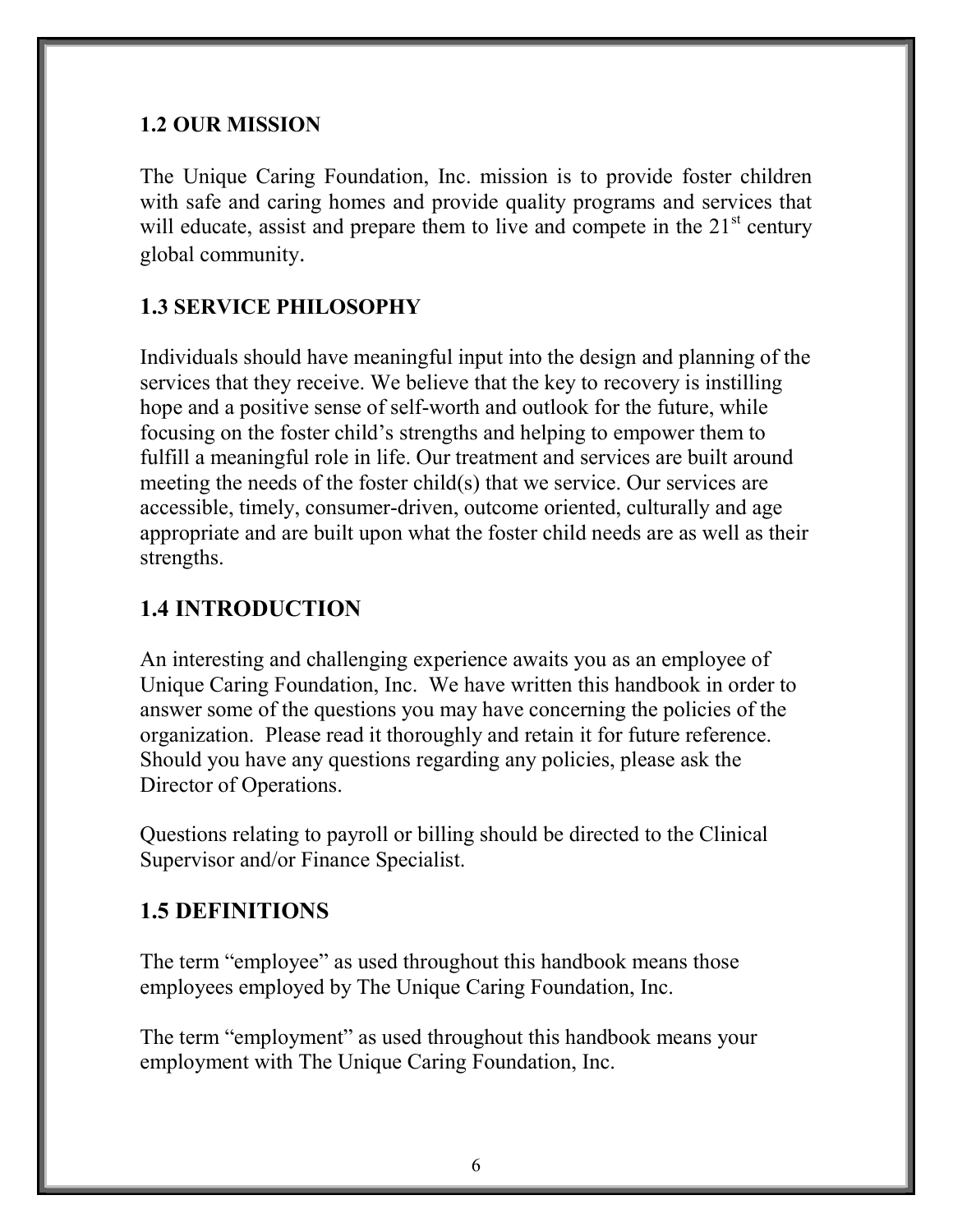The term "organization" as used throughout this handbook means The Unique Caring Foundation, Inc.

The term "foster child" as used throughout this handbook means the person who is actually receiving care or service.

The term "case manager" as used throughout this handbook means the person who is actually supervises the care or service to the foster child. The case manager is an employee of Unique Caring Foundation, Inc.

The Term "probationary" as used throughout this handbook means the first 90 calendar days commensurable from the first date of employment.

# 1.6 NOTICES TO EMPLOYEES

This handbook is not a contract guaranteeing employment for any specific duration. Both you and The Unique Caring Foundation, Inc. have the right to terminate your employment at any time. No supervisor or another representative of the organization, other than the Executive Director and/or Director of Operations, has the authority to enter into any agreement for employment for any specified period or to make any promises or commitments contrary to the foregoing. Any employment agreement entered into by the Executive Director shall not be enforceable unless it is in writing and signed by both parties.

In drafting this Employee Handbook, we have avoided the use of specific gender pronouns wherever possible. However, where such avoidance would have led to very awkward sentences, we have used the masculine pronoun. This use should be considered to refer to both genders.

# 1.7 CHANGES IN POLICY

The policies in this handbook are subject to change at the sole discretion of the organization. We strive to notify you of these changes by appropriate means. Changes will be effective on dates determined by the organization and you may not rely on policies that have been superseded. No supervisor or other representative of the organization have any authority to alter the foregoing. If you are uncertain about any policy or procedure, please check with the Director of Operations.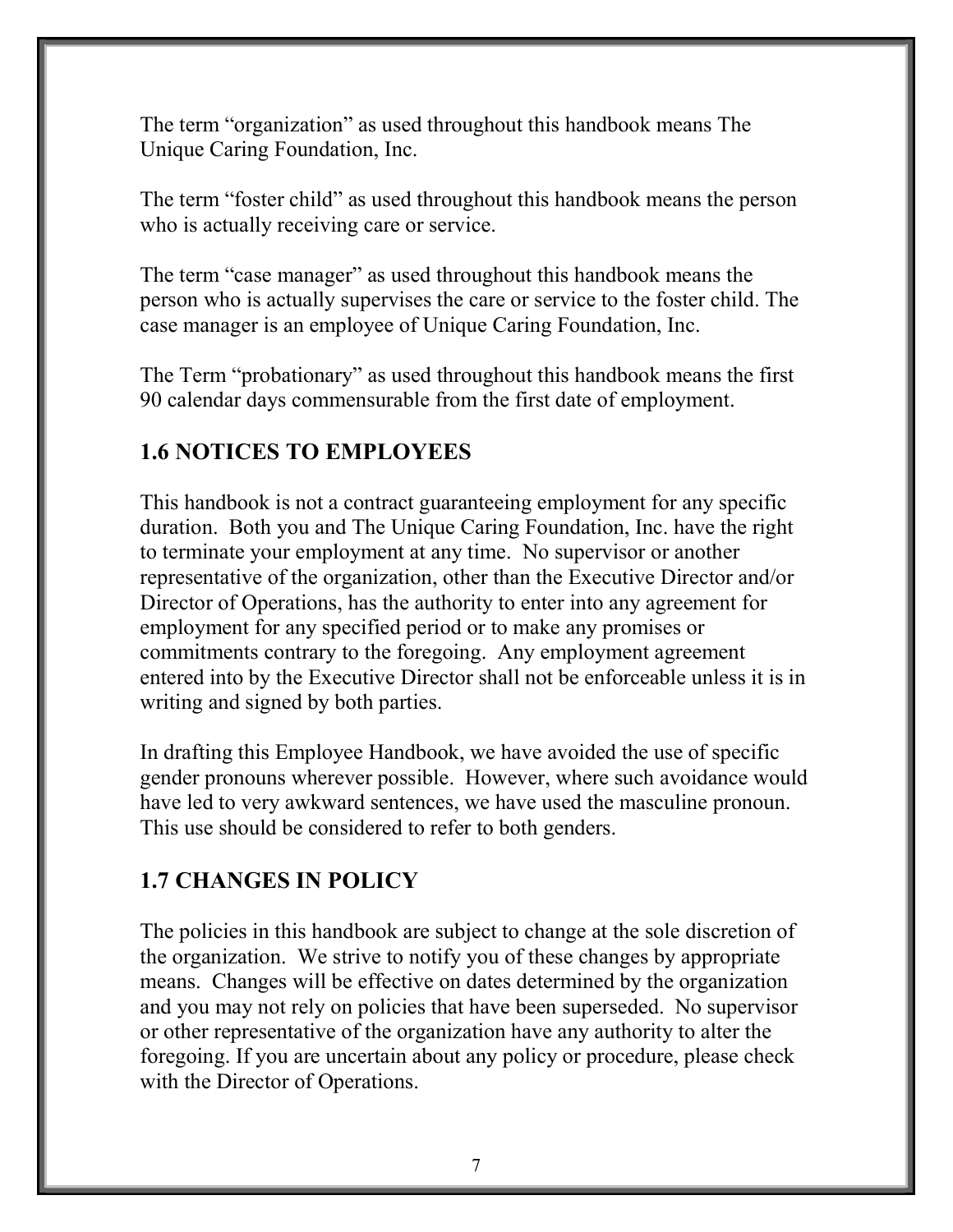#### 1.8 MEDIA COMMUNICATIONS

No employee shall make a public appearance, news release or public speech representing The Unique Caring Foundation, Inc., without specific knowledge and prior authorization of the Executive Director. An employee may not speak to the news media as an official or unofficial spokesperson for The Unique Caring Foundation, Inc. without prior clearance from the Executive Director. All inquiries from the media should be directed to the Executive Director. If an employee receives a media inquiry, he should respond "I have no authority to respond to your request and you should refer your question to the Executive Director.

#### 1.9 SOCIAL MEDIA

Social media is defined as platforms such as Facebook, Twitter, Instagram, blogs and message boards. The absence of, or lack of explicit reference to a specific site does not limit the extent of the application of this policy. Sharing confidential information and content through those platforms related to The Unique Caring Foundation, Inc. or to our foster children and/or foster parents, past or current, is prohibited. Any violations will be reviewed by the Executive Director and can result in disciplinary action.

Any posts on social media on behalf of The Unique Caring Foundation, Inc. are only allowed by the Executive Director or by those given explicit permission by the Executive Director.

# 2.0 EMPLOYMENT POLICIES

#### 2.1 EQUAL EMPLOYMENT OPPORTUNITY POLICY

The Unique Caring Foundation, Inc. provides equal employment opportunities to all employees and applicants without regard to race, color, religious creed, sex, national origin, ancestry, citizenship status, pregnancy, physical disability, mental disability, age, military status or status as a Vietnam-era or special disabled veteran, marital status, registered domestic partner status, gender (including sex stereotyping), medical condition (including, but not limited to, cancer related or HIV/AIDS related) or sexual orientation in accordance with applicable federal, state and local laws. In addition, the organization complies with applicable state and local laws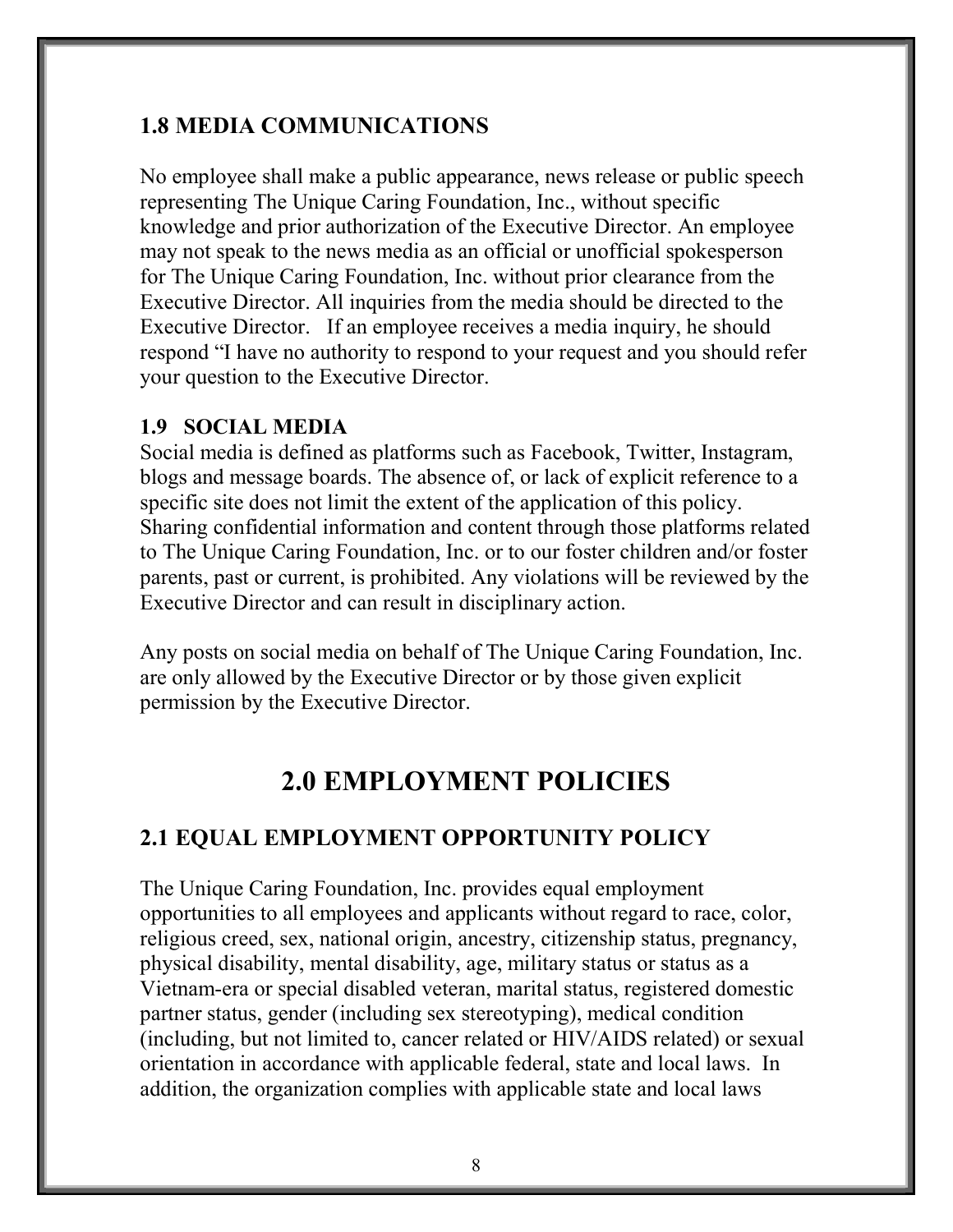governing nondiscrimination in employment in every location in which The Unique Caring Foundation has facilities. This policy applies to all terms and conditions of employment, including, but not limited to, hiring, placement, promotion, termination, and layoff, recall, and transfer, leaves of absence, compensation and training.

# 2.2 AMERICANS WITH DISABILITIES ACT (ADA)

The Americans with Disabilities Act (ADA) requires an employer to provide reasonable accommodations for individuals with disabilities, unless it would cause undue hardship. A reasonable accommodation is any change in the work environment or in the way a job is performed that enables a person with a disability to enjoy equal employment opportunities.

If you require an accommodation, you must inform your supervisor that there is a need for an adjustment or change at work for a reason related to a disability. We will respond promptly and to the best of our ability to accommodate the needs of all employees.

#### 2.3 DIVERSITY STATEMENT

The Unique Caring Foundation, Inc. fosters the idea that each one of its employees bring to our organization their differences and similarities. These are the things that bring value to our work culture and because of these differences and similarities we are building a powerful work force to reflect the diversity of our communities. In addition, we will build relationships with diverse suppliers, which will provide us with a strong catalyst to help bridge the diversity gap even closer in our business and our community.

# 2.4 CLASSIFICATIONS OF EMPLOYMENT

For purposes of salary administration and eligibility for overtime payments and employment benefits, the organization classifies its employees as follows:

• Full-time Regular Employees – Employees hired to work the organization's normal, full-time, 32 hour or more work week on a regular basis. Such employees may be "exempt" or "non-exempt" as defined below.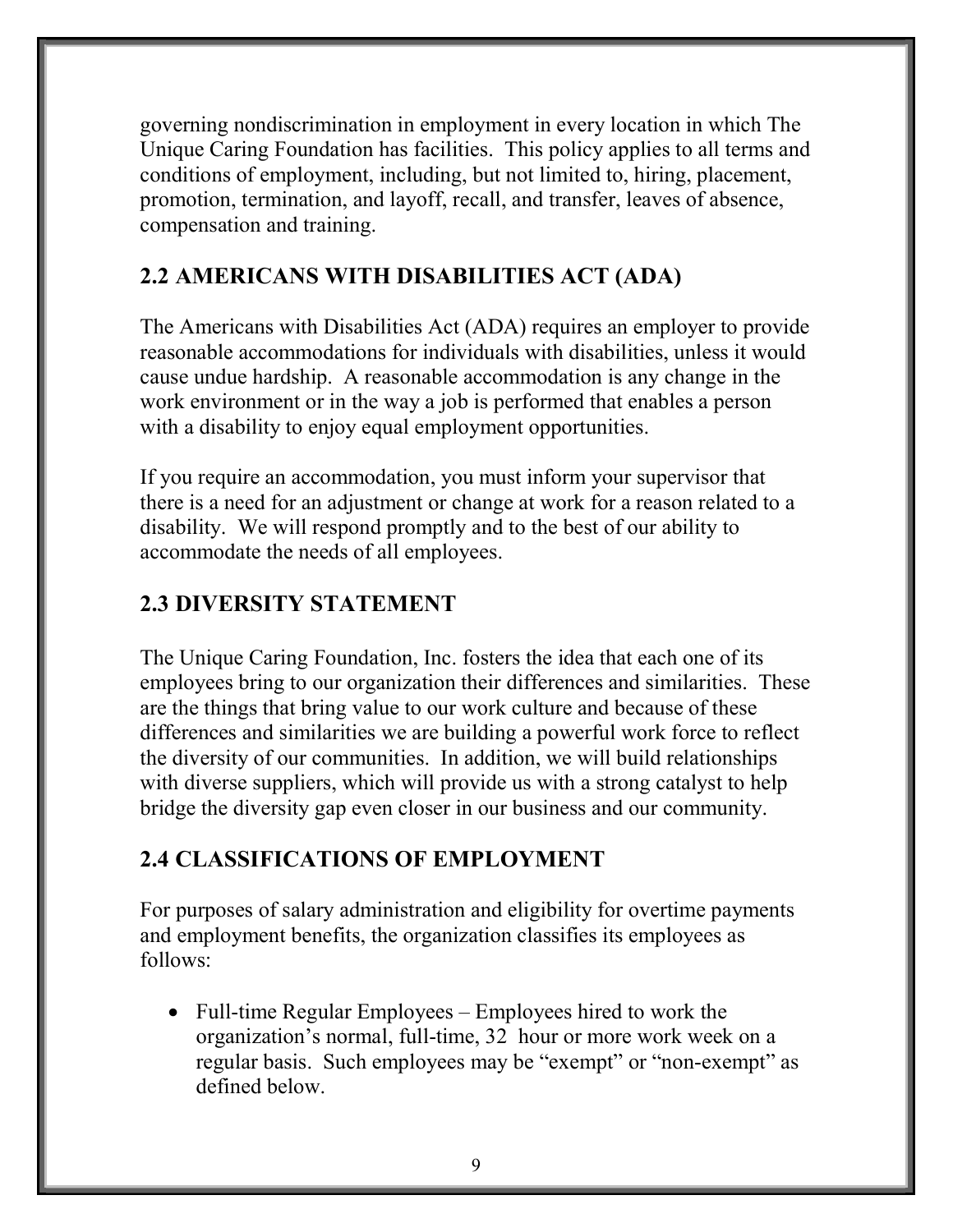- Part-time Regular Employees Employees hired to work fewer than 30 hours per week on a regular basis. Such employees may be "exempt" or "non-exempt" as defined below.
- Temporary Employees Employees engaged to work full-time or part-time on the organization's payroll with the understanding that their employment will be terminated no later than upon completion of a specific assignment. (Note that a temporary employee may be offered, and may accept, a new temporary assignment with the organization and thus still retain temporary status.) Such employees may be "exempt" or "non-exempt" as defined below. (Note that employees hired from temporary employment agencies for specific assignments are employees of the respective agency and not of The Unique Caring Foundation, Inc.
- Non-exempt Employees Under the FSLA Law, employees who are required to be paid minimum wage and overtime at the federal or state prescribed wage rate, whichever is higher.
- Exempt Employees Under the FSLA Law, employees who are not required to be paid overtime, in accordance with applicable federal wage and hour laws, for work performed beyond forty hours in a work week.

#### 2.5 PERSONNEL FILES

Unique Caring Foundation, Inc., maintains a personnel file on each employee. Current Employees may review their personnel file upon request and in the presence of authorized personnel. If you are interested in reviewing your file, contact the Director of Operationsto schechule a time to come in.

To ensure that your personnel file is up-to-date at all times, notify the Director of Operations of any changes in your name, telephone number, home address, marital status, number of dependents, beneficiary designations, the individuals to notify in case of an emergency, and so forth. An Employee Change in Status Notice will need to be filled out and signed.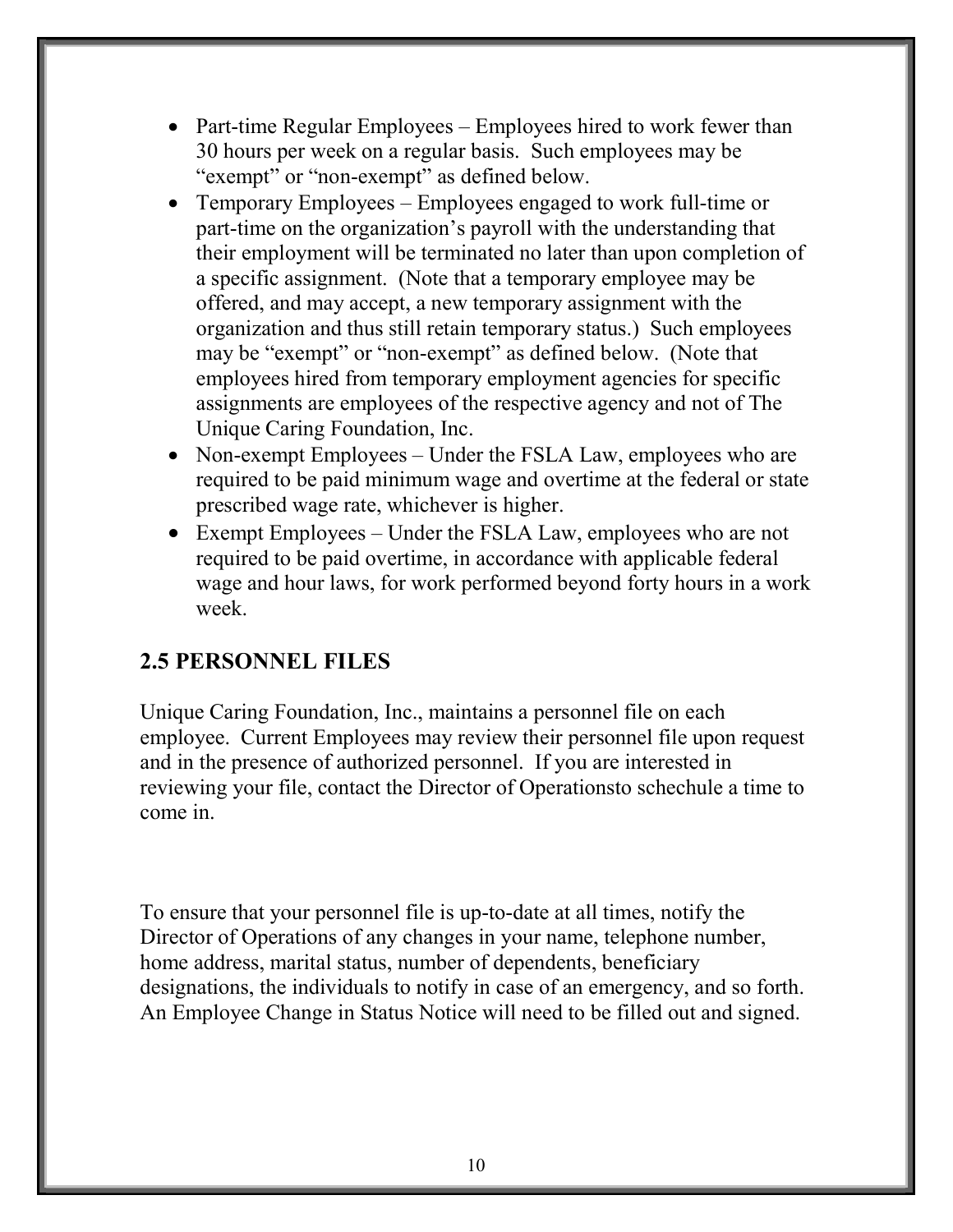#### 2.6 EMPLOYMENT VERIFICATION AND REFERENCE **CHECKS**

All employment verification and/or reference request will be referred to the Director of Operations. The request will be conducted according to The NC Reference Checking Law: Article 43 B of Chapter 1 of the General statutes, which reads: Immunity from civil liability for employers disclosing information as long as the information is true and accurate. Requests for salary verification will be referred to The Director of Operations.

#### 2.7 EMPLOYMENT OF RELATIVES

The Unique Caring Foundation, Inc. permits the employment of qualified relatives of employees so long as such employment does not, in the opinion of the organization, create actual or perceived conflicts of interest. For purposes of this policy, "relative" is defined as a spouse, child, parent, sibling, grandparent, grandchild, aunt, uncle, first cousin, or corresponding in-law or "step" relation. The organization will exercise sound business judgment in the placement of related employees in accordance with the following guidelines:

- Individuals who are related by blood or marriage are permitted to work in the same organization facility provided no direct reporting or supervisory/management relationship exists. That is, no employee is permitted to work within the "chain of command" of a relative such that one relative's work responsibilities, salary, or career progress could be influenced by the other relative, except at the discretion of the Executive Director.
- No relatives are permitted to work in the same department or in any other positions in which the organization believes an inherent conflict of interest may exist, except at the discretion of the Executive Director.

This policy applies to all categories of employment at the organization, including regular, temporary and part-time classifications.

#### 2.8 MOONLIGHTING/CONFLICT OF INTEREST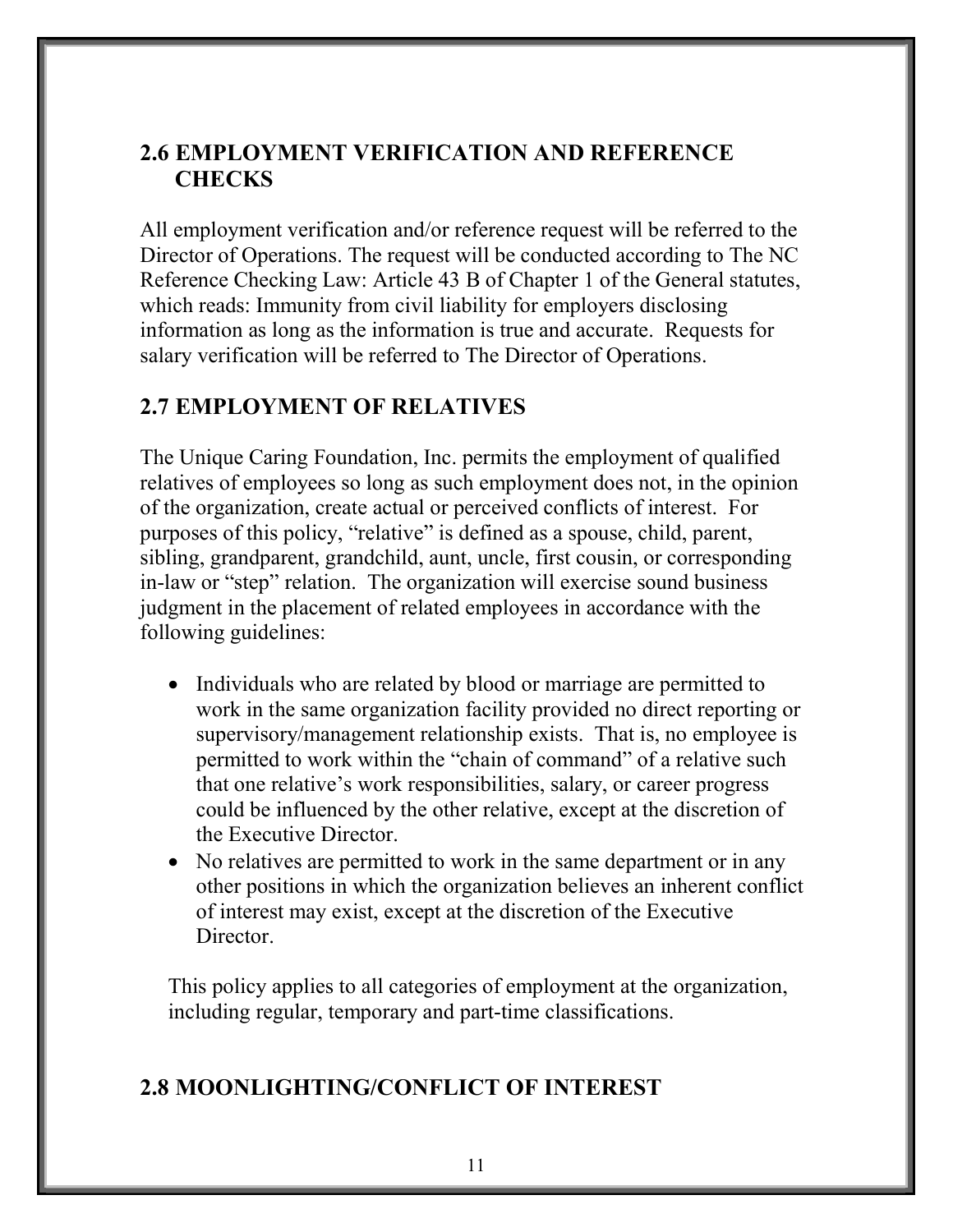Employees may hold outside jobs as long as they meet the performance standards of their job with The Unique Caring Foundation, Inc. All employees will be judged by the same performance standards and will be subject to scheduling demands, regardless of any existing outside work requirements.

If it is determined that an employee's outside work conflicts or interferes with performance, safety or the ability to meet the requirements of the organization as they are modified from time to time, the employee may be asked to terminate the outside employment if he desires to remain with the organization.

Employees (including direct care staff) are prohibited from engaging in outside employment activities that are the same, substantially the same function and/or the same service type that they are employed to perform for The Unique Caring Foundation, Inc.

Employees of The Unique Caring Foundation, Inc. shall avoid conflict of interest and any conduct that may suggest the appearance of impropriety in the disbursement of State or Federal Funds.

If a potential conflict of interest arises, the employee must disclose the potential conflict to the Director of Operation immediately. Failure to report any conflict of interest can result to disciplinary action up to termination.

Further, the employee shall not vote on or participate in the solicitation, negotiation, formation, award, arbitration, modification, or settlement of any contract or grant when the employee stands to benefit, either directly or indirectly, from such contract or grant.

An employee is not deemed to benefit directly or indirectly from a contract or grant involving any State or Federal funds if he receives only the salary or stipend due to him in the normal course of employment with or service to The Unique Caring Foundation, Inc.

#### 2.9 ASSURANCE OF CONFIDENTIALITY

Employees who have access to information (automated, verbal, written, experienced, and other) who provides service to any client receiving services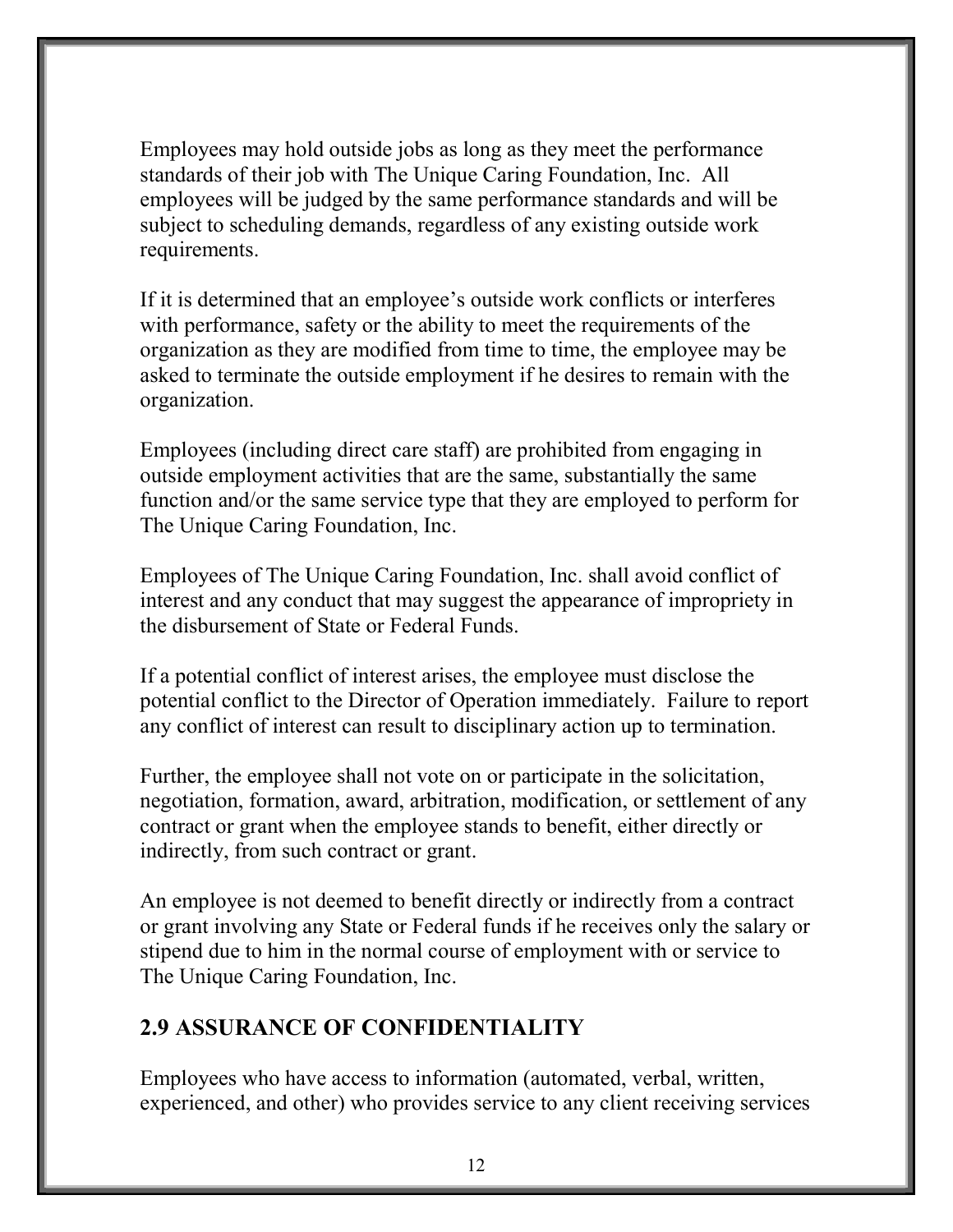will be held to strict confidentiality, Clients receiving this service is protected by confidentiality regulations (10-NCAC 18D, APSM 45-1) as developed by the Division of and by the NC General Status 122C-51 through 56 which insures the privileged and confidential nature of the client information.

Violation of any of the regulations relating to the confidentiality of alcohol and drug abuse patient records may result in a fine of up to \$500 for the first offense and up to \$5,000 for subsequent offenses (Title 42 Public Health, Chapter 2 Subpart A, 408, 2/f) and/or potential termination of employment.

Failure to comply with the confidentiality regulations (10 NCAC 18D APSM 45-1) and NC General Statues (122C-51 – 56) and the Federal regulations (42 CFR, Part 2) can be grounds for immediate termination by The Unique Caring Foundation, Inc.

# 2.10 JOB PERFORMANCE EVALUATIONS

All new and re-hired employees work on a probationary basis. The probationary period is intended to give employees the opportunity to demonstrate their ability to achieve a satisfactory level of performance and to determine whether the new position meets their expectations. The company uses this period to evaluate the associate's capabilities, work habits and overall performance. Either the employee or The Unique Caring Foundation, Inc. may end the at-will employment relationship at any time during or after the probationary period with or without cause or advance notice.

A written performance evaluation of each employee will be performed as follows:

- After the first 90 days;
- After the first 6 months:
- After the first 12 months:
- Then annually thereafter;

The evaluation will be conducted by your supervisor, manager or director, and will be reviewed with you. Any areas of specific achievement or need(s) for improvement, will be noted and discussed with you.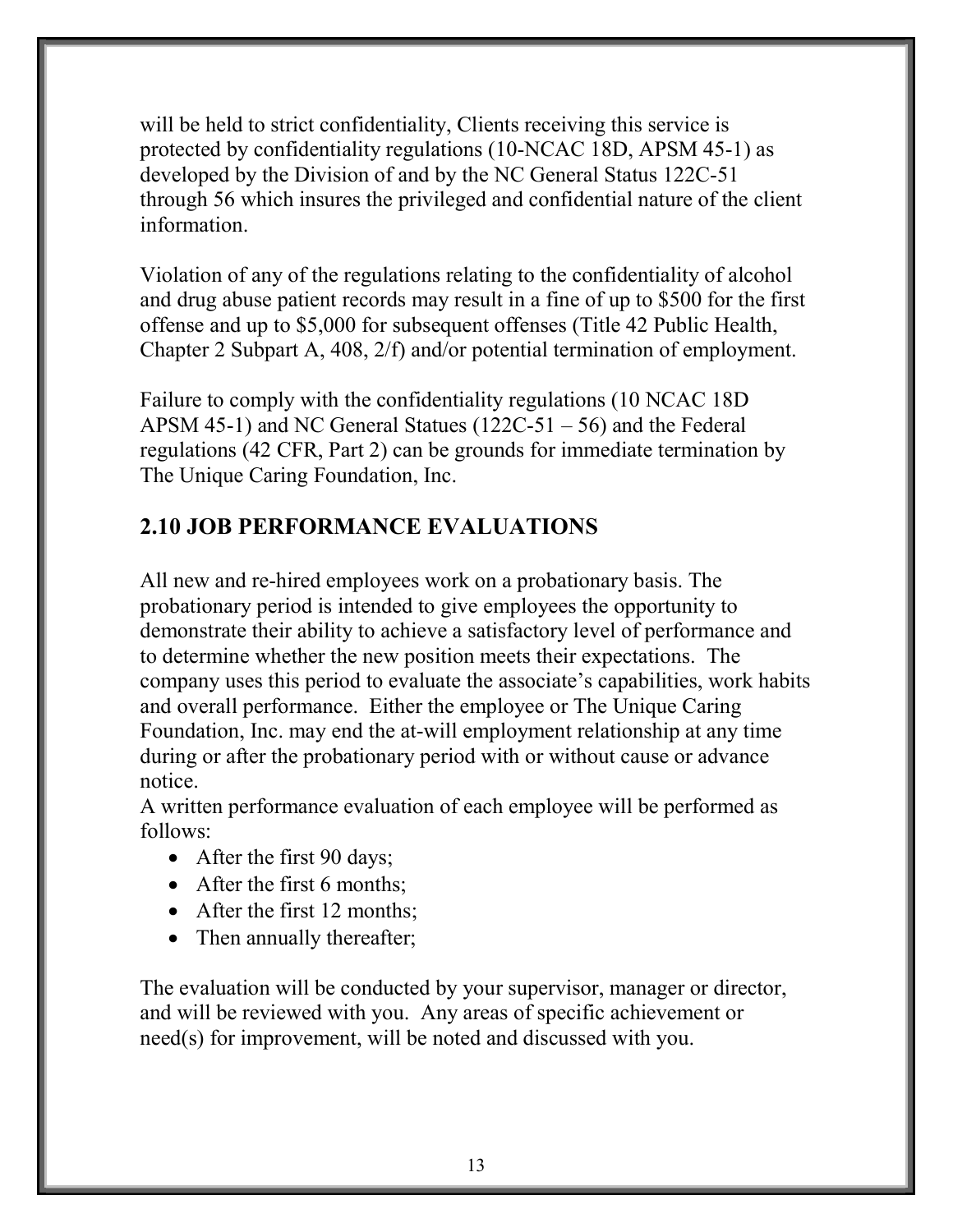#### 2.11 JOB POSTING – ADVANCEMENT AND PROMOTION

Job Posting will be posted on all bulletin boards at all The Unique Caring sites. Job postings will remain posted for 30 business days from the date of the posting. The Unique Caring Foundation, Inc. reserves its discretionary right not to post a position.

The Unique Caring Foundation's goal is to promote employees from within the current workforce whenever possible. Once a vacancy is established, you may apply for the job provided you are qualified for such advancement. Also, you must have been in your present job position at least 6 months and have a job performance of average or above.

In making advancement to a new position, the demonstrated ability and overall qualifications of the applicant will be considered. The final decision on applicants will be based upon the overall qualification of the applicant and the recommendation of the applicant's supervisor. If an employee is promoted, he will be evaluated after the  $1<sup>st</sup> 90$  days, then the  $1<sup>st</sup> 6$  months and at the  $1<sup>st</sup> 12$  months in the current position, and each year thereafter.

It is possible that an opening will occur that requires specialized skills and/or talents that do not currently exist within The Unique Caring Foundation, Inc. In such cases, the organization will hire someone from outside the present work force.

# 2.12 SEPARATION FROM EMPLOYMENT

An employee may be separated from employment voluntarily or involuntarily by retirement, resignation, lack of work, or termination.

# 2.13 RESIGNATION

Any employee who voluntarily resigns is expected to provide The Unique Caring Foundation, Inc. with advance written notice of no less than two weeks as is customarily done as a business courtesy. Failure to provide such notice may result in the employee not being eligible for rehire.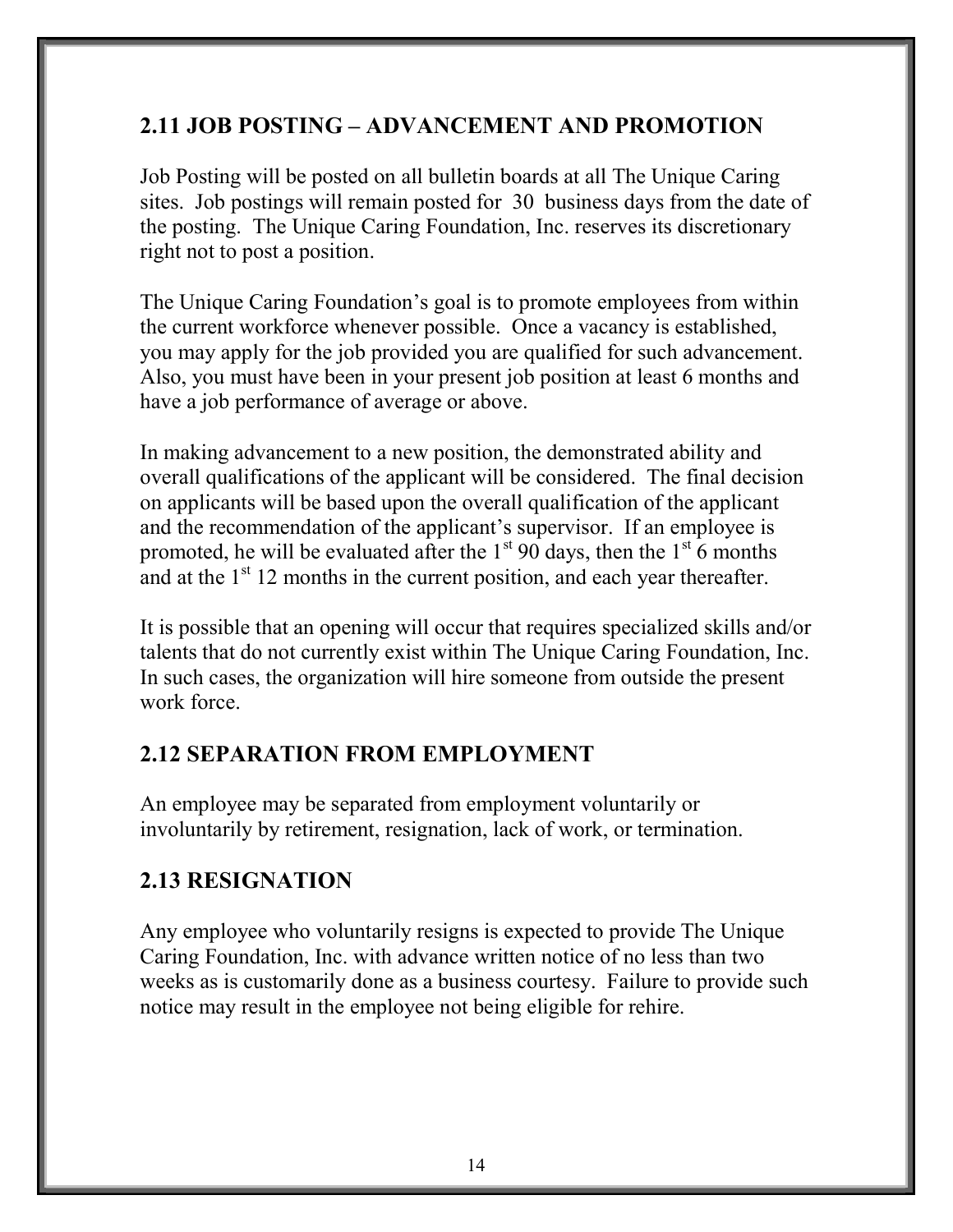# 2.14 LAYOFF DUE TO LACK OF WORK

The Unique Caring Foundation, Inc. attempts to maintain a stable work force, however, business conditions sometimes change to a point that there is not enough work to keep all employees on the payroll. Should such a situation occur the work force may be reduced by lay off. The lay off will be determined by the number of employees over and above those needed to perform the work available. Lay offs will be determined by the ability of the affected employees to adequately perform the available work with a minimum of retraining. Length of service and non-medically related absences or tardiness may also be considered where relative ability is equal.

# 2.15 EMPLOYEE DISCIPLINARY PROCESS

As an organization's team member, employees are expected to accept certain responsibilities, follow acceptable business principles in matters of conduct, and exhibit a high degree of integrity at all times. This not only involves sincere respect for the rights and feelings of others, but also demands that employees refrain from any behavior that might be harmful to themselves, co-workers, the organization, or that might be viewed unfavorably by current or potential customers or by the public at large. Employee conduct reflects on the organization. Employees are, consequently, encouraged to observe the highest standards of professionalism at all times.

Types of behavior and conduct that The Unique Caring Foundation, Inc. considers inappropriate include, but are not limited to, the following:

- Falsifying employment or other organization's records;
- Leaving a consumer during work hours unsupervised for any reason is strictly forbidden
- Violating the organization's anti-harassment policy;
- Soliciting or accepting gratuities from customers or clients;
- Excessive absenteeism or tardiness:
- Excessive, unnecessary, or unauthorized use of the organization's property and supplies, particularly for personal purposes;
- Reporting to work under the influence of drugs or alcohol, and the illegal manufacture, possession, use, sale, distribution or transportation of drugs;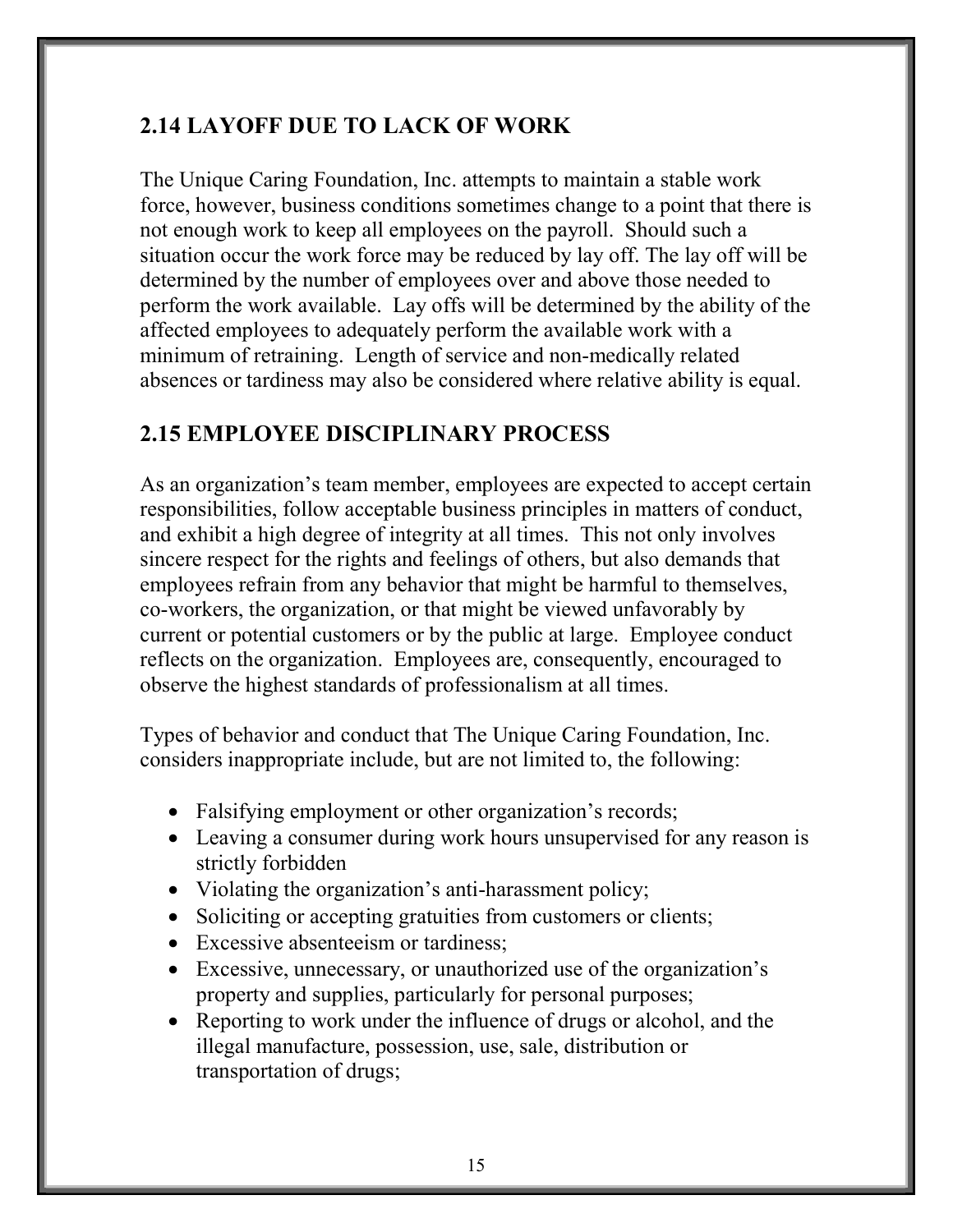- Bringing or using alcoholic beverages on the organization's property or using alcoholic beverages while engaged in the organization's business off the organization's premises, except where authorized;
- Fighting or using obscene, abusive, or threatening language or gestures;
- Theft of property from co-workers, customers, or the organization;
- Unauthorized possession of firearms on the organization's premises or while on business for The Unique Caring Foundation, Inc.;
- Disregarding safety or security regulations;
- Insubordination;
- Failing to maintain the confidentiality of the organization, customer, or client information, and;
- Excessive abuse of dress code policy;

Should an employee's performance, work habits, overall attitude, conduct or demeanor become unsatisfactory based on violations either of the above or of any other organization's policies, rules, or regulations, the employee will be subject to disciplinary action, up to and including termination. Before or during imposition of any discipline, employees may be given an opportunity to relate their version of the incident or problem at issue and provide any explanation or justification they consider relevant. Where appropriate, a policy of progressive employee discipline will be followed by the Executive Director, Director of Operations and/or Clinical Supervisor. Major elements of this policy include:

1. VERBAL REPRIMAND: The first step in the organization's progressive disciplinary policy is the "verbal reprimand". This is a verbal warning to an employee that his conduct is unacceptable, and that repeated or continued failure to conform his conduct or performance to the organization's standards will result in more severe disciplinary action. Before receiving a verbal reprimand, an employee will be counseled by his supervisor and told what improvements are necessary and expected to correct any performance deficiency (s). The employee will be given a time table as to when the organization expects to see improvement of the deficiency (s). A record of the notice of the verbal reprimand may be made and retained in the employee's personnel file.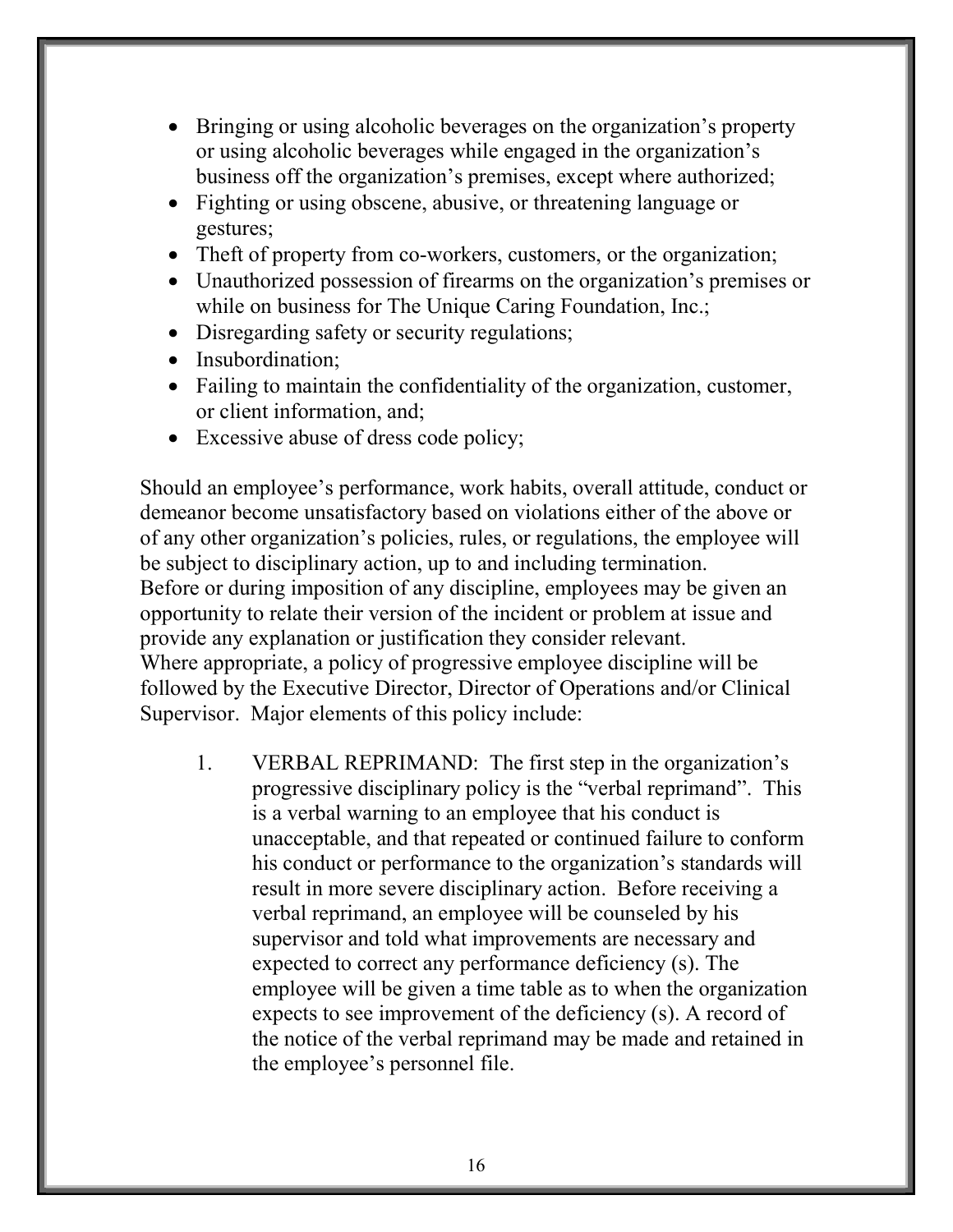- 2. WRITTEN REPRIMAND. The second step is a "written reprimand." This reprimand will describe the unacceptable conduct or performance of the employee and specify needed changes or improvements, within a time table that is specified by the organization. A copy of the written reprimand will be retained in the employee's personnel file.
- 3. TERMINATION. The final step in the disciplinary procedure is the termination of the employee. If an employee fails to conform his conduct or performance to the standards required by the organization, The Unique Caring Foundation, Inc. may, in its sole discretion, terminate the employee's employment.

Notwithstanding this progressive disciplinary procedure policy, the organization reserves the right to administer discipline in such a manner as it deems appropriate to the circumstances, and may, in its sole discretion, eliminate any or all of the steps in the discipline process.

#### 2.16 EXIT INTERVIEWS

Management may conduct an exit interview to discuss your reasons for leaving and any other impressions that you may have about the company. During the exit interview, you can provide insights into areas for improvement for the company and your specific position.

# 2.17 RETURN OF ORGANIZATION'S PROPERTY

Any organization's property issued to you, such as software, computer equipment, databases, passwords, files, pager, keys, cell phones, must be returned at the time of your termination. You will be responsible for any lost or damaged items. The value of any property issued and not returned may be deducted from your final paycheck, and you will be required to sign a wage deduction authorization form for this purpose.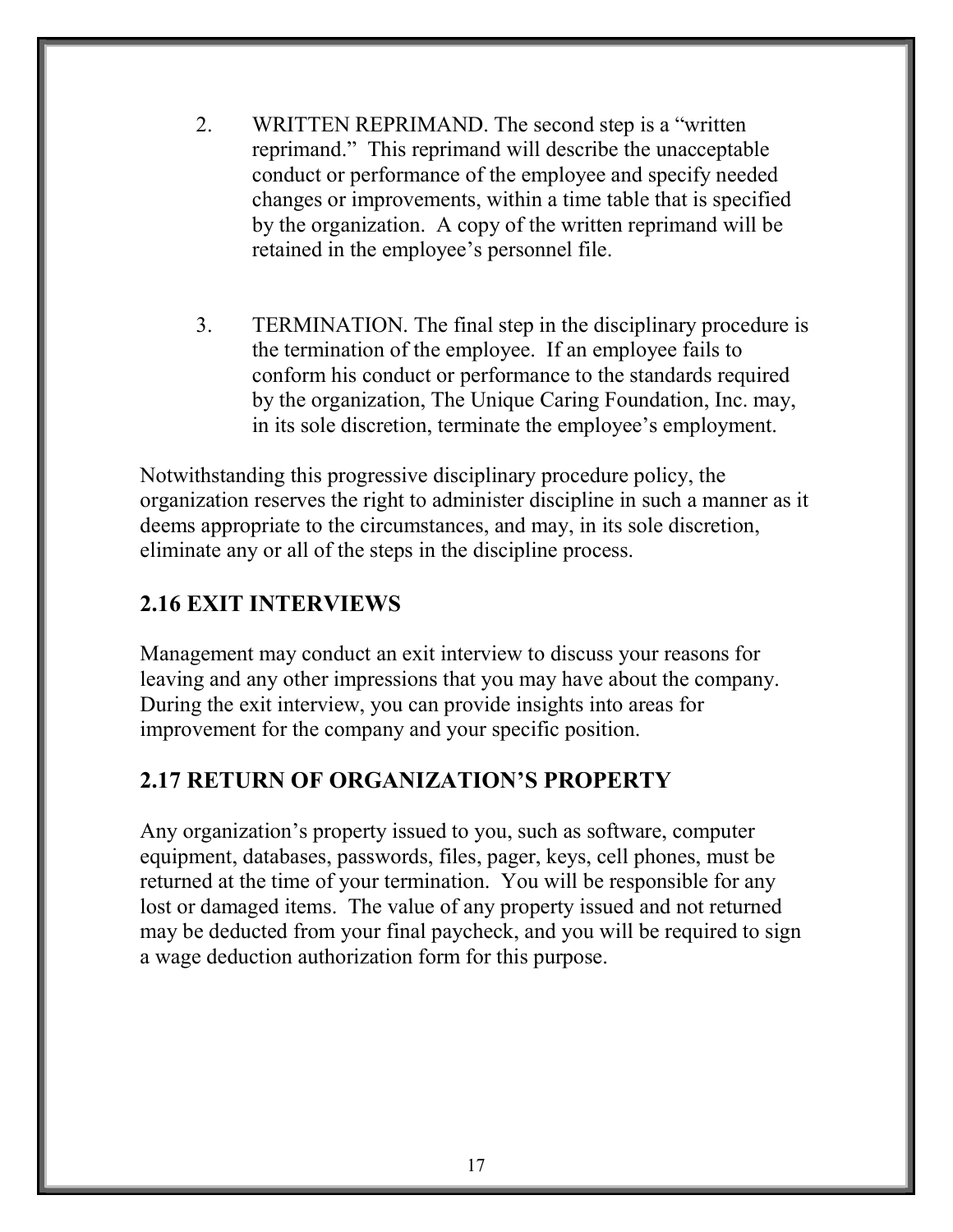# 3.0 EMPLOYEE CONDUCT

#### 3.1 ANTI-HARASSMENT POLICY

It is the policy of the organization to maintain a working environment which encourages mutual respect, and fosters respectful and congenial relationships between employees. Harassment in any manner or form is expressly prohibited and will not be tolerated by The Unique Caring Foundation, Inc. Accordingly, the organization's management is committed to vigorously enforcing this policy against harassment, including but not limited to sexual harassment, at all levels within The Unique Caring Foundation, Inc.

All reported or suspected occurrences of harassment will be promptly and thoroughly investigated. Where harassment is determined to have occurred, the organization will immediately take appropriate disciplinary action, including written warnings and possible suspension, transfer and/or termination.

The Unique Caring Foundation, Inc. will not permit or condone any acts of retaliation against anyone who files harassment complaints or cooperates in the investigation of the same.

- 1. The term "harassment" includes but is not limited to unwelcome slurs, jokes, verbal, graphic or physical conduct relating to an individual's race, color, religious creed, sex, national origin, ancestry, citizenship status, pregnancy, physical disability, mental disability, age, military status or status as a Vietnam-era or special disabled veteran, marital status, registered domestic partner status, gender (including sex stereotyping), medical condition (including, but not limited to, cancer related or HIV/AIDS related) or sexual orientation.
- 2. Sexual harassment consists of unwelcome sexual advances, requests for sexual favors, or other verbal or physical conduct of a sexual nature where:
	- a. Submission to such conduct is an explicit or implicit term or condition of employment.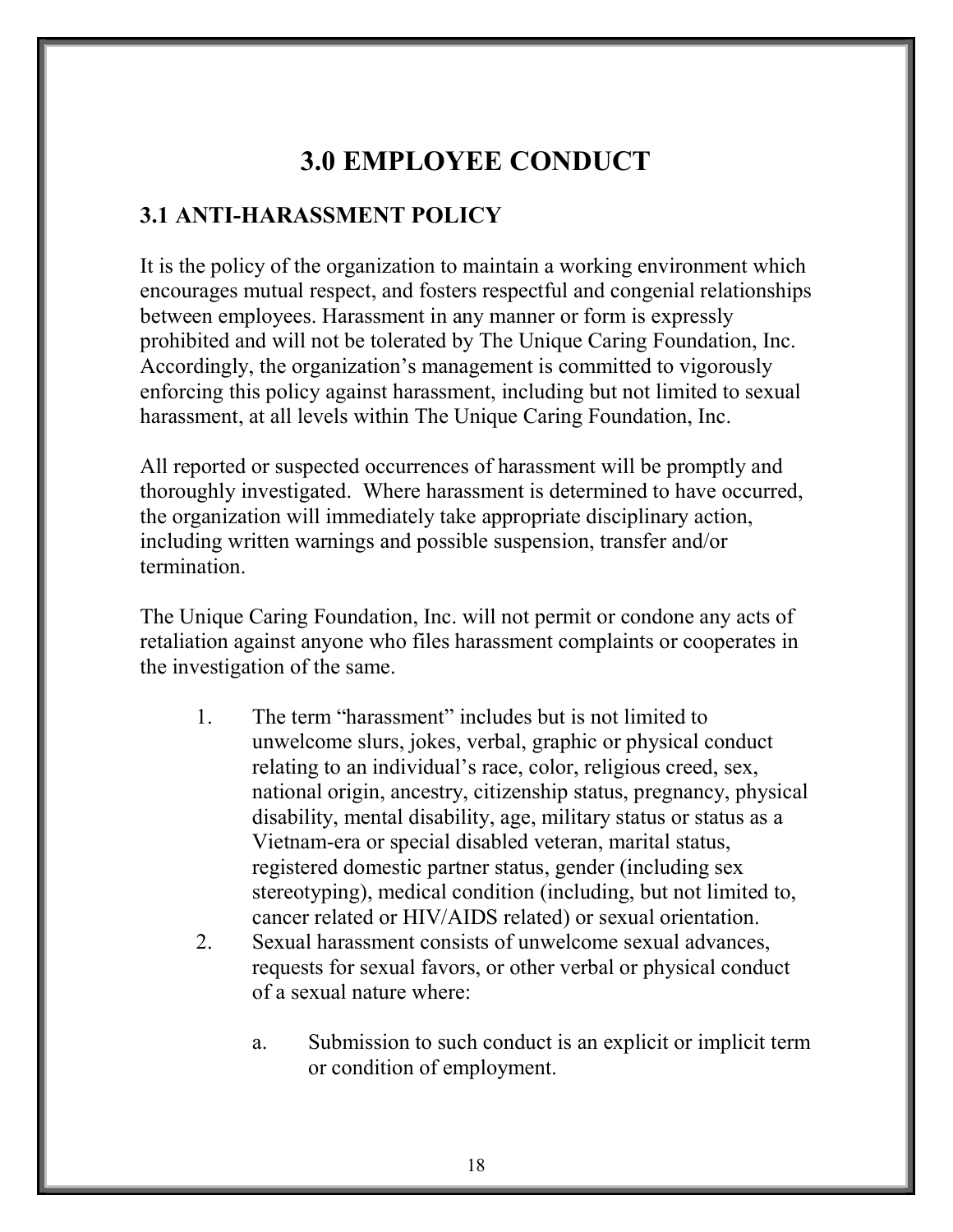- b. Employment decisions are based on an employee's submission to or rejection of such conduct; or,
- c. Such conduct interferes with an individual's work performance or creates an intimidating, hostile or offensive working environment.
- 3. The term "harassment" may also include conduct of employees, supervisors, vendors and/or customers who engage in verbally or physically harassing behavior which has the potential for humiliating or embarrassing an employee of The Unique Caring Foundation, Inc.

#### A) COMPLAINT RESOLUTION PROCEDURE

The Unique Caring Foundation, Inc. provides its employees with a convenient and reliable method for reporting incidents of harassment, including sexual harassment. Any employee who feels that they have been or are being harassed, or discriminated against, is encouraged to immediately inform the alleged harasser that the behavior is unwelcome. In most instances, the person is unaware that their conduct is offensive and when so advised can easily and willingly correct the conduct so that it does not reoccur. If the informal discussion with the alleged harasser is unsuccessful in remedying the problem, or if such an approach is not possible, the employee should report immediately the complained-of conduct to the Director of Operations or Executive Director.

#### B) CONFIDENTIALITY

All reports of harassment will be treated seriously. However, absolute confidentiality is not promised nor can it be assured. The organization will conduct an investigation of any complaint that requires limited disclosure of pertinent information to certain parties, including the alleged harasser.

#### C) INVESTIGATIVE PROCEDURE

Once a complaint is received, The Unique Caring Foundation will begin a prompt and thorough investigation. The investigation may include interviews with all involved employees, including the alleged harasser, and any employees who are aware of facts or incidents alleged to have occurred.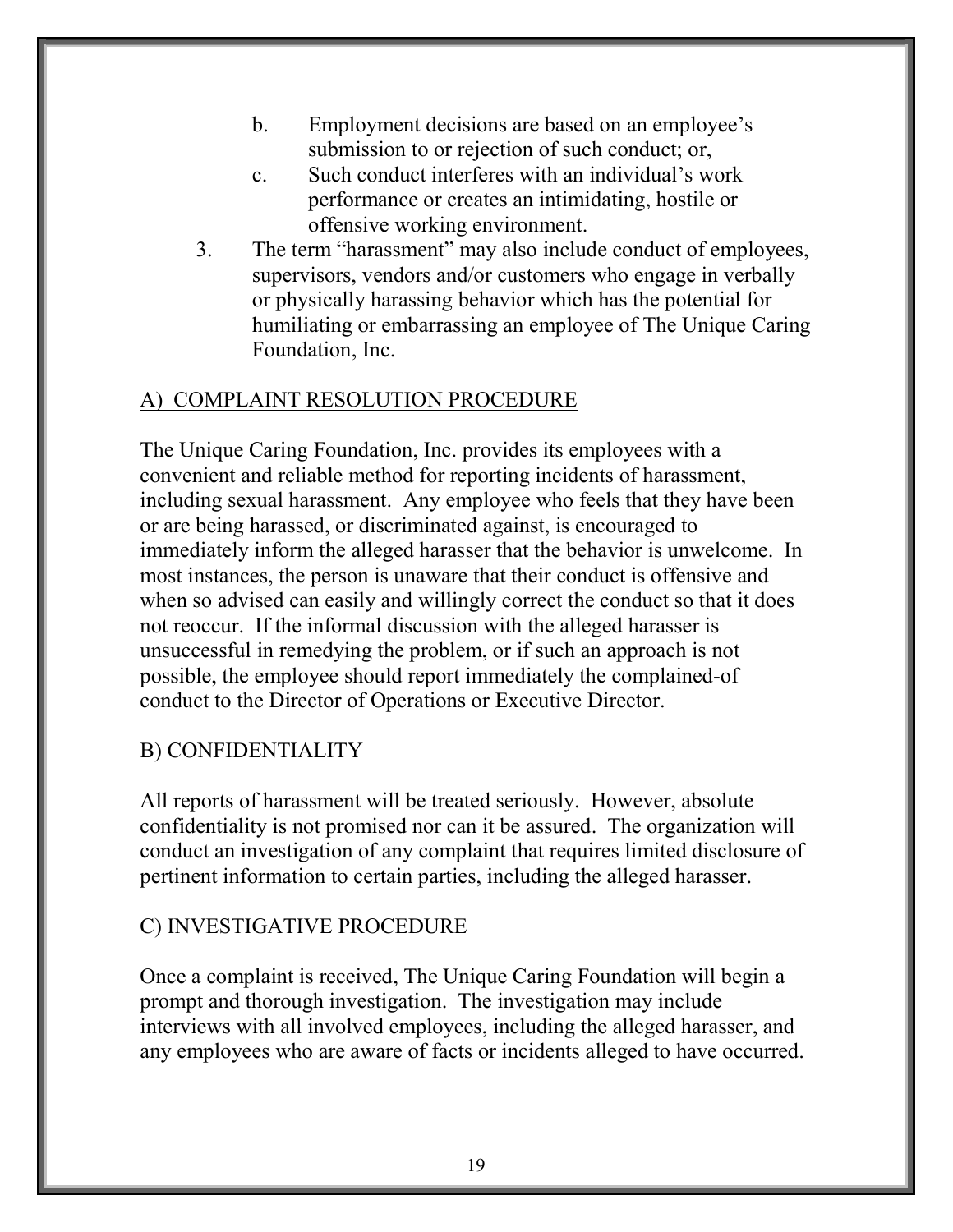Once the investigation is completed, a determination will be made regarding the validity of the harassment allegations. If it is determined that harassment has occurred; prompt, remedial action will be taken. This may include some or all of the following steps:

- 1. Restore any lost terms, conditions or benefits of employment to the complaining employee.
- 2. Discipline the harasser. This discipline can include written disciplinary warnings, transfer, demotion, suspension, and termination.

If the harassment is from a vendor or customer, the organization will take appropriate action to stop the complained-of conduct.

#### C) DUTIES OF DIRECTORS, SUPERVISORS AND EMPLOYEES

All employees of The Unique Caring Foundation, Inc., both management and non-management, are responsible for assuring that a workplace free of harassment is maintained. Any employee may file a harassment complaint regarding incidents experienced personally or incidents observed in the workplace. The Unique Caring Foundation, Inc. strives to maintain a lawful, pleasant work environment where all employees are able to effectively perform their work without interference of any type and requests the assistance of all employees in this effort.

All the organization's directors and supervisors are expected to adhere to the organization's anti- harassment policy. All directors and supervisors are responsible for doing all they can to prevent and discourage harassment from occurring. If a complaint is raised, directors and supervisors are to act promptly to notify the Director of Operations. The Director of Operations will promptly notify the Executive Director. At this time, Director of Operations may proceed with an investigation. If a director or supervisor fails to follow this policy, they will be disciplined. Such discipline may include termination.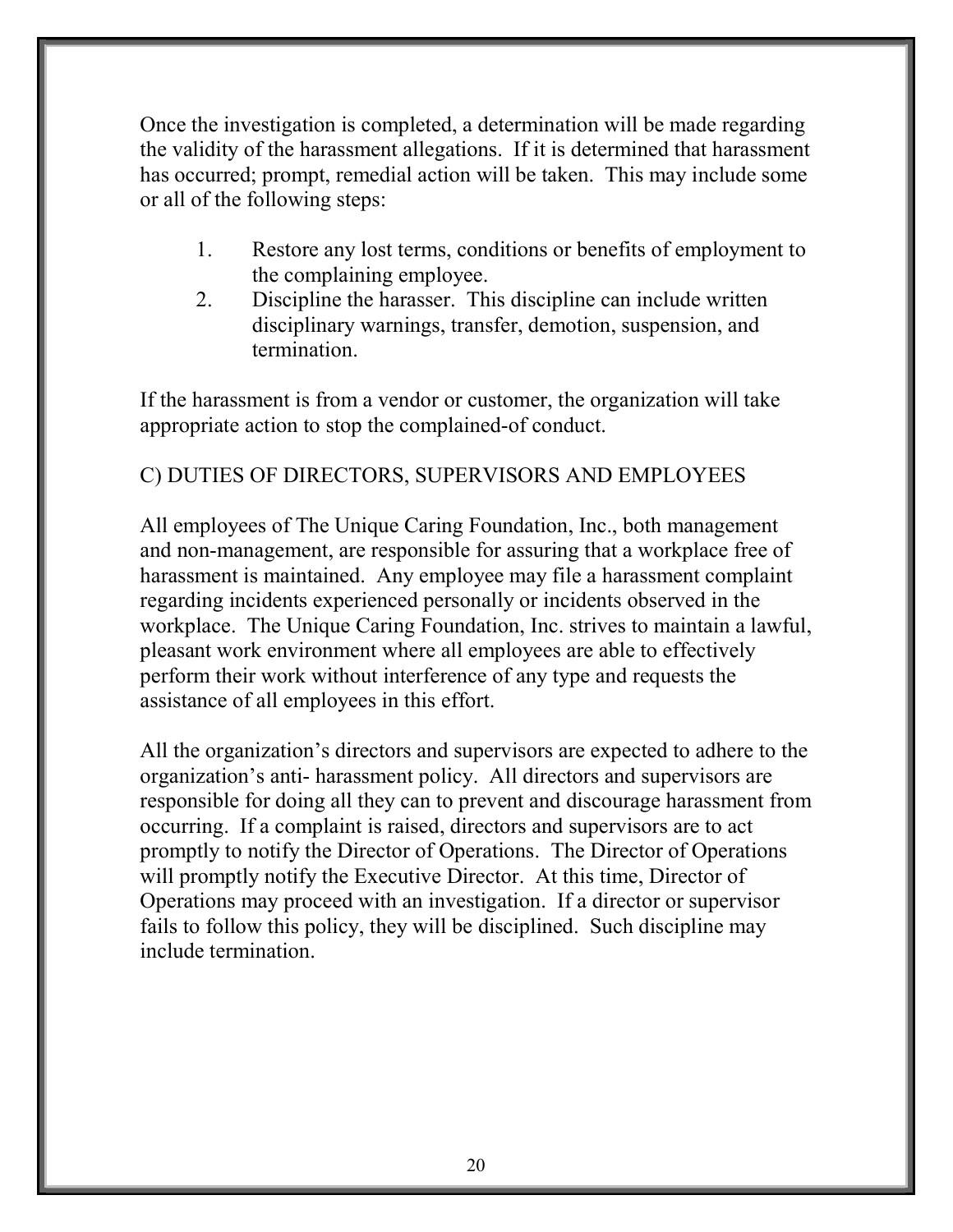# 3.2 VIOLENCE IN THE WORKPLACE POLICY

It is the intent of The Unique Caring Foundation, Inc. to provide a safe workplace for employees and to provide a comfortable and secure atmosphere for customers and others with whom we do business. The organization has zero tolerance for violent acts or threats of violence.

The Unique Caring Foundation, Inc. expects all employees to conduct themselves in a non-threatening, non-abusive manner at all times. No direct, conditional or veiled threat of harm to any employee or company property will be considered acceptable behavior. Acts of violence or intimidation of others will not be tolerated. Any employee who commits or threatens to commit a violent act against any person while on organization's premises that employee will be subject to immediate discharge. If an employee, while engaged in organization's business off the premises, commits or threatens to commit a violent act, that employee will be subject to immediate discharge.

Employees within the organization share the responsibility in identification and alleviation of threatening or violent behaviors. Any employee who is subjected to or threatened with violence, or who is aware of another individual who has been subjected to or threatened with violence, should immediately report this information to their supervisor or a member of management.

Employees must assume that any threat is serious. If you as an individual feel threatened and need protection, do not hesitate to report the situation to your supervisor, Director of Operations and/or Executive Director immediately. Any threat reported to a supervisor and/or Executive Director should be brought to the attention of Director of Operations. The Director of Operations will carefully investigate all reports and report findings to the Executive Director. Employee confidentiality will be maintained to the fullest extent possible.

# 3.3 EMPLOYEE SAFETY AND HEALTH

It is the policy of The Unique Caring Foundation, Inc. to provide its employees a safe and healthy workplace and to follow procedures aimed at safeguarding all employees. Accident prevention and efficiency in production go together; neither should be given priority over the other.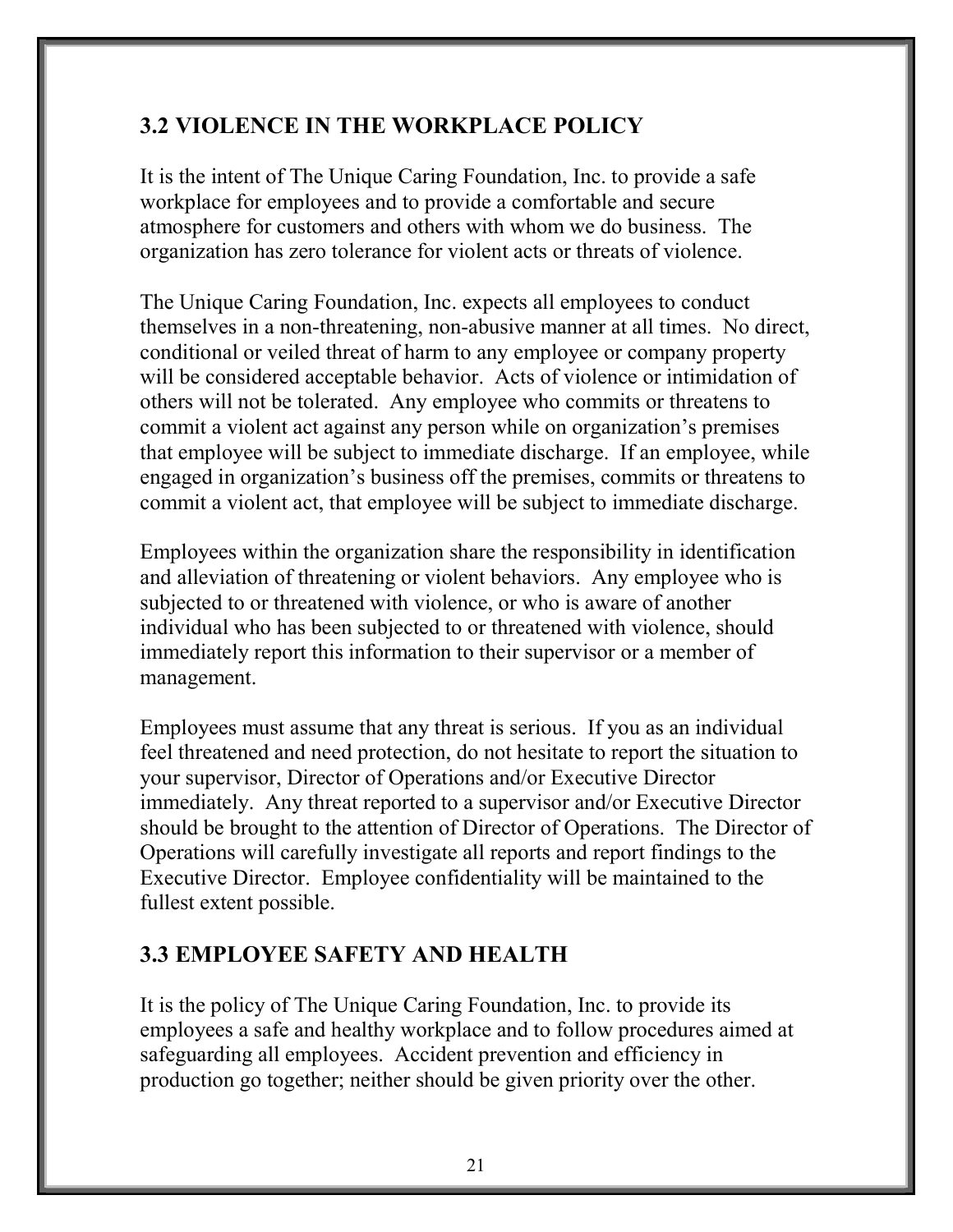Safety is everyone's responsibility. The Clinical Director, Supervisors, Director of Operations and Executive Director is expected to devote the time and effort necessary to ensure the safety of employees at all times.

#### RESPONSIBILITIES OF THE EMPLOYEE INCLUDE:

- Obeying the safety rules;
- Supervisor, consumer(s) during assigned work hours
- Following safe job procedures. Not taking short cuts;
- Keeping work areas clean and free from slipping or tripping hazards;
- Using prescribed personal protective equipment (as appropriate);
	- Immediately reporting all equipment malfunctions to your supervisor, Director of Operations and/or Executive Director;
	- Using care when lifting and carrying objects;
	- Observing restricted areas and all warning signs;
	- Knowing emergency procedures;
	- Reporting unsafe conditions to your supervisor, Director of Operations and/or Executive Director;
	- Promptly reporting every accident and injury to your supervisor;
	- Following the care prescribed by the attending physician when treated for an injury or illness.
	- Attending all employee safety meetings;
	- Participating in accident investigations, serving on safety committee or other loss control activities as needed; Failure to observe these guidelines may result in disciplinary action, up to and including termination of your employment.

# 3.4 WORKPLACE ACCIDENTS

No matter how insignificant an injury may seem at the time of occurrence, you should notify your supervisor, Director of Operations and/or Executive Director immediately of any workplace accident or injury.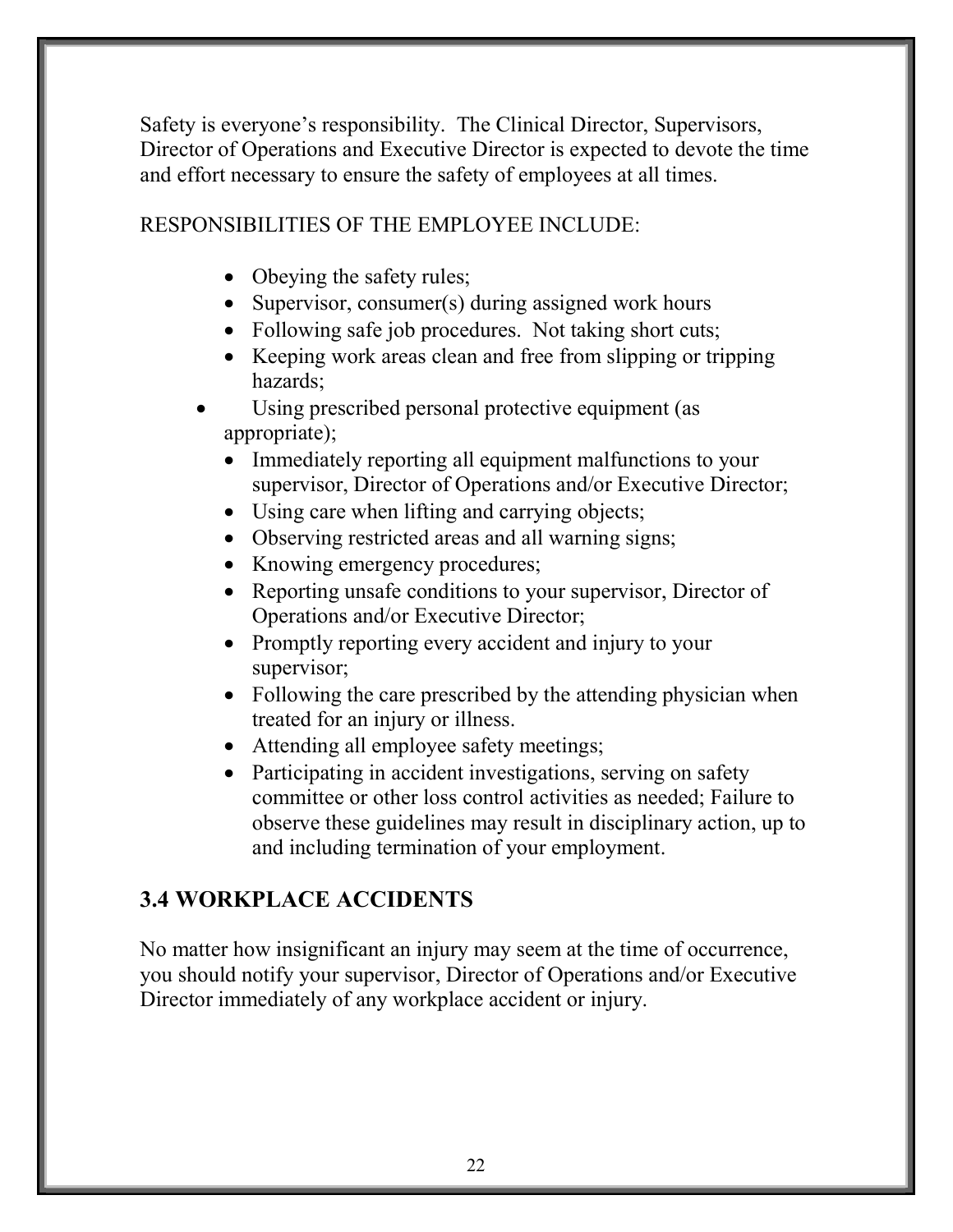#### 3.5 DRUG FREE WORKPLACE POLICY

The policy of The Unique Caring Foundation, Inc. is to maintain a drug free workplace. As a condition of continued employment, all the organization's employees must comply with this policy. The term "workplace" is defined as the organization's property, any organization sponsored activity, or any other site where the employee is performing work for The Unique Caring Foundation or representing the organization. The term "drug" as used in this policy includes alcoholic beverages and prescription drugs, as well as illegal inhalants and illegal drugs and/or controlled substances as defined in schedules 1 through V of the Controlled Substances Act, 21 U.S.C. Sec. 812, 21 C.F.R. Sec 1308, and the state and local law of the jurisdiction where the workplace is located, including, but not limited to, marijuana, opiates (e.g., heroin, morphine), cocaine, phencyclidine (PCP), crack and amphetamines. An employee who engages in an activity prohibited by this policy shall be subject to disciplinary action, up to and including immediate termination of employment.

- Prohibited activities under this policy include the possession, use, sale, attempted sale, distribution, manufacture, purchase, attempted purchase, transfer, or cultivation of drugs, as defined above, in the workplace, as defined above. Employees are also prohibited from being at the workplace with a detectable amount of drugs in their system. However, the use and/or possession of prescription drugs, when taken as directed and obtained with a valid prescription, shall not be a violation of this policy.
- Also, in an effort to continuously provide a safe, efficient and productive work environment, The Unique Caring Foundation can require random drug testing. If there is reasonable suspicion of drug use, the employee will be asked to provide a urine, hair or any other means of drug sampling that the organization deems necessary to determine, if any, illicit or illegal drugs or alcohol is evident in his system.
- This policy is not intended to replace or otherwise alter the obligation of the company to comply with requirements of the U.S. Department of Transportation or any other federal, state or local agency that regulates drug testing administration or a particular industry.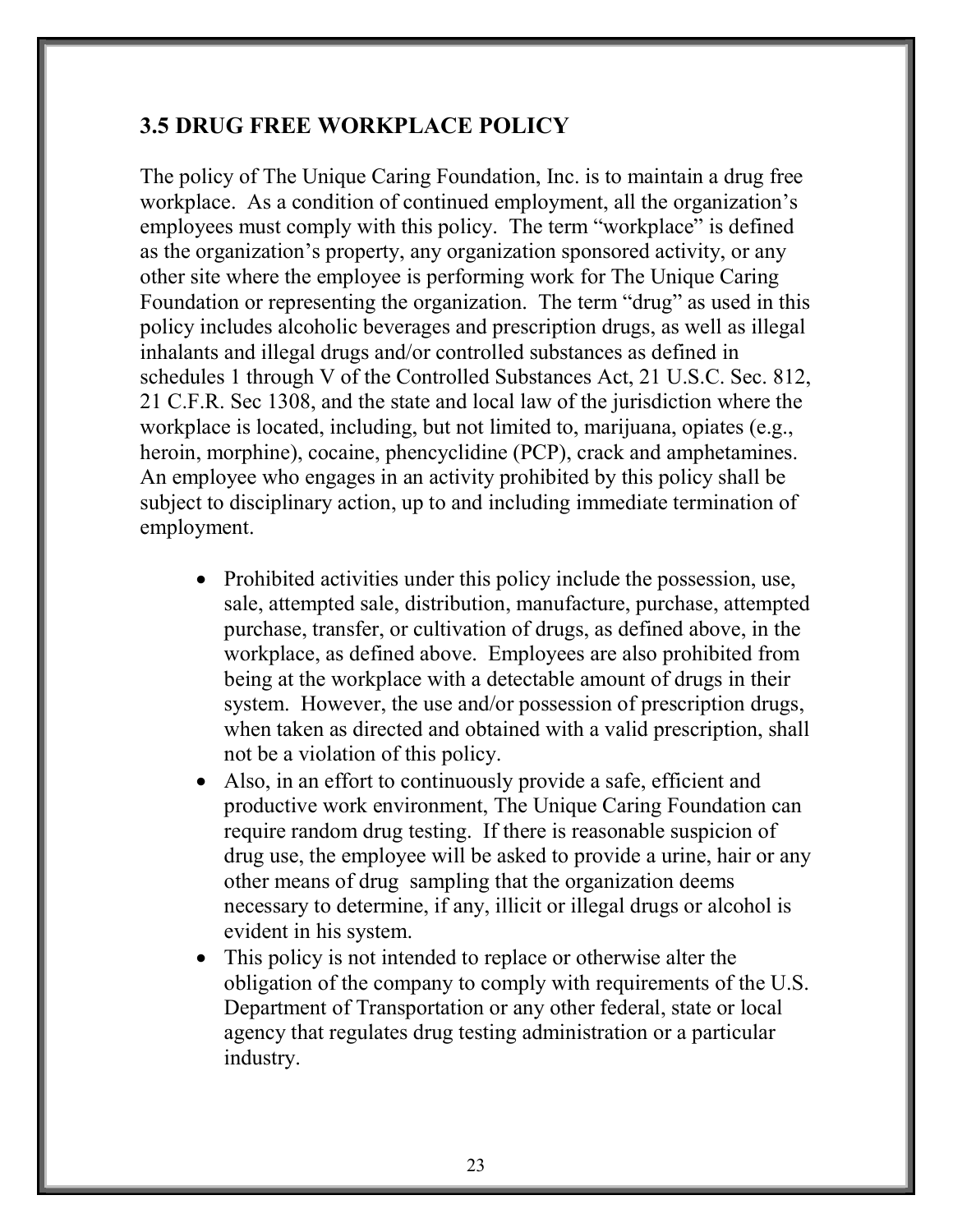#### 3.6 NON-FRATERNIZATION

The Unique Caring Foundation, Inc. desires to avoid misunderstandings, actual or potential conflicts of interest, complaints of favoritism, possible claims of sexual harassment, and the employee morale and dissension problems that can potentially result from romantic relationships involving managerial employees and other employees in the organization.

- Accordingly, Directors, Supervisors and Executive Director are discouraged from fraternizing or becoming romantically involved with one another or with any other employee of the organization. Additionally, all employees, both managerial and non-managerial, are discouraged from fraternizing or becoming romantically involved with other employees, when, in the opinion of the organization, their personal relationships may create a conflict of interest, cause disruption, create a negative or unprofessional work environment, or present concerns regarding management, safety, security, or morale.
- An employee involved with a Supervisor or the Executive Director or fellow employee should immediately and fully disclose this to the Director of Operations, so that a determination can be made as to whether the relationship presents an actual or potential conflict of interest. If an actual or potential conflict exists, the organization may take whatever action appears appropriate according to the circumstances, up to and including transfer or discharge. Failure to disclose facts may lead to disciplinary action, up to and including termination.
- All employees should also remember that The Unique Caring Foundation, Inc. maintains a strict policy against unlawful harassment of any kind, including sexual harassment. The organization will vigorously enforce this policy consistent with all applicable federal, state, and local laws.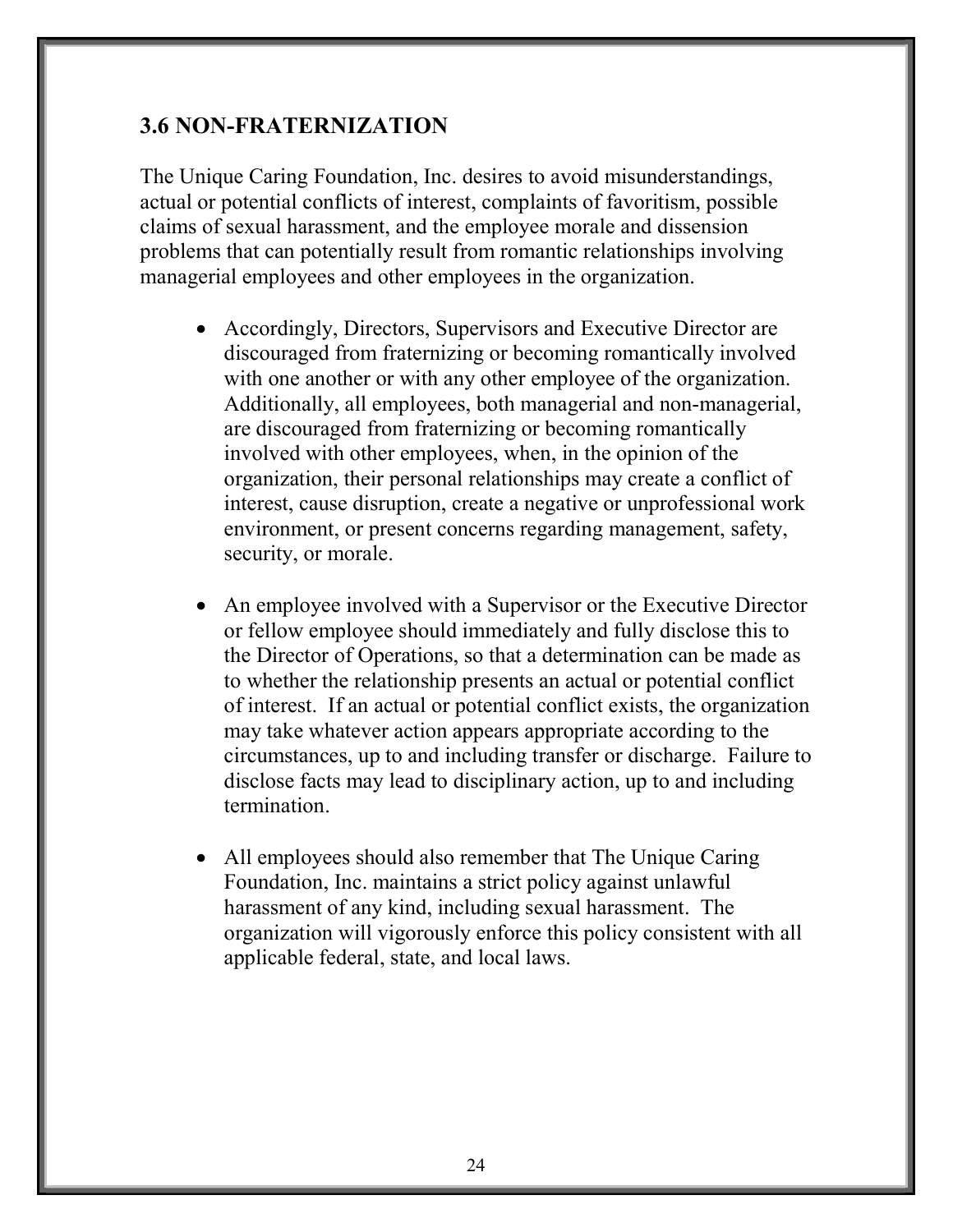#### 3.7 GRIEVANCE AND COMPLAINT RESOLUTION PROCEDURE

Misunderstandings or conflicts can arise in any organization. To ensure effective working relations, and communication, it is important that such matters be resolved before serious problems develop. Most incidents resolve themselves naturally; however, should a situation persist that you believe is detrimental to your employment with the organization, you should follow the procedure described here for bringing your complaint to management's attention.

#### STEP I

Talk to the person that you are having the issue (s) with. Document your conversations, and work to try to find a good solution

If you are not satisfied:

#### STEP 2

Talk with your supervisor, and work with him/her to find a good solution. The supervisor has 5 business days to resolve the grievance or complaint

If you are still not satisfied:

#### STEP 3

Talk to Director of Operations, and the Director of Operations will hear and facilitate the process. If after 5 business days and the Director of Operations cannot resolve the grievance or complaint, he/she may create a special "Grievance Committee" to hear your concerns or complaints. At this point the Director of Operations, will make the Executive Director knowledgeable of the grievance or complaint. The QA/QI Committee will hear your concerns or complaints and they have 5 days to try and find a good solution.

If you are still not satisfied:

#### STEP 4

The Director of Operations will help you file a grievance with The Unique Caring Foundation, Inc. QA/QI Committee will hear your concerns or complaints, and they have 5 business days to try to find a good solution.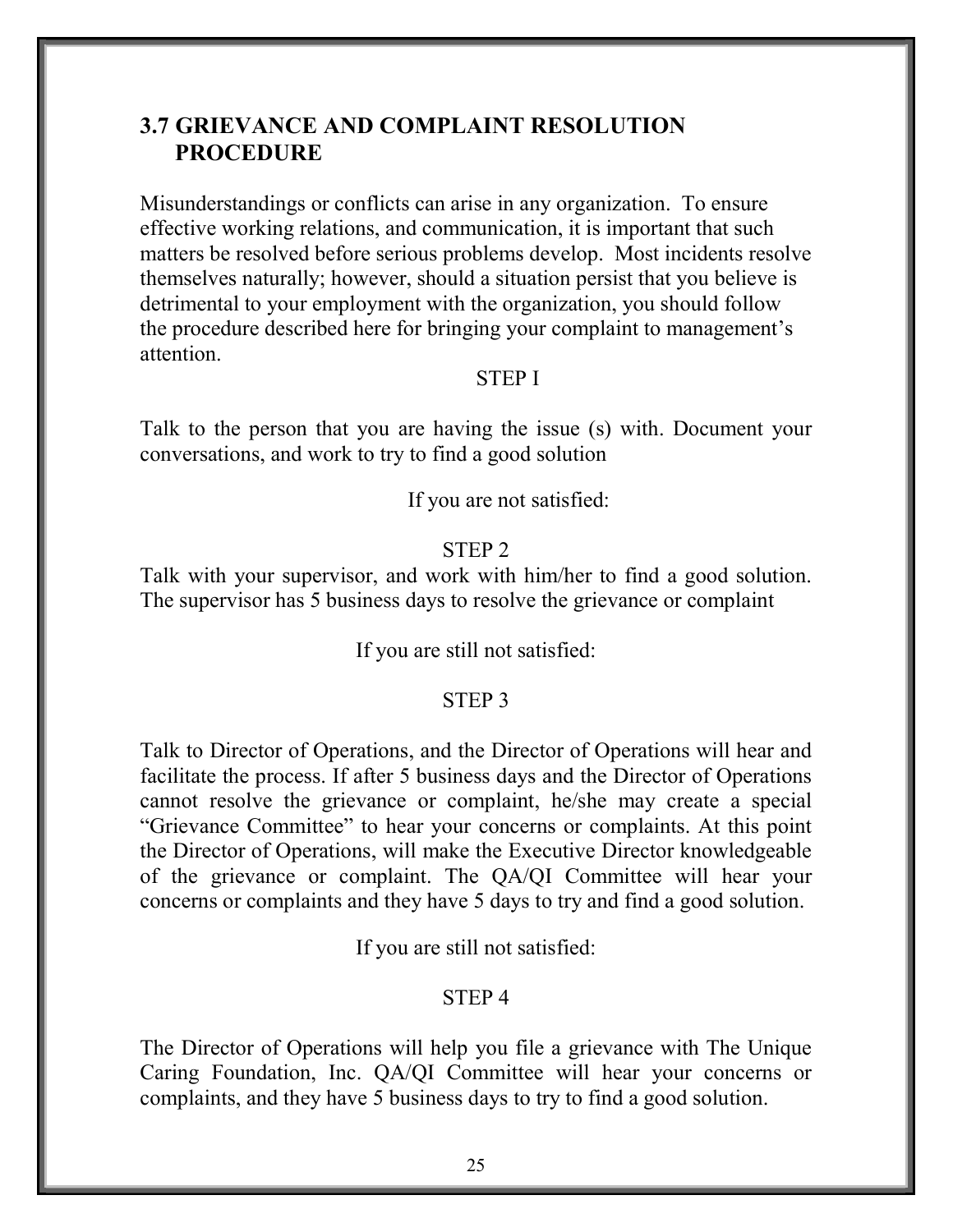If you are still not satisfied:

#### STEP 5

File a grievance with The Unique Caring Foundation, Inc. Board of Directors. The Director of Operations can also tell you how to contact the Board of Directors. After The Board receives your grievance, they will notify you within 5 business days of receipt of your concerns. They will assist in finding a solution to resolve your concern or complaint within 15 business days.

The Unique Caring Foundation, Inc. does not tolerate any form of retaliation against employees availing themselves of this procedure. The procedure should not be construed, however, as preventing, limiting, or delaying the organization from taking disciplinary action against any individual, up to and including termination, in circumstances (such as those involving problems of overall performance, conduct, attitude, or demeanor) where The Unique Caring Foundation, Inc. deems disciplinary action appropriate.

# 4.0 EMPLOYEE TRAINING & CREDENTIALS

The Unique Caring Foundation, Inc. provides in-house and out source training for its employees to complete all mandatory training (s). The training (s) are mandatory in which every employee who provides a service to the client must be trained within the  $1<sup>st</sup> 30$  calendar days of employment in the following modules:

- Initial orientation
- Policies and Procedures
- Client Rights
- Corporate Compliance
- Code of Ethical Conduct
- Customer Service
- Health and Safety
- Emergency Procedures
- Workplace Violence
- Specific Population served, as applicable
- Interviewing skills, as applicable
- Incident Reporting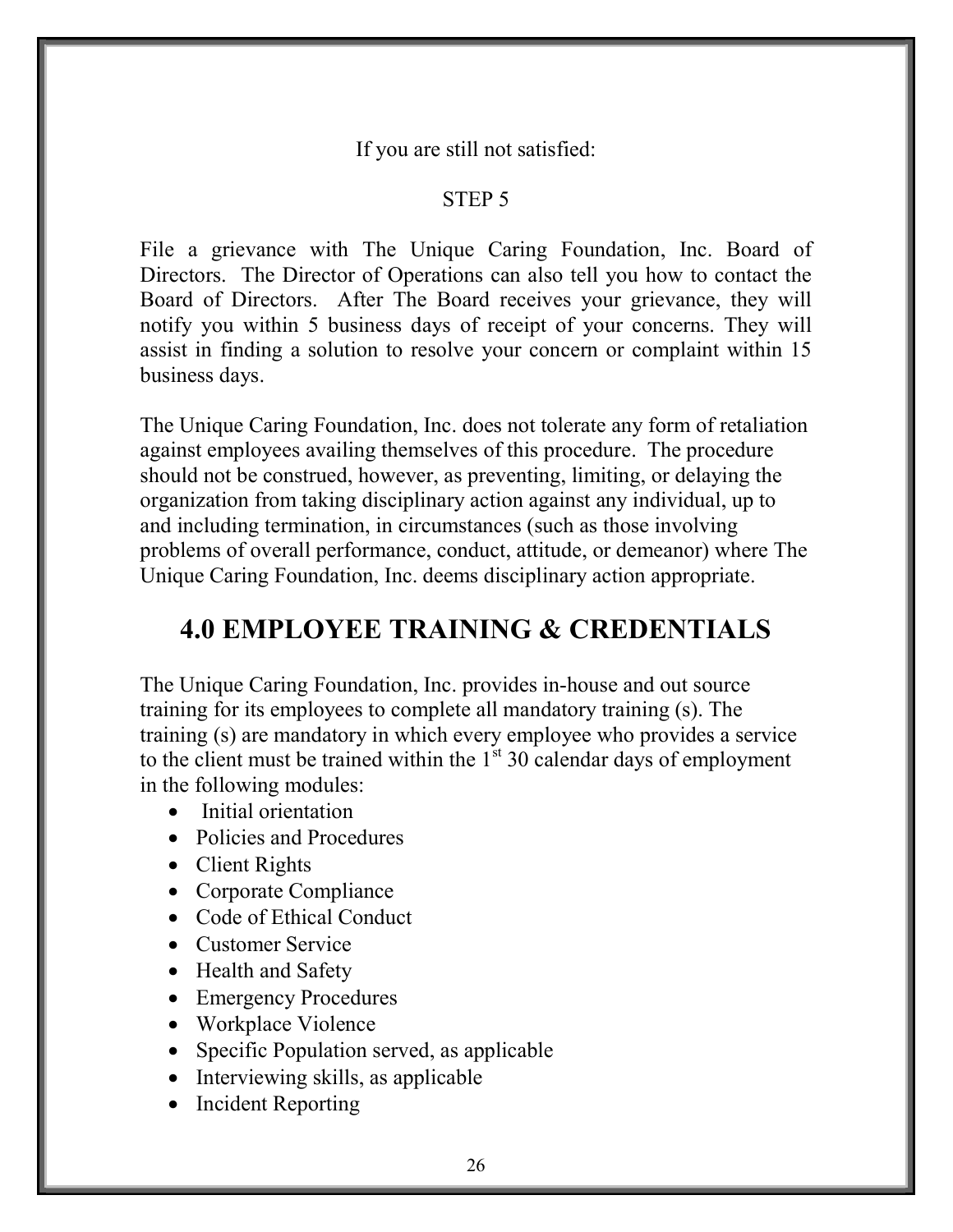- Preventing Disease Transmission
- Blood Borne Pathogens
- First Aid and CPR, as applicable(retraining is dependent on expiration date)
	- o Except as permitted under 10A NCAC 27G .5602(b) of this Subchapter at least one employee shall be available in the facility at all times when a client is present. That employee shall be trained in basic first aid including seizure management, currently trained to provide cardiopulmonary resuscitation and trained in the Heimlich maneuver or other first aid techniques such as those provided by Red cross, the American Heart Association or their equivalence for relieving airway obstruction.
- North Carolina Interventions: Parts A (NCI), as applicable
- Preventions and Alternative to Restrictive Interventions.
- HIPAA, Confidentiality
- Person Centered Planning, as applicable
- Medical record documentation, as applicable
- Heimlich Maneuver or other, as applicable
- Medication Administration, as applicable
- Seizure Management, as applicable
- Cultural Awareness
- Safety procedures
- Specific job responsibilities
- Reducing physical risks

An exception for an employee to not attend training (s) will be made if the employee can provide current certificates of the training (s) to the Director of Operations as appropriate, i.e. CPR.

Also, the employee is required to have the following documents and credentials completed and returned to the Director of Operations within the  $1<sup>st</sup>$ 30 calendar days of employment:

- a) Physical Examination
- b) Automobile Declaration Page
- c) Copy of High School Diploma or BA/BS Degree.

30 calendar days prior to the expiration of an employee's training (s), it is their responsibility to check the training schedule (s) and let the Director of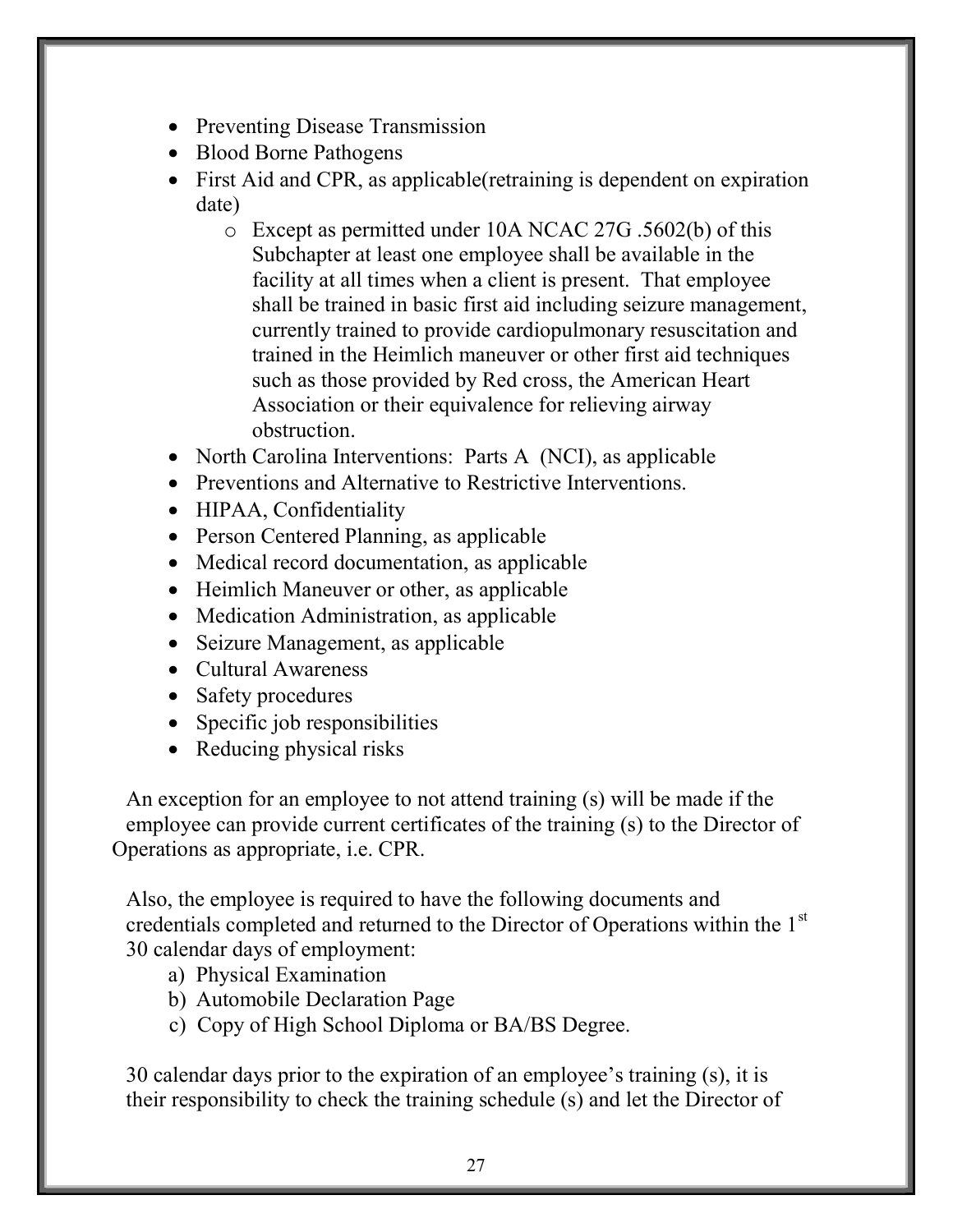Operations know when they will be taking the class or classes so that their training (s) will not expire. The ONLY trainings, documents and credentials that are exempt from expiration are:

- ▶ CORE Trainings
- $\triangleright$  Physical Examination
- $\triangleright$  Orientation
- $\triangleright$  High School Diploma or BS/BA Degree

If an employee is found in violation of these training standards, their ability to provide service (s) is subject to suspension until their training requirements are in compliance.

# 5.0 HOURS OF OPERATION AND BREAK POLICIES FOR OFFICE STAFF

# 5.1 HOURS OF OPERATION

By being ready, willing and able to service our consumers efficiently, while competing fairly in the marketplace, the organization's office hours are from 9:00 a.m. to 5:00 p.m., Monday through Friday.

# 5.2 BREAK POLICIES

The Director of Operations and Clinical Supervisor will arrange a 30 minute non-paid lunch period for non-exempt employees. Non-exempt office employees will be allowed to take paid break time up to 15 minutes (on the clock) as follows: Breaks must be taken within the confinements of the office.

For every three (3) additional hours a non-exempt employee works in a day in excess of an eight (8) hour shift, that non-exempt employee is entitled to receive another 15 minutes paid break.

No formal rest breaks for exempt employees are scheduled.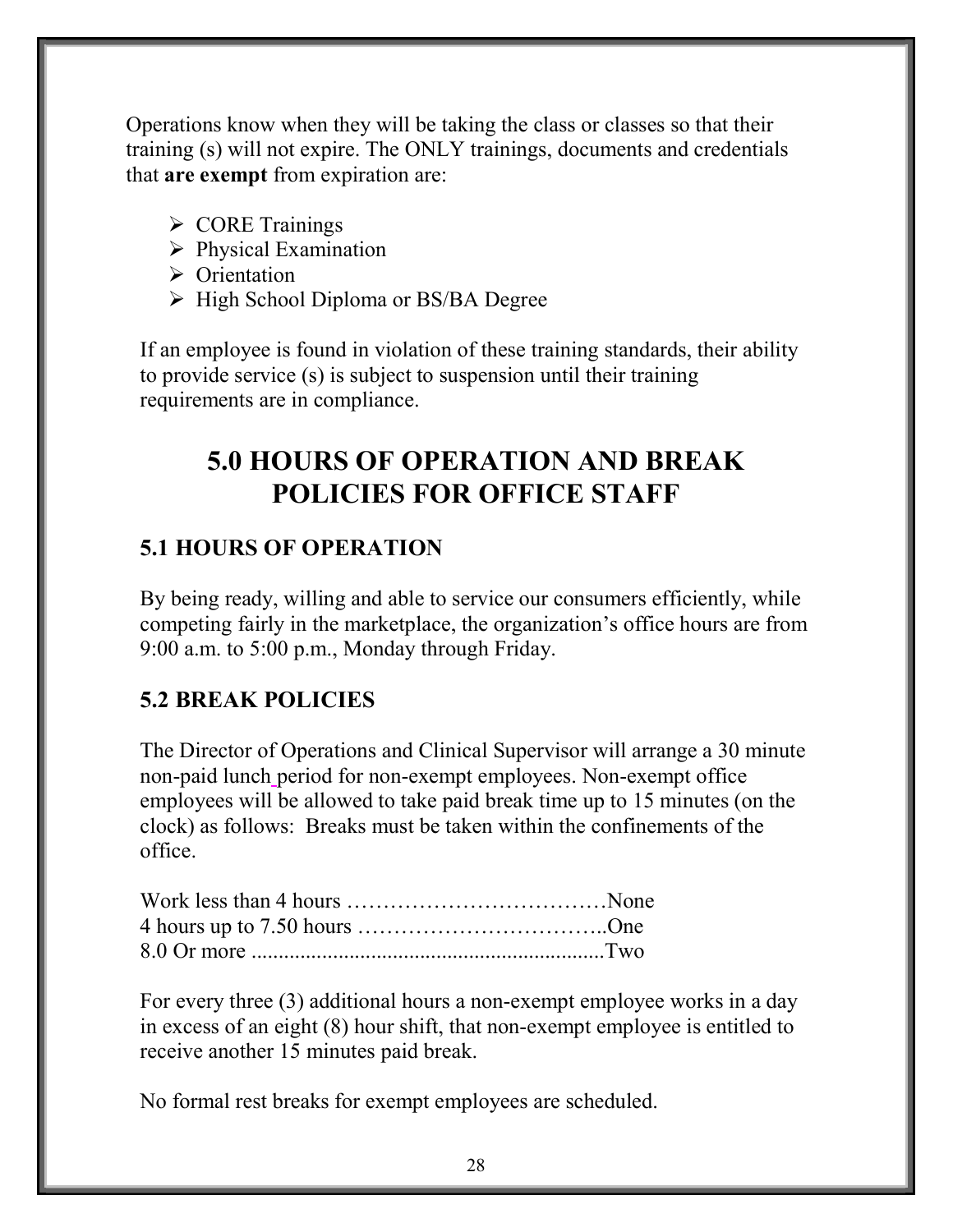#### 5.3 PAY PERIOD BEGINS AND ENDS AND PAY DAY

The organization's  $1<sup>st</sup>$  pay week begins on the first day of the month and ends on the fifteenth day of the month and the  $2<sup>nd</sup>$  pay week begins on the sixteenth day of the month and ends on the thirtieth or thirty-first day of the month.

All employees will be paid on (the fifteenth and thirtieth or thirty-first) day of the month. For paydays falling on a Saturday or holiday, you will be paid the prior business day. For paydays falling on a Sunday, you will be paid the following business day. If you are absent on payday and someone else is to pick up your check, it will not be released without a signed, handwritten note from you authorizing the named person to pick it up. The person designated to pick up your check will be asked to produce identification satisfactory to management; otherwise, your check will not be released. Any deviations from this procedure must have prior approval from the Director of Operations. All pay checks can be picked up after 3:00 PM on pay day unless the request is approved by the Director of Operations.

Vacation pay will be paid on the regular pay cycle. If you resign, final settlement of services or wages will be made no earlier than the next regular pay cycle, or in accordance with state law, whichever is sooner.

If you are terminated, you will be issued a check on the next regular payday, or in accordance with applicable state law, whichever is earlier.

#### 5.4 ABSENTEEISM AND TARDINESS

The Unique Caring Foundation, Inc. expects all employees to assume diligent responsibility for their attendance and promptness because reporting to work as scheduled is an essential part of an employee's job and is required by the organization to ensure our continued ability to provide excellent customer service. If you are absent and or tardy, or if you produce substandard work, then we all pay the price by losing the confidence of the individuals that the organization we work with (customers).

It is extremely important that you be punctual in your arrival for work at the beginning of the workday or shift to which you are assigned, because our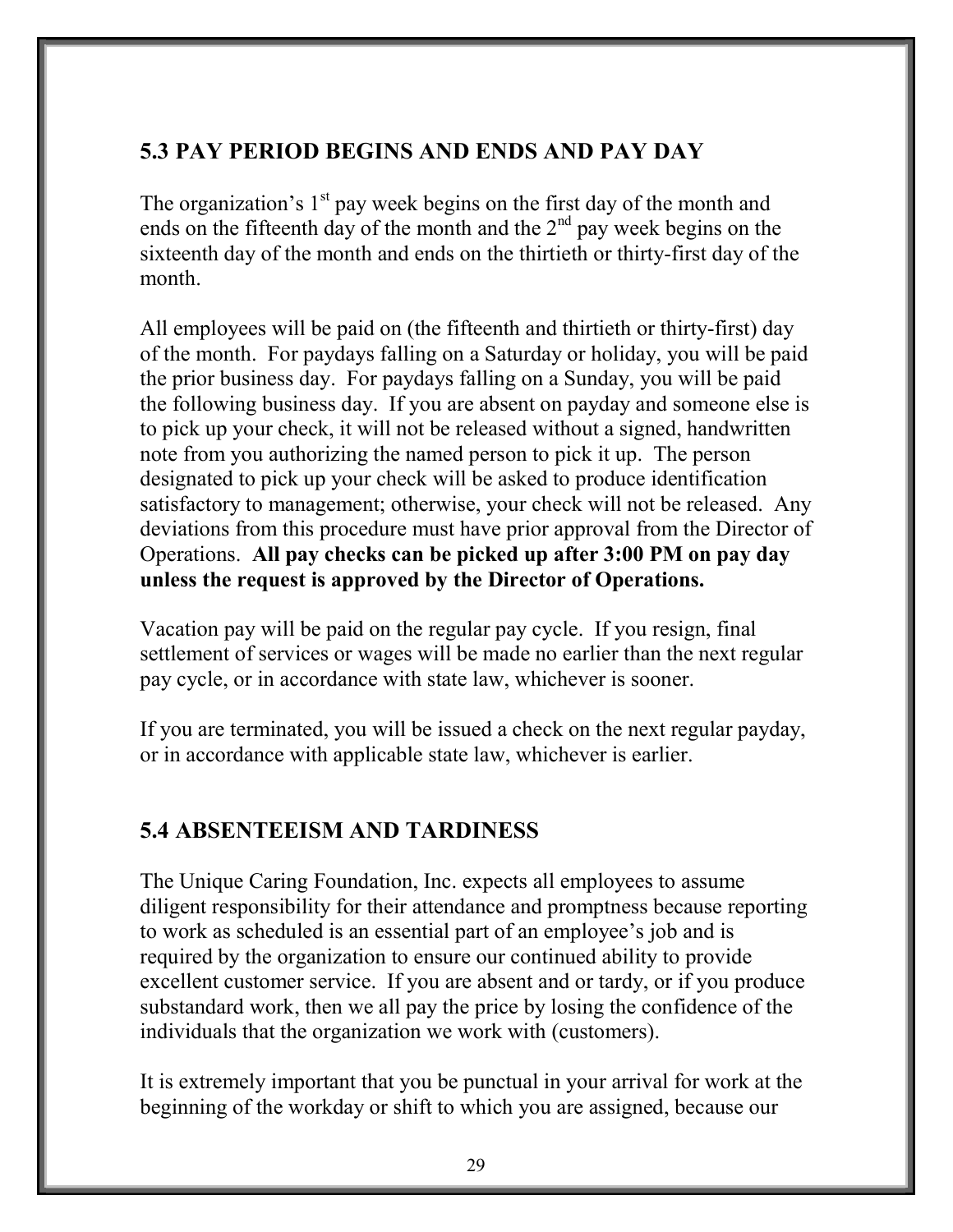consumers are depending on you – the employee. If you know that you will be absent or late arriving for work, notify your supervisor or Director of Operations personally or by voice mail no later than two hours before your scheduled start time. In the event of a disabling sickness or accident occurs while performing your duties, notify your supervisor or Director of Operations immediately.

If you are absent for three or more consecutive workdays, a statement from a physician may be required before you will be permitted to return to work. In such instances, the organization also reserves the right to require you to submit to an examination by a physician designated by The Unique Caring Foundation, Inc. at its discretion.

Unexcused or excessive absenteeism or tardiness may be grounds for disciplinary action, up to and including termination. If you are absent for three or more consecutive business days and fail to properly report your absences, this will be considered a resignation of your position and you will be terminated for abandonment of your job.

An absence is defined as a failure to report to work. For purposes of this policy, the following are not considered absences:

- Approved PTO
- Approved Bereavement
- Work Related Injuries/Illnesses
- Jury Duty
- Approved Leave of Absence
- Approved Military Leave of Absence

# 5.5 EMERGENCY OFFICE CLOSING

It is the policy of The Unique Caring Foundation, Inc. that offices be open during normal working hours in order to provide the service our clients and customers require and expect from us. The organization has the sole discretion in determining if the office is to be closed in the event of inclement weather, power or other utility failure, fire, flood, earthquake, or some other emergency.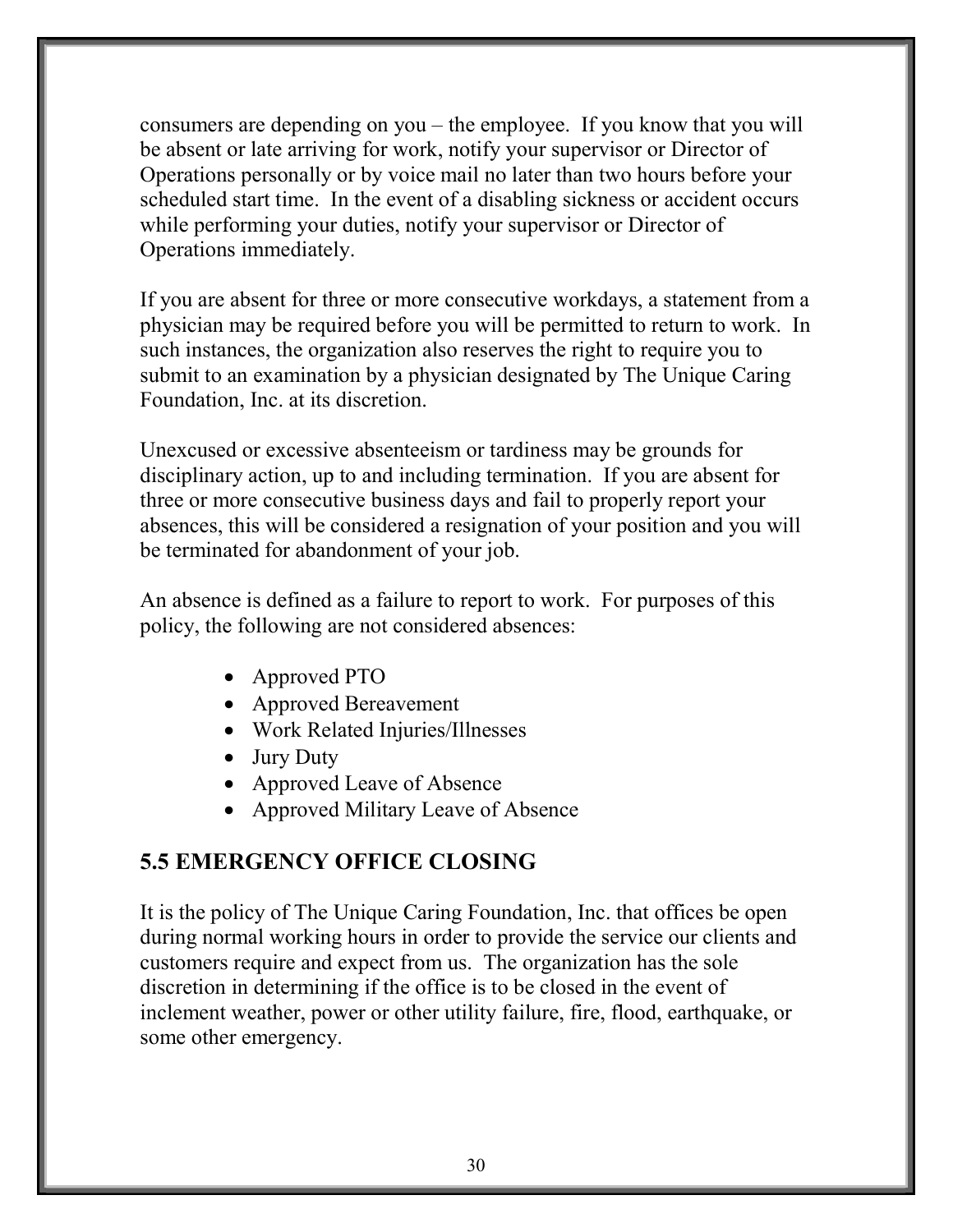The Unique Caring Foundation, Inc. realizes its obligation to employee's physical well-being and strives to maintain a safe place for employees to work. The occasional emergency situation that may arise needs to be handled efficiently and calmly. Your supervisor and/or Director of Operations will advise employees of procedures to be followed when offices are closed because of inclement weather or when emergencies arise during the day. If the office is closed for a full day or more, the employees will not be paid, but they will have the option to use any accrued but unused paid time off. If they elect they can make this time up within the same pay period when the office is not regularly scheduled to be open, providing that the employee is a non-exempt employee.

#### 5.6 TIME SHEETS

Each employee will be expected to keep a time sheet that will be approved by the supervisor. Each employee must sign his time sheet. Any discrepancy related to the timesheet should be resolved by the supervisor before transmittal to the payroll agency/company. All time sheets must be submitted each Friday. If you are not going to be in the office on Friday, it is still the employee's responsibility to make sure that their time sheets are submitted to payroll. There are **NO** exceptions to this policy

#### 5.7 OVERTIME FOR NON-EXEMPT EMPLOYEES

The organization's work week is Monday through Friday, and it should be recognized that overtime and additional work other than that which is regularly scheduled might be required.

Overtime will be paid to eligible, non-exempt employees in accordance with applicable state law and The Federal Fair Labor Standard Act (FLSA). The pay for regular overtime will be at the federal or state prescribed wage rate, whichever is higher.

All overtime must be authorized prior to its occurrence by your immediate Supervisor or Director of Operations. All overtime should be clearly noted on your time sheet and should be initialed by your immediate supervisor or Director of Operations.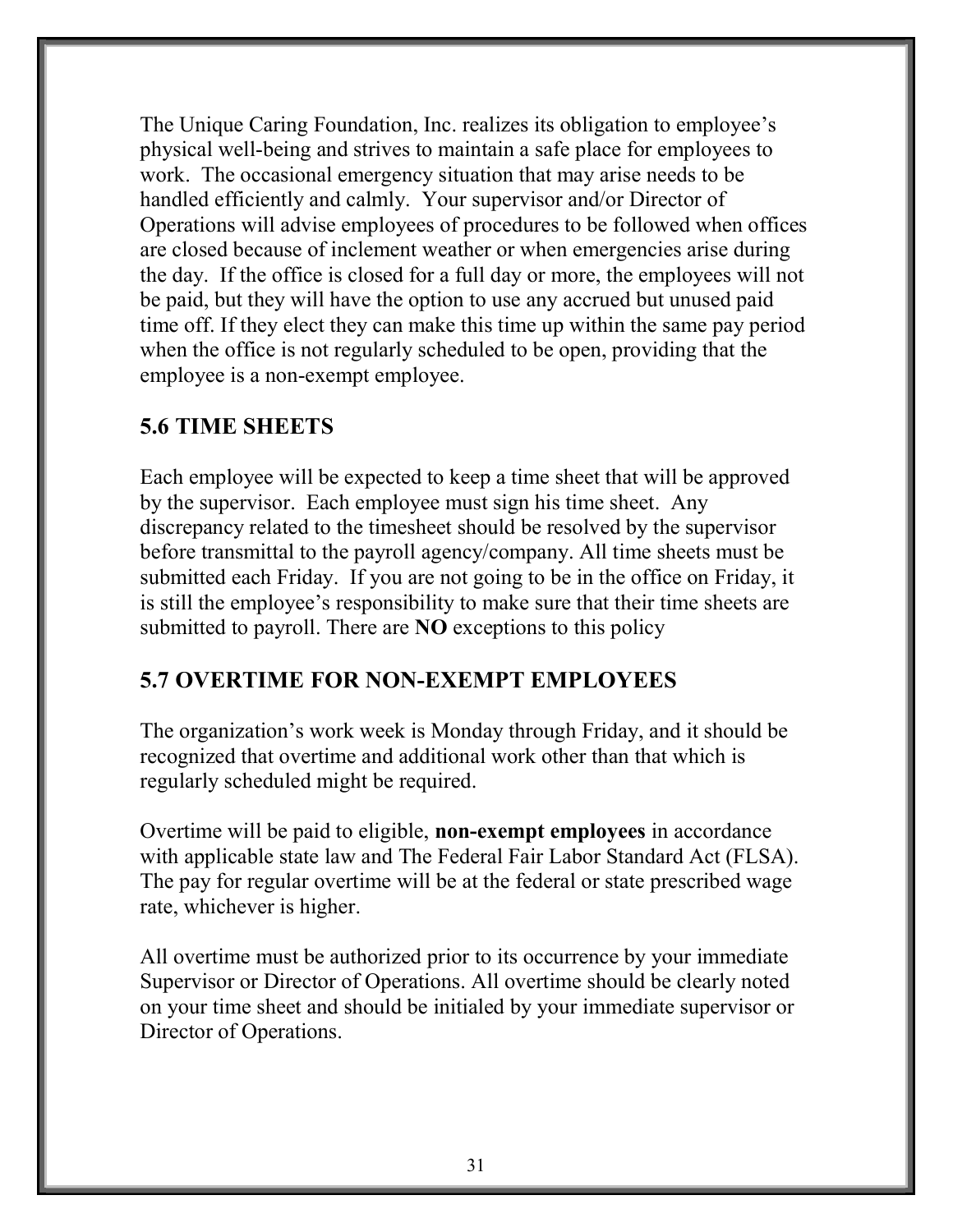#### 5.8 EXEMPT EMPLOYEE DEDUCTIONS OF SALARY:

Exempt employees are paid on a salary basis and, in general, must be paid their full salary for any week in which they perform work. Their salary may be lawfully deducted in the following circumstances.

- 1. Exempt employees who are absent for at least a full day for personal reasons other than sickness or disability will not be paid for that day unless they have accrued paid time off under organization's PTO policies.
- 2. Exempt employees who are absent for at least a full day because of sickness or disability will not be paid for that day unless they have accrued paid time off under companies' PTO policies or they may work any other day that the office is closed, but it must be approved by their supervisor or Director of Operations.
- 3. Employees who are absent from work for jury duty, or military leave may have their salaries deducted by the amount of payment they receive in the form of jury fees, witness fees, or military pay. Their salary will not be deducted by the number of hours or days they are absent unless they perform no work during a given week.
- 4. If an employee violates a safety rule of major significance, his or her salary may be deducted in an amount to be determined by the company as a penalty for that violation.
- 5. Employees may be suspended without pay for other types of workplace misconduct, but only in full day increments. This refers to suspensions imposed pursuant to a written policy applicable to all employees regarding serious misconduct including but not limited to workplace harassment, violence, drug and alcohol violations, legal violations, etc. The possibility of such unpaid suspensions is hereby incorporated into all such policies.
- 6. Employees who work less than forty hours during their first and/or last week of employment will be paid a proportionate part of their full salary for the time actually worked.
- 7. Employees who take leave under the Family and Medical Leave Act will not be paid for that time unless they have accrued paid time off under the company's paid time off policy. Their salary will be reduced by the hours missed, even if it is less than a full day.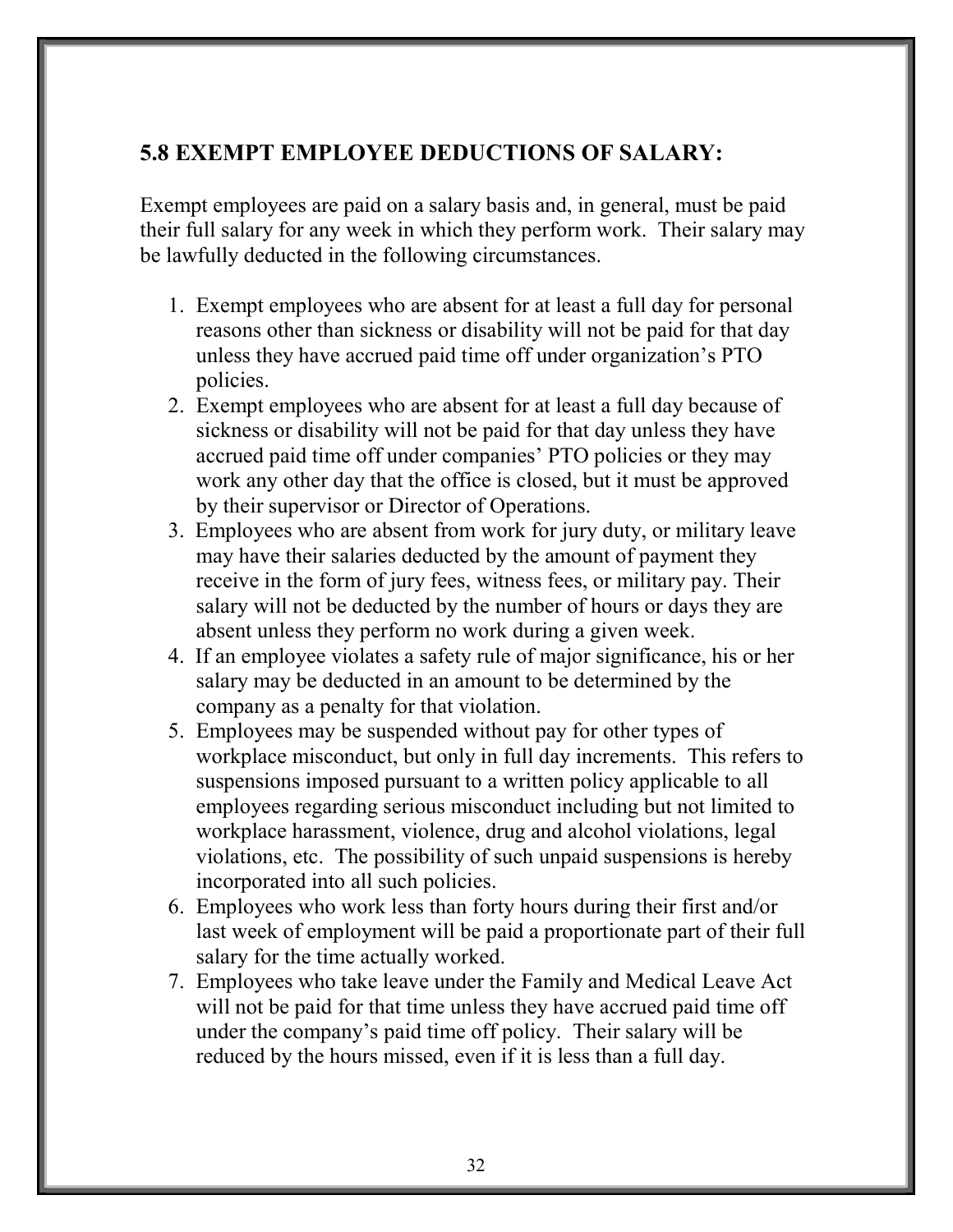This policy is subject to applicable law. The Unique Caring Foundation, Inc. will follow the state law regarding deductions of exempt employee's salaries if the state law is more favorable to employees.

#### 5.9 PROHIBITED DEDUCTIONS/COMPLAINT PROCEDURE

Any salaried exempt employee whose salary is deducted in violation of this policy will be reimbursed. If you feel your salary has been unlawfully deducted, please notify your supervisor immediately. The employee will not be penalized in any way for making such a complaint.

This policy is intended to implement solely The Fair Labor Standard Act (FLSA) regulatory requirements, and will be applied and modified as necessary in accordance with such requirements, and is not to be considered any type of contract.

# 5.10 WAGE AND SALARY

Wage rates and salaries vary according to your qualifications and previous work experiences, and a successful, stable work record. Rates for one particular job or classification cannot be compared as being relative to any other. Any wage increase or adjustment in pay will be awarded on an individual basis dependent upon your performance and your overall contribution to the organization's profitability.

# 6.0 OPERATIONS POLICIES

# 6.1 APPEARANCE

Dress, grooming and personal cleanliness standards contribute to the morale of all employees and affect the business image of the organization. During business hours, employees are expected to present a clean and neat appearance and to dress according to the requirements of their position: the following are the guidelines for our employees' appearances:

> • Earrings and Body Piercing; Earrings: no more than 2 earrings per ear;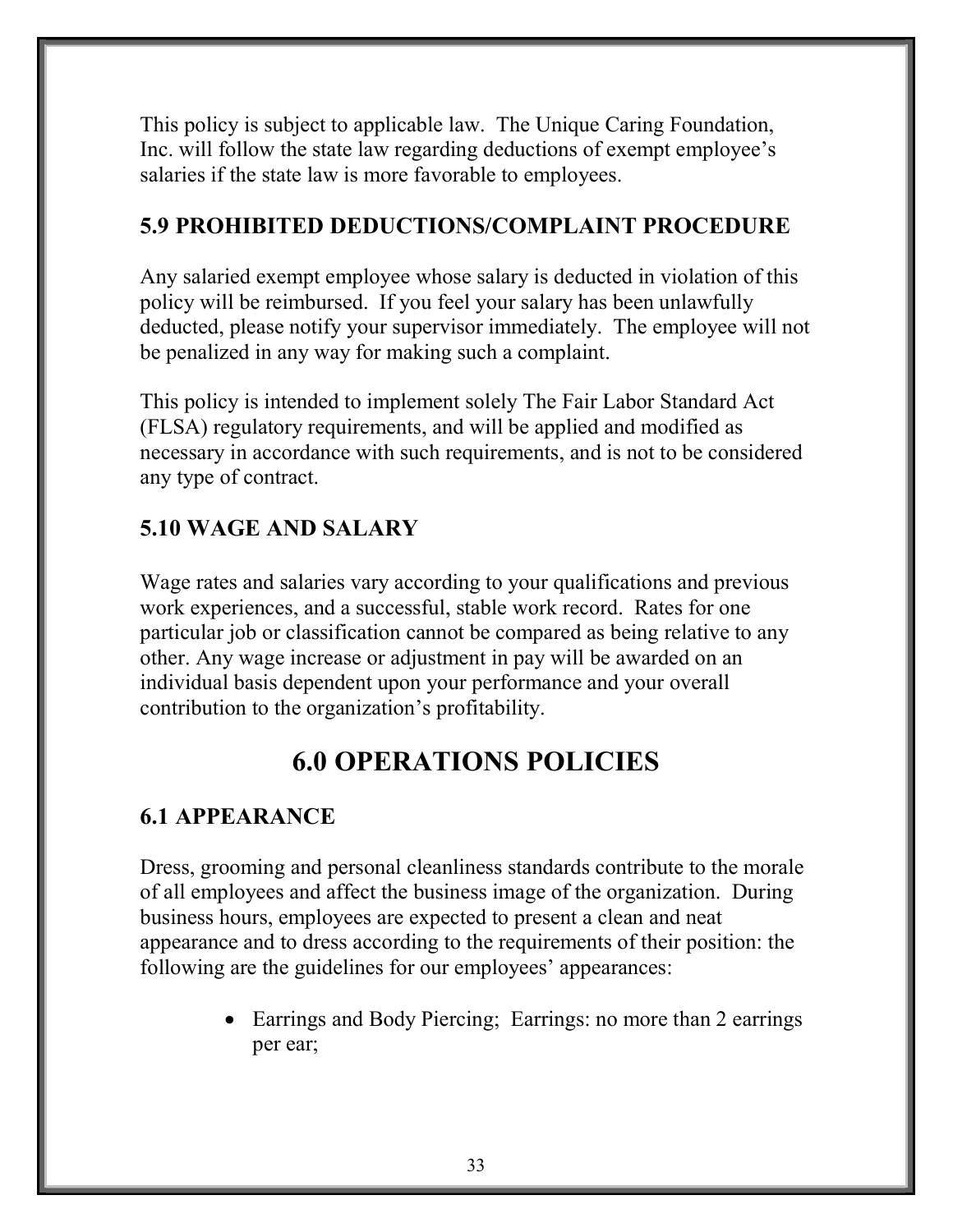- Body Piercing: Other body piercing that is visible at work is not acceptable. This includes, but is not limited to tongue, nose, eyebrow, cheek, hands, fingernails and navel.
- Facial Hair: Mustaches, goatees and beards are allowed, provided that they are neat, trimmed and groomed.
- Hair: Hair must be clean and neat, moderately styled and conservative in color.
- Make-up and Fragrances: Make-up must be conservative and not excessive. Fragrances (or body odor) which may be considered over-powering and offensive are not acceptable.
- Tattoos: Tattoos which may be considered offensive should not be visible during work hours.
- Dress wear:
	- A) No tight fitting skirts, shirts, shorts, jeans, slacks, dresses, blouses, etc. will be allowed
	- B) No low cut shirts, blouses, tops, etc., will be allowed
	- C) No offensive slogan tee shirts will be allowed
	- D) No spaghetti strap tops or sleeveless tops will be allowed
	- E) Footwear: Can include sandals, sneakers/tennis shoes

Employees who appear for work inappropriately dressed can be sent home and directed to return to work in more suitable attire. Non-exempt employee's pay can be docked if sent home to change. It is the discretion of supervisor and/or Director of Operations, and/or Executive Director in determining whether or not employees are in compliance with this policy. Items not specifically addressed by this policy will be addressed by your supervisor and/or Director of Operations on a case by case basis. Any violation of these guidelines may result in disciplinary action up to and including termination.

Friday has been designated as an optional "dress down/jean day." Acceptable Friday dress may include polo shirts, casual pants, jeans (no rips, tears, or patches), casual skirts/shorts, and sneakers/tennis shoes.

Employees should seek clarification regarding the appropriateness of dress from their supervisor and/or Director of Operations.

# 6.2 PERSONAL PHONE CALLS AND VISITORS: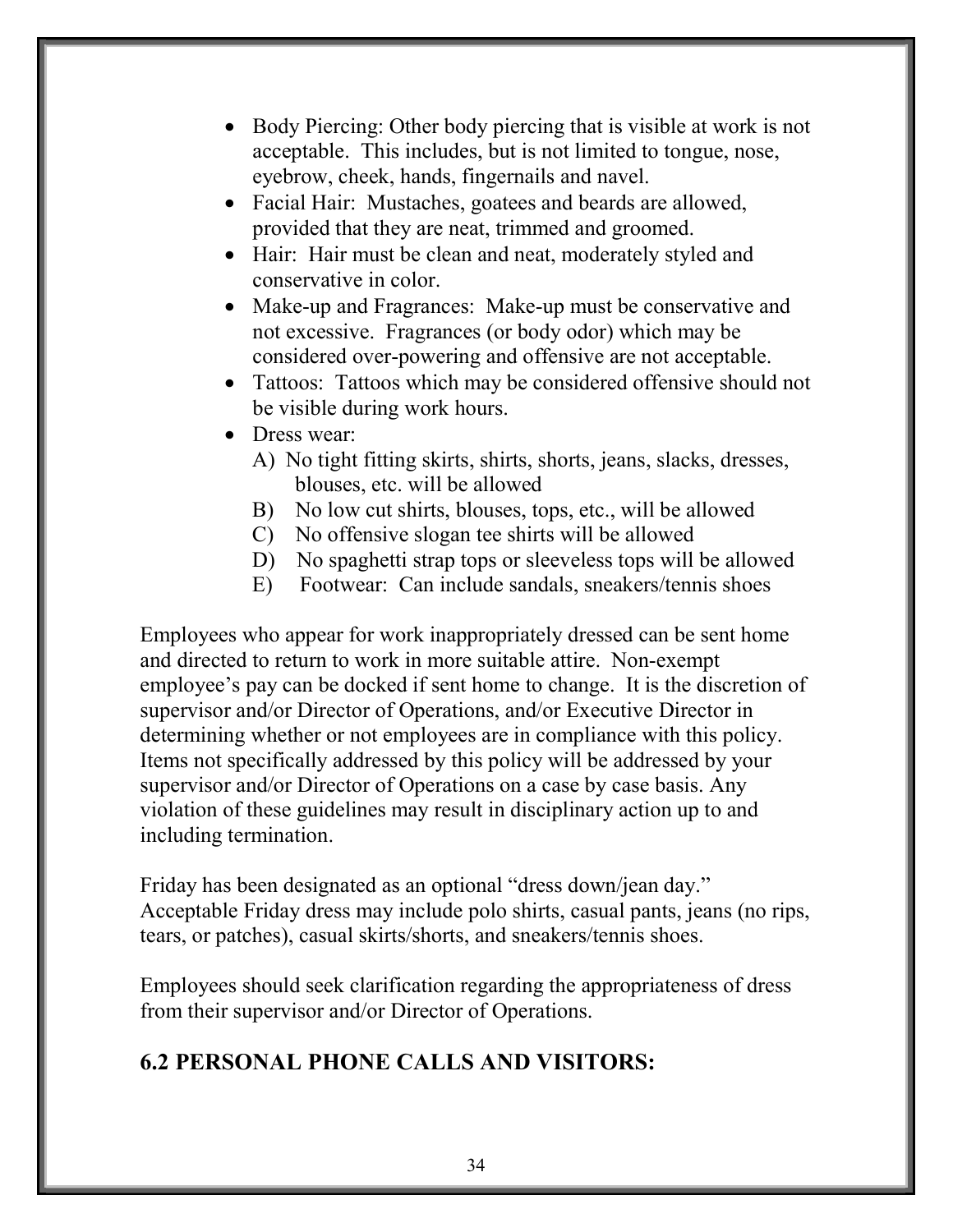During business hours, you are requested to keep personal calls to an absolute minimum. No long distance or toll calls such as directory assistance, other than organizational business calls, are to be made from the organization's telephones. If it is absolutely necessary that you make a toll call from work, you must charge it to your personal calling card or home number. Telephone records are subject to periodic review by the Director of Operations.

Personal visits of friends and family members to the worksite are discouraged. In the event that you do have a personal visitor, they must sign in and out at the receptionist area.

#### 6.3 USE OF COMMUNICATION SYSTEMS

It is the intent of The Unique Caring Foundation, Inc. to provide the communication systems necessary to conduct business. Employees are expected to adhere to proper use of all communication systems. These include but are not limited to the Telephone, Electronic Mail (E-Mail), Facsimile, Internet, Corporate Intranet, Voice Mail, Computer Terminals, Modems and Systems Software. Employees are permitted use of agency property and must comply with organization's policies and procedures regarding its use.

The communication systems are owned and operated by The Unique Caring Foundation, Inc. and are to be used for the business of the organization. Employees should have no expectation of privacy of any correspondence, messages or information in the systems.

The organization reserves the right to access and disclose all such messages sent for any purpose. All such messages, regardless of content or the intent of the sender, are a form of corporate correspondence, and are subject to the same internal and external regulation, security and scrutiny as any other corporate correspondence. E-Mail communications must be written following customary business communications practices as is used in the organization's correspondence. E-Mail communications are official internal organization communications, which may be subject to summons in legal proceedings. Work-related messages should be directed to the affected employee(s) rather than sending a global message to all employees unless expressly authorized by management.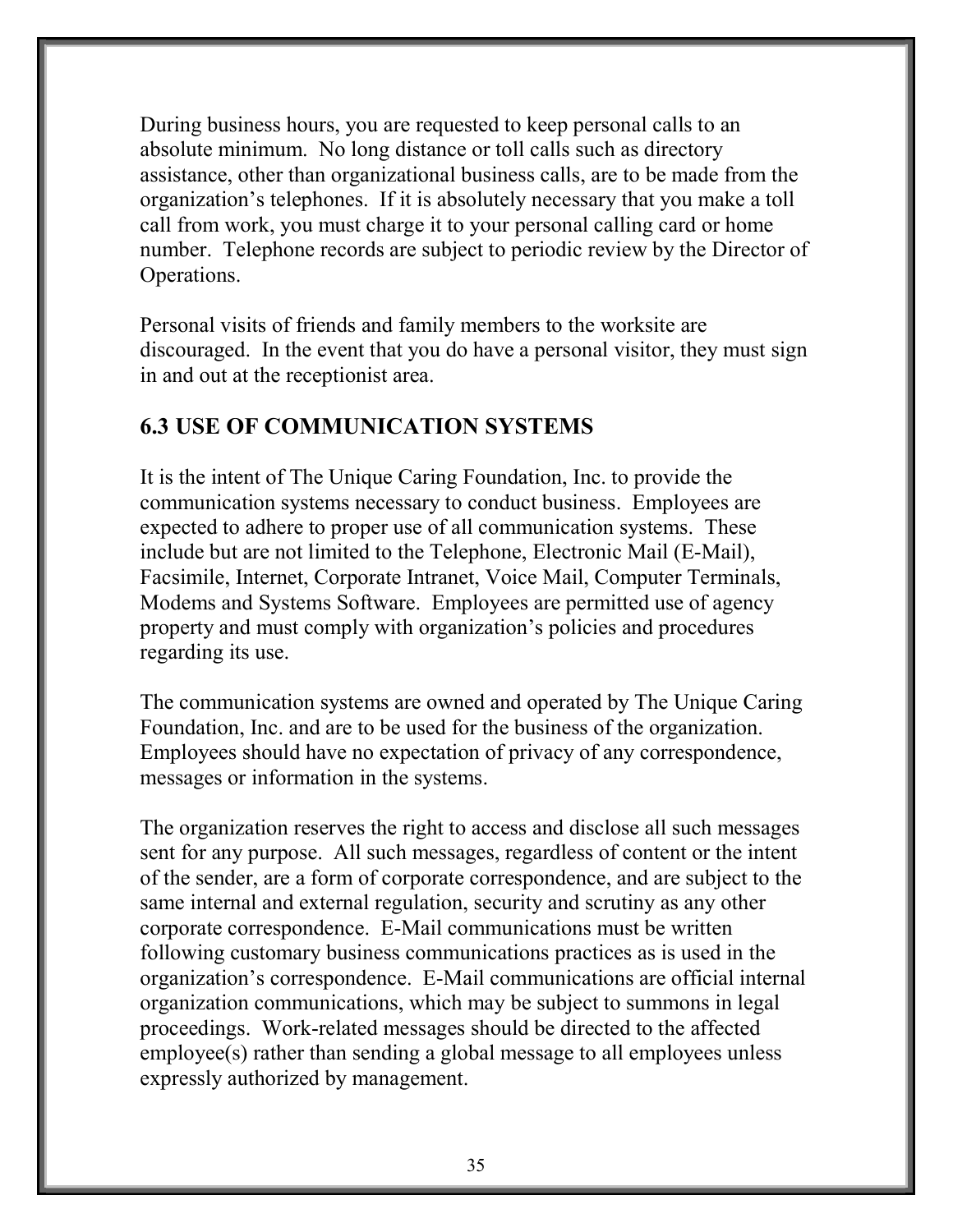The Unique Caring Foundation, Inc. communication systems shall not be used as a forum to promote religious or political causes, or an illegal activity. Offensive or improper messages or opinions, transmission of sexually explicit images, messages, cartoons, or other such items, or messages that may be construed as harassment or disparagement of others based on race, color, religious creed, sex, national origin, ancestry, citizenship status, pregnancy, physical disability, age, military status or status as a Vietnam-era or special disabled veteran, marital status, registered domestic partner status, gender (including sex stereotyping), medical condition (including, but not limited to, cancer related or HIV/AIDS related), sexual orientation are also prohibited on the organization's communication systems.

Employees shall not attempt to gain access to another employee's personal communications system and messages. The organization, however, reserves the right to access an employee's messages at any time, without notice to the employee.

Any violation of these guidelines may result in disciplinary action, up to and including termination.

# 6.4 INTERNET CODE OF CONDUCT

Access to the Internet has been provided to office staff members for the benefit of the organization and its clients. It allows employees to connect to information resources around the world. Every office staff member has a responsibility to maintain and enhance the organization's public image, and to use the Internet in a productive manner. To ensure that all employees are responsible, productive Internet users and are protecting the organization's public image, the following guidelines have been established for using the Internet.

#### a) ACCEPTABLE USE OF THE INTERNET

Employees accessing the Internet are representing the organization. All communications should be for professional reasons. Employees are responsible for seeing that the Internet is used in an effective, ethical and lawful manner. Internet Relay Chat channels may be used to conduct official organization business, or to gain technical or analytical advice. Databases may be accessed for information as needed. E-Mail may be used for business contacts.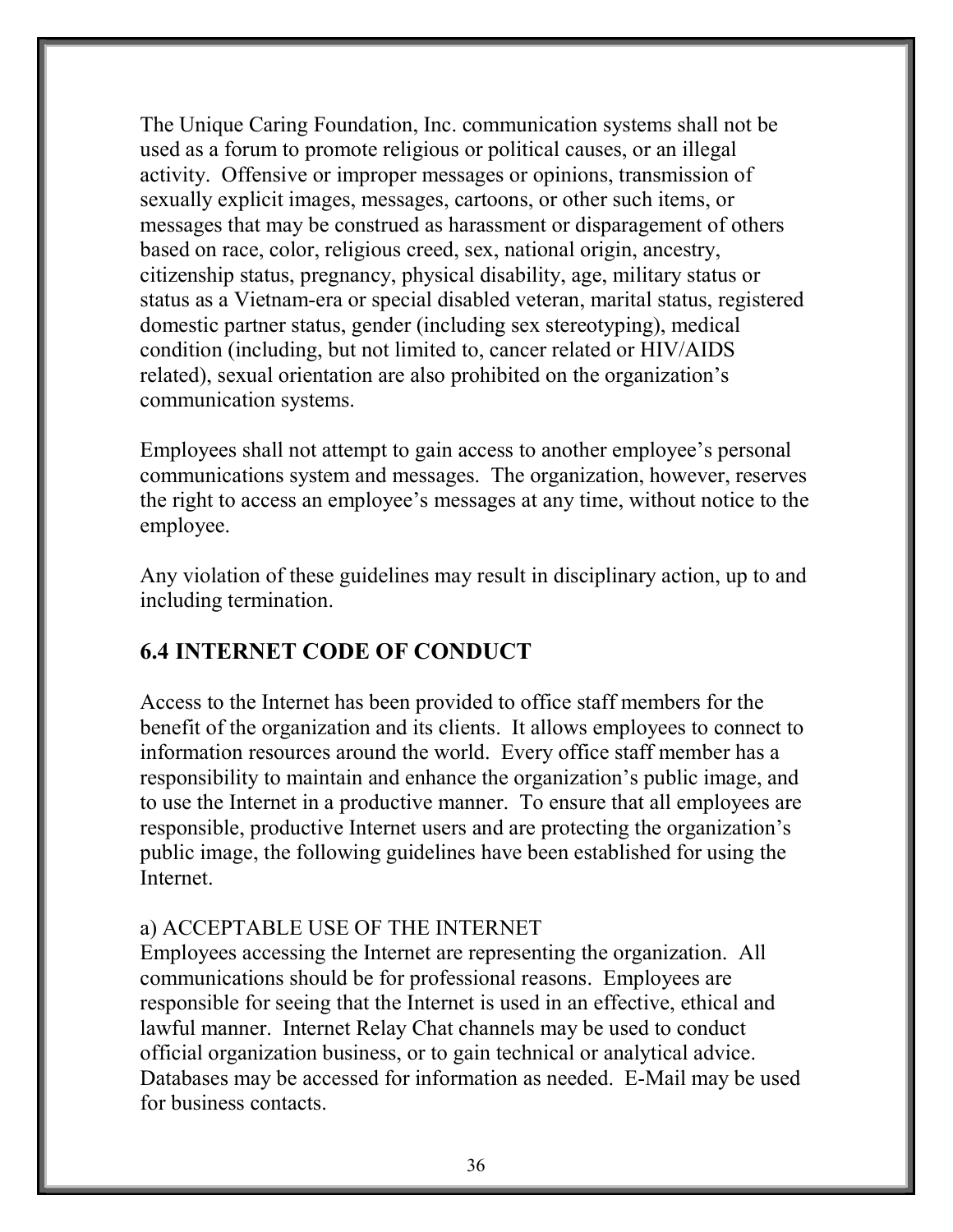#### b) UNACCEPTABLE USE OF THE INTERNET

The Internet should not be used for personal gain or advancement of individual views. Solicitation of non-company business, or any use of the Internet for personal gain is strictly prohibited. Use of the Internet must not disrupt the operation of the organization network or the network of other users. It must not interfere with your productivity.

#### c) COMMUNICATIONS ON INTERNET

Each employee is responsible for the content of all text, audio or images that they place or send over the Internet. Fraudulent, harassing or obscene messages are prohibited. All messages communicated on the Internet should have your name attached. No messages will be transmitted under an assumed name. Users may not attempt to obscure the origin of any message. Information published on the Internet should not violate or infringe upon the rights of others. No abusive, profane or offensive language may be transmitted through the system. Employees who wish to express personal opinions on the Internet are to use non-Company Internet systems.

#### d) SOFTWARE

To prevent computer viruses from being transmitted through the system, there will be no unauthorized downloading of any software. All software downloads require prior management approval.

#### e) COPYRIGHT ISSUES

Office Staff members while using the Internet may not transmit copyrighted materials belonging to entities other than The Unique Caring Foundation, Inc. One copy of copyrighted material may be downloaded for use in research. Users are not permitted to copy, transfer, rename, add or delete information or programs belonging to other users unless given express permission to do so by the owner. Failure to observe copyright of license agreements may result in disciplinary action from The Unique Caring Foundation, Inc., up to and including termination, or legal action by the copyright owner.

#### f) SECURITY:

All messages created, sent or retrieved over the Internet are the property of The Unique Caring Foundation, Inc., and should be considered public information. The organization reserves the right to access and monitor all messages and files on the computer system as deemed necessary and appropriate. Internet messages are public communication and are not private. All communications including text and images can be disclosed to law enforcement or other third parties without prior consent of the sender or the receiver. You cannot change your computer password without permission from your Director of Operations or Executive Director.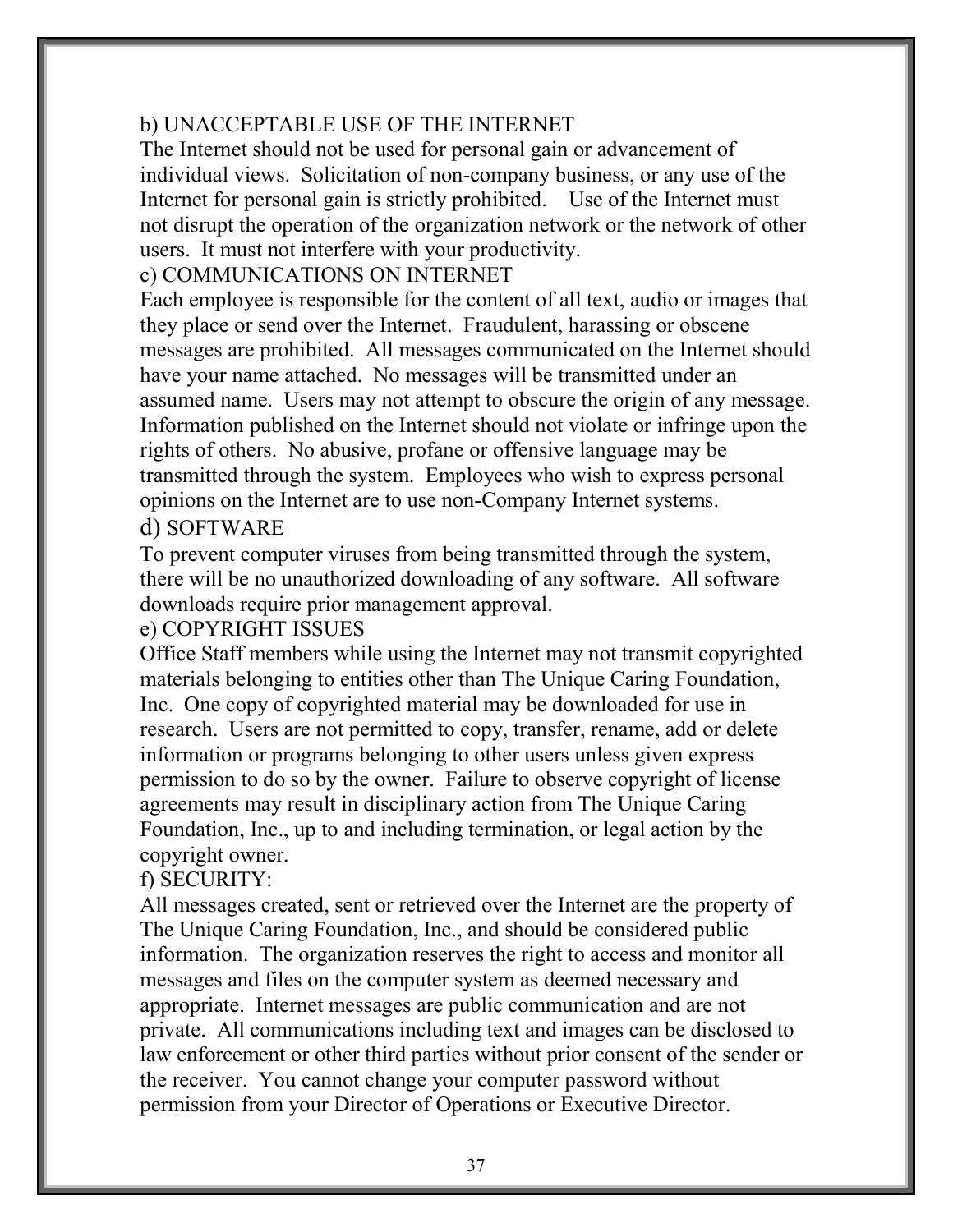#### g) HARASSMENT

Harassment of any kind is prohibited. Messages with derogatory or inflammatory remarks about an individual or group's race, color, religious creed, sex, national origin, ancestry, citizenship status, pregnancy, physical disability, mental disability, age, military status or status as a Vietnam-era or special disabled veteran, marital status, registered domestic partner status, gender (including sex stereotyping), medical condition (including, but not limited to, cancer related or HIV/AIDS related), sexual orientation will not be permitted.

#### h) VIOLATIONS

Violations of any guidelines listed herein may result in disciplinary action, up to and including immediate termination. If necessary, The Unique Caring Foundation, Inc. will advise appropriate legal officials of any illegal violations.

#### 6.5 CUSTOMER RELATIONS

The Unique Caring Foundation, Inc. strives to consistently provide consumers with a product and service that is of exceptional quality and value.

In order to realize our commitment to excellent customer service, we expect the following from each of our employees:

- Provide courteous service in a prompt and efficient manner.
- Establish and maintain positive relationships with Foster children, foster parents, licensing agencies, placement agencies and authorizing entities by gaining their trust and respect through professional, honest interaction and performing job duties during assigned work hours.
- Handle complaints quickly and professionally, never argue. If you are unable to resolve the complaint with satisfaction, review the situation with your supervisor or Director of Operations.

Communication should be handled in a straight forwarded professional manner whether in person, or over the telephone.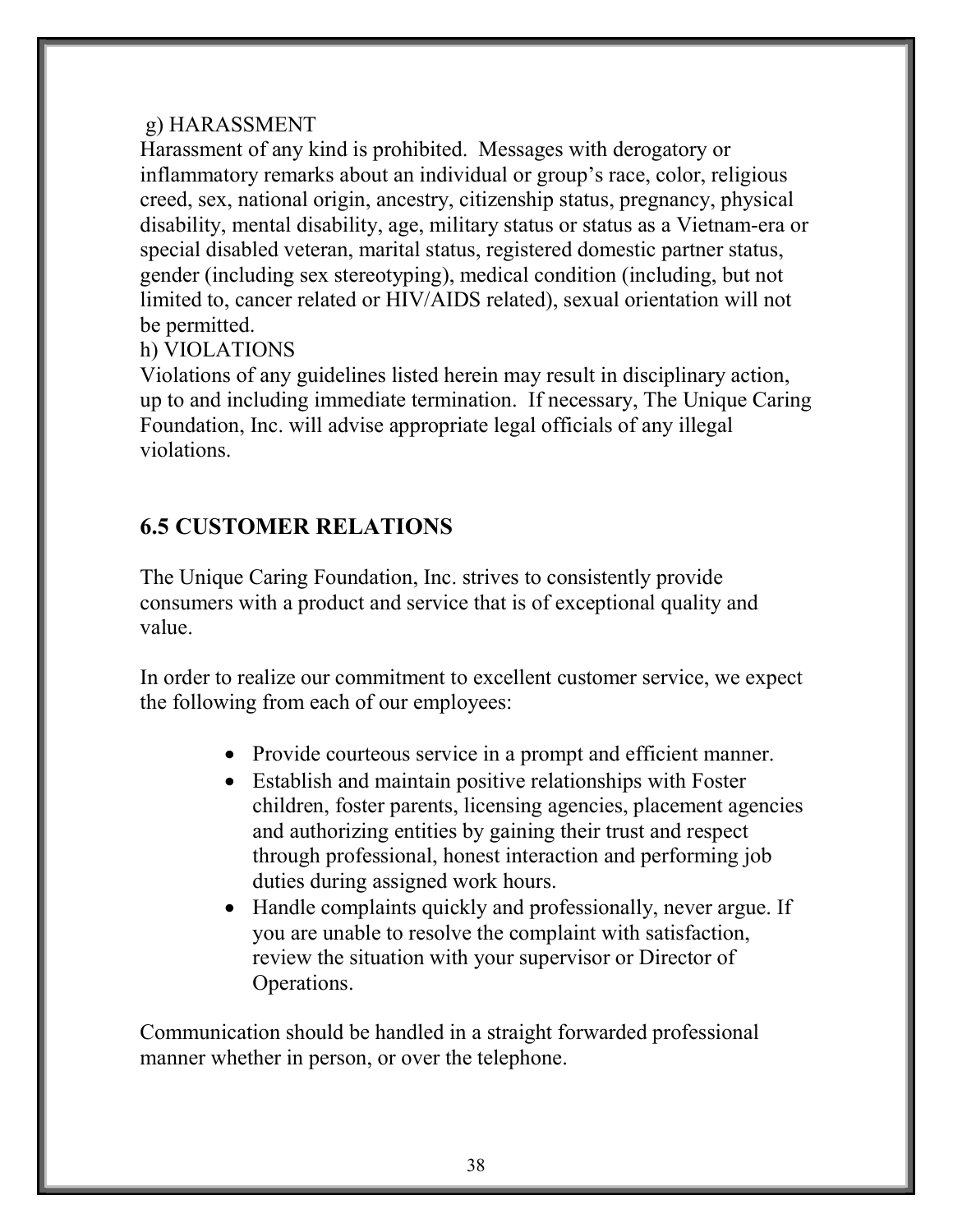Always remember that you are The Unique Caring Foundation, Inc. to foster children, foster parents, licensing agencies, placement agencies and authorizing entities and our reputation and the consumers' perception of the organization is attributed to each employee.

#### 6.6 GIFTS AND FAVORS

No employee shall solicit or accept for personal use, or for the use of others, any gift, favor, loan, gratuity, reward, promise of future employment, or any other thing of monetary value that might influence, or appear to influence, the judgment or conduct of an employee in the performance of their job.

Employees can accept occasional unsolicited courtesy gifts or favors (such as business lunches, tickets to sporting events or cultural events, holiday baskets, flowers, etc.), so long as the gifts or favors have a market value under \$50. This amount is customary in the industry, and do not influence or appear to influence the judgment or conduct of the employee. Please discuss any exceptions to this amount with your supervisor and/or Director of Operations.

Employees are not to give, offer, or promise directly or indirectly anything of value to any representative of a foster child or a potential foster child, a vendor or potential vendor, financial institution or potential financial institution with whom the organization has or may have a business relationship.

#### 6.7 SOLICITATIONS AND DISTRIBUTION OF LITERATURE

It is the intent of the organization to maintain a proper business environment and prevent interference with work and inconvenience to others from solicitations and/or distribution of literature.

Group meetings for solicitation purposes, distributing literature, circulating petitions in work or sales areas is prohibited unless it is approved by the Director of Operations or the Executive Director as a Company-sponsored event. The following guidelines will apply throughout the Company, and there will be NO exemptions.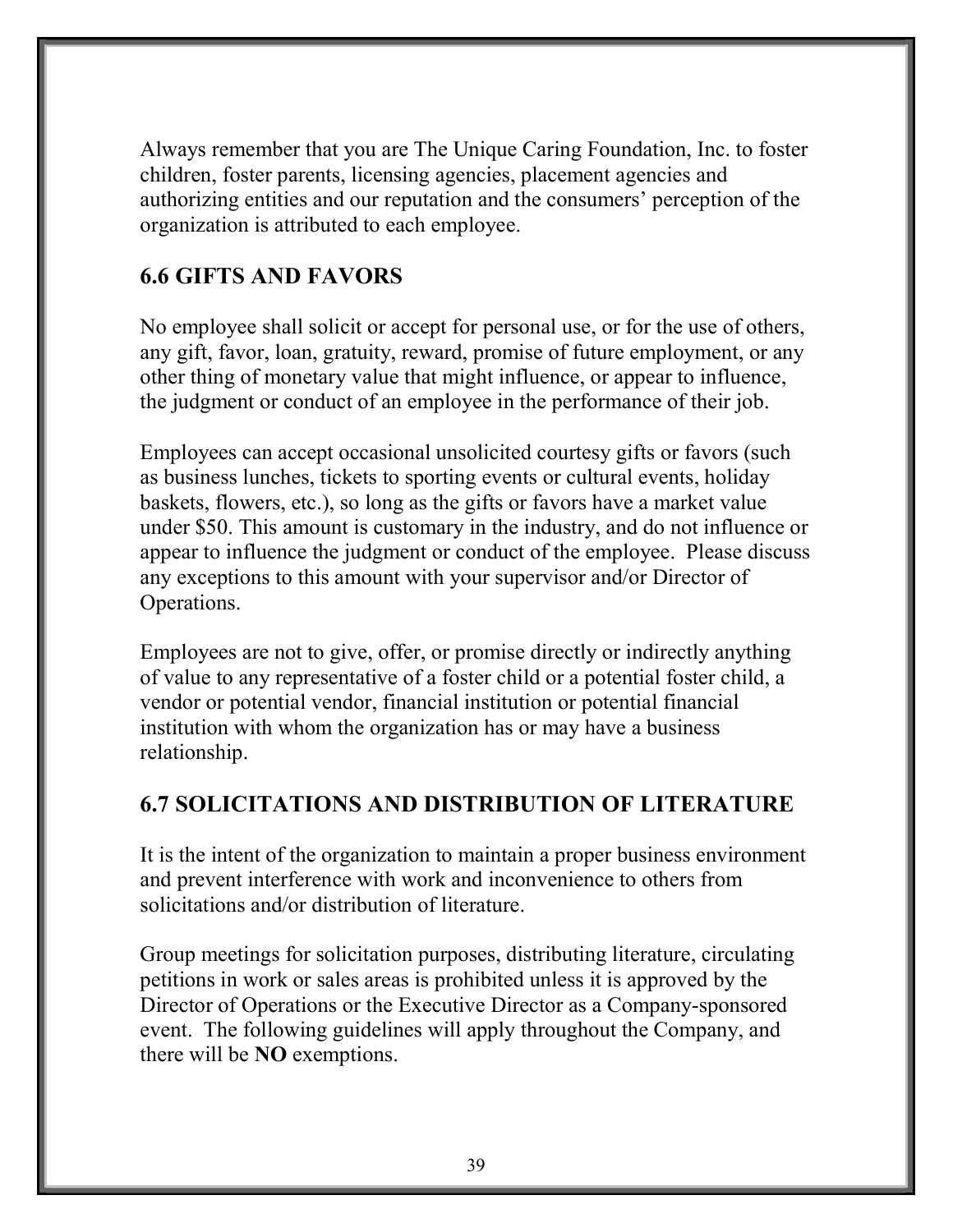- Employees will not engage in any solicitation of other employees for any purpose whatsoever during working hours or in work areas.
- The organization's facilities may not be used as a meeting place that involves solicitation and/or distribution of literature.
- In order to maintain good customer relations and preserve the professional work environment, employees may not wear any insignia, badge, or button on their person, (except for "I have Voted Sticker) nor display any insignia, badge, or button on their desk or in their work area, excluding professional designation awards.
- Director of Operations will approve and post all information that is displayed on the organization's bulletin board or make available for review or distribution to employees.
- Trespassing, soliciting or distributing literature by nonemployees is prohibited on the organization's premises.

#### 6.8 COMPANY PROPERTY

In an effort to ensure the safety and welfare or employees and invitees, the organization reserves the right, on reasonable suspicion that organization's policy is being violated, to conduct searches or inspections which includes, but is not limited to, employee's work area, desks, and any other property located on the organizations premises or work sites. Entry on organization's premises or work sites constitutes consent to searches or inspections.

#### 6.9 WEAPONS

It is the intent of The Unique Caring Foundation to provide a safe and secure workplace for employees, clients, customers, visitors and others with whom we do business. The organization expressly forbids the possession of firearms on the organization's property. The Unique Caring Foundation, Inc. has "zero tolerance" for possession of any type of weapon, firearm, explosive, or ammunition. The Unique Caring Foundation, Inc. property includes, but is not limited to, all organizational facilities, vehicles, and equipment, whether leased or owned by The Unique Caring Foundation, Inc. or its client. In addition, firearms in employee-owned vehicles parked on organization's property are strictly forbidden.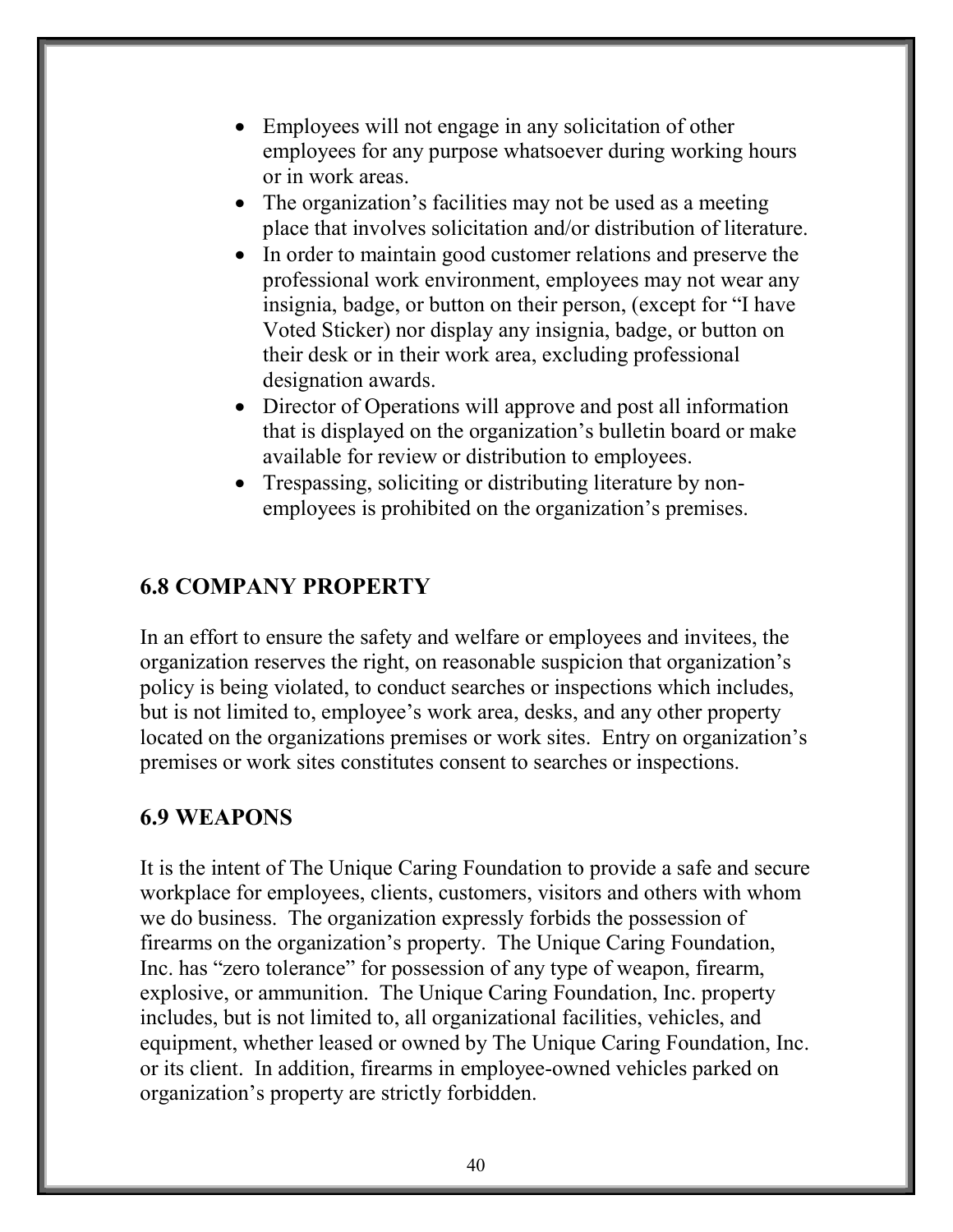The possession of firearms on company property may be cause for discipline including immediate termination of employment. In enforcing this guideline, The Unique Caring Foundation, Inc. reserves the right to request inspections of any employee and their personal effects, including personal vehicles while on the organization's premises. Any employee who refuses to allow inspection will be subject to the same disciplinary action as being found in possession of firearms.

Employees within the organization share the responsibility of identifying violators of this guideline. An employee who witnesses or suspects another individual of violating this guideline should immediately report this information to their supervisor and/or Director of Operations.

#### 6.10 SMOKING

In order to maintain a safe and comfortable working environment and to ensure compliance with applicable laws, smoking in the organization's offices and facilities is strictly prohibited, this includes electronic cigarettes. You should familiarize yourself with those areas throughout the premises where smoking is either permitted or prohibited. For your convenience, these areas have been marked clearly. Because the organization may be subject to criminal and civil penalties for violations of applicable smoking laws, we must insist on strict adherence to this policy. Please contact the Director of Operations if you have any questions regarding the smoking policy. Complaints regarding violations of this policy may be filed under the organization's complaint procedure, which is described elsewhere in this section of the handbook.

#### 6.11 TRAVEL

The Unique Caring Foundation, Inc. reimburses employees for the expenses of travel, including the cost of transportation, meals, lodging, and compensation when appropriate, provided such travel is approved and performed in the course of conducting The Unique Caring Foundation, Inc. business.

Activities that normally justify the reimbursement of travel expenses include the attendance at business meetings, conventions, and seminars or other selected educational functions related to the employee's job.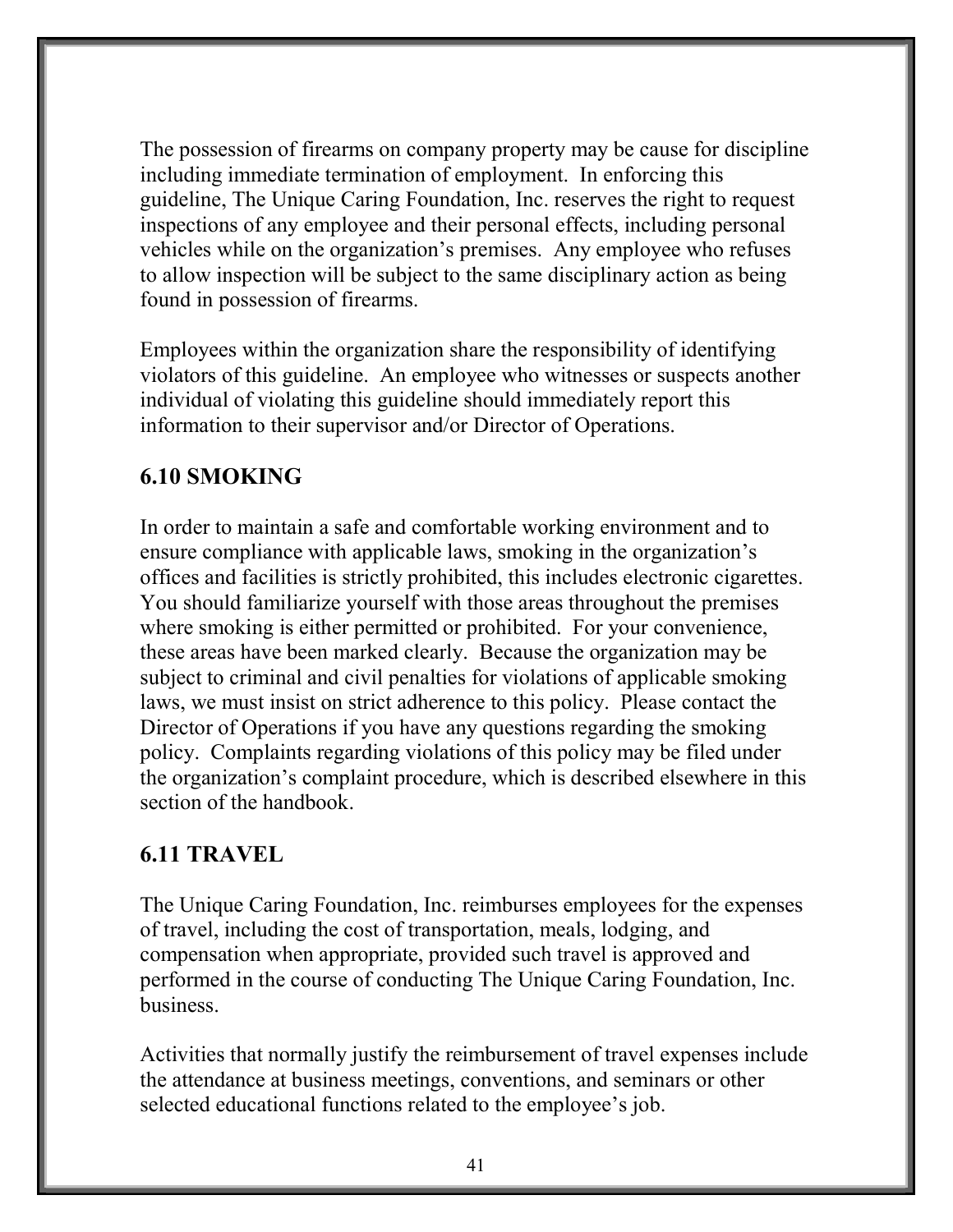Common carrier transportation will be utilized for trips, provided suitable scheduling is available. Employees are expected to exercise prudence in their selection of local transportation to their destination. When practical, employees are expected to use their personal car for short distance travel.

All employees normally are expected to travel coach or economy class and to stay and eat in moderately priced establishments while traveling on for the organization's business.

This travel policy does not apply to employees while performing their daily job functions.

#### 6.13 PERSONAL VEHICLES

Employees may use their personal vehicles on official company business provided prior approval has been obtained from their supervisor or Director of Operations. A mileage rate or a reimbursement rate based on acceptable and current organization's guidelines may be paid to an employee who uses his personal vehicle on official agency business. Minimum insurance requirements as specified by the company's insurance carrier must be in effect at the time the employee's personal vehicle is used and the employee may be required to provide proof of insurance.

# 7.0 LEAVE OF ABSENCE POLICIES

# 7.1 FAMILY AND MEDICAL LEAVE OF ABSENCE (FMLA)

The Unique Caring Foundation, Inc. grants family and medical leave of absence to "eligible employees" for the following:

- 1. The birth of an employee's child or to care for the newborn child;
- 2. The placement of a child with the employee for adoption or state-approved foster care;
- 3. The care of an employee's spouse, child, or parent ("family member") who has a serious health condition; or;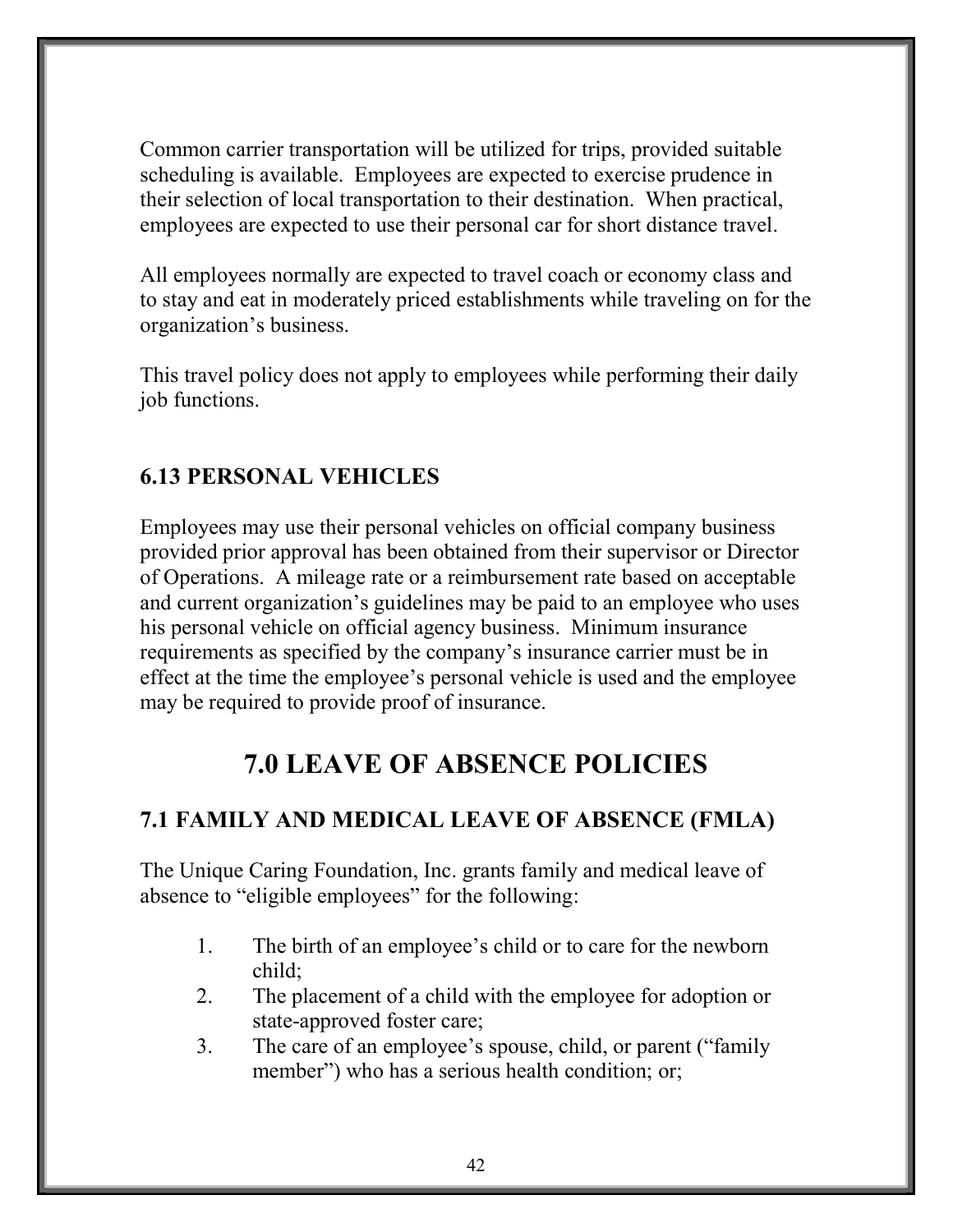4. The employee's serious health condition which prevents the employee from performing any one essential function of the employee's position.

A serious health condition is an illness, injury, impairment or physical or mental condition that involves either inpatient care or continuing treatment by a health care provider.

#### 7.2 ELIGIBLE EMPLOYEE

An active full-time or part-time employee is eligible for family and medical leave under The Family and Medical Leave Act of 1993 (FMLA). The Act provided that on the date the employee requests leave:

1. He has been employed for The Unique Caring Foundation, Inc. for at least 12 months;

and

2. He has worked 1,250 hours during the 12- month's period immediately preceding the commencement of the leave.

#### 7.3 LENGTH OF LEAVE

An eligible employee is entitled to a total of 12 work weeks of unpaid leave within a 12- month period. The amount of leave available to an employee will be calculated by looking backward at the amount of leave taken within the 12-month period immediately preceding the first date of leave. Leave taken for the care of a newborn child or placement for adoption or foster care must be taken as an uninterrupted, continuous leave of absence and must be taken within 12-months of the birth or placement of the child. If both a husband and wife are employed by The Unique Caring Foundation, Inc., are eligible for leave, except for leave due to the employee's serious health condition, the two may take a combined total of 12-weeks. Intermittent leave or a reduced schedule may be approved for the employee's serious health condition or a family member's serious health condition where medically necessary and where the need for such leave is best accommodated through such scheduling. An employee requesting intermittent leave/reduced schedule may be transferred temporarily to an available alternative position with equivalent pay and benefits, or to a parttime position if such a position better accommodates the need for intermittent leave/reduced schedule.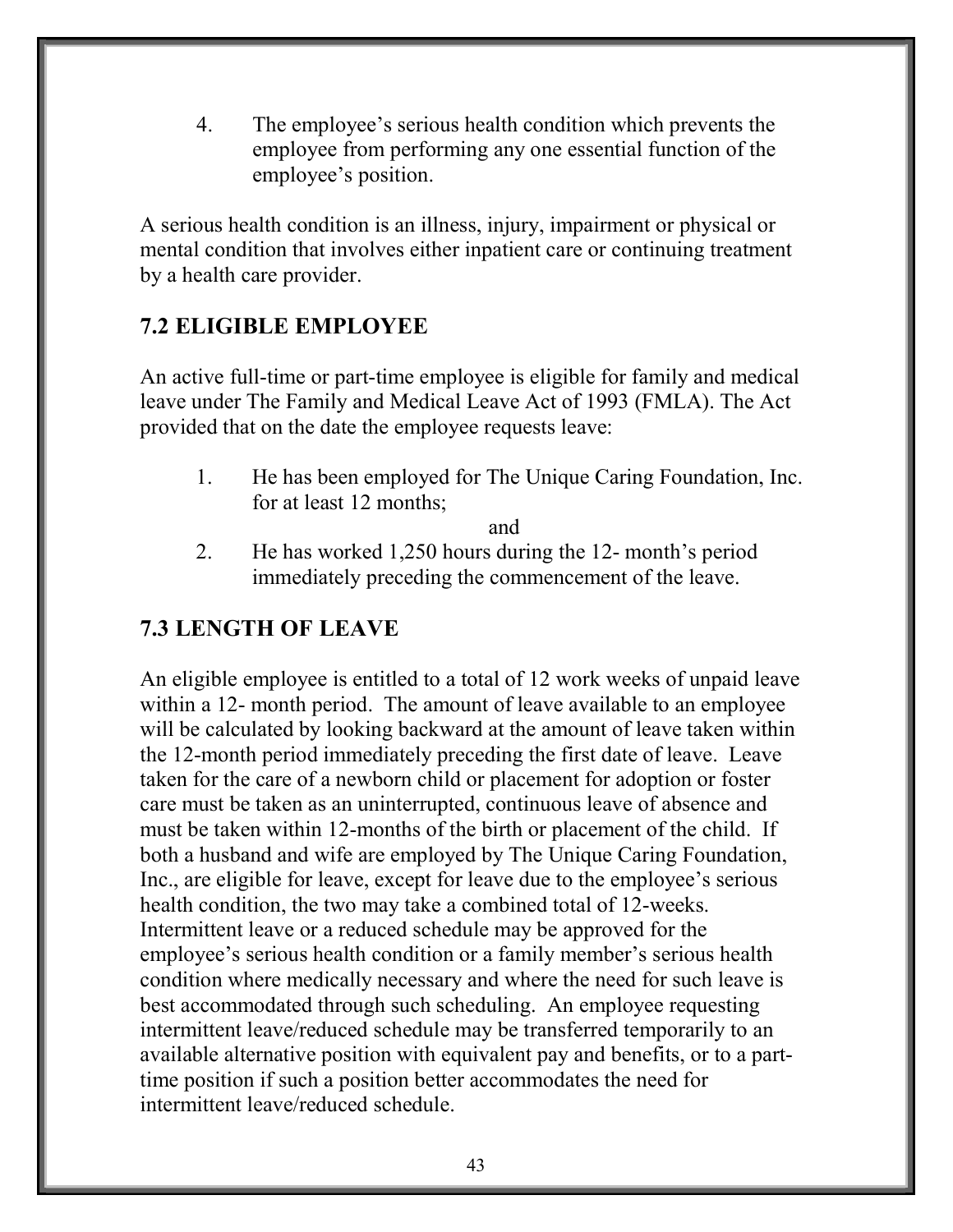#### 7.4 SUBSTITUTION OF PAID LEAVE

An employee taking family and medical leave due to the employee's serious health condition must substitute all unused paid time off, and short-term salary continuation, if applicable, before continuing leave on an unpaid basis. An employee taking leave for reasons other than an employee's own serious health condition must exhaust all paid time off before continuing leave on an unpaid basis. Any family and medical leave, whether paid, unpaid, or a combination thereof, will be counted toward the 12-week leave entitlement.

#### 7.5 WORKER'S COMPENSATION AND FMLA

With some exceptions, an absence related to a workers' compensation injury is not counted against an employee's family and medical leave entitlement. If an employee who was injured on the job and as a result who suffered a "serious health condition" declines the offer of a medically-approved "light duty" position, the employee should notify The Unique Caring Foundation, Inc. that he chooses to exercise his family and medical leave rights, if he is so eligible. If the employee accepts the "light duty" position in lieu of any family and medical leave or returns to work with 12 weeks after the date of the injury, the employee will retain his right to be restored to the same or an equivalent position until 12 weeks have passed unless a decision or event not related to the employee's leave of absence occurs which results in the termination of the employee or the elimination of the job position.

#### 7.6 EMPLOYEE NOTIFICATION REQUIREMENTS

If an employee expects to take family and medical leave, the employee must notify the Director of Operations of the intention to take leave at least 30 days in advance of the expected leave. Following proper notification, the employee must complete a Leave of Absence Request form and provide any required medical certification.

If the need for leave is not foreseeable, the employee must provide notification of leave to the Director of Operations as soon as is practicable under the circumstances. An employee's failure to provide 30 days advance notification for foreseeable leave may result in a delay of leave.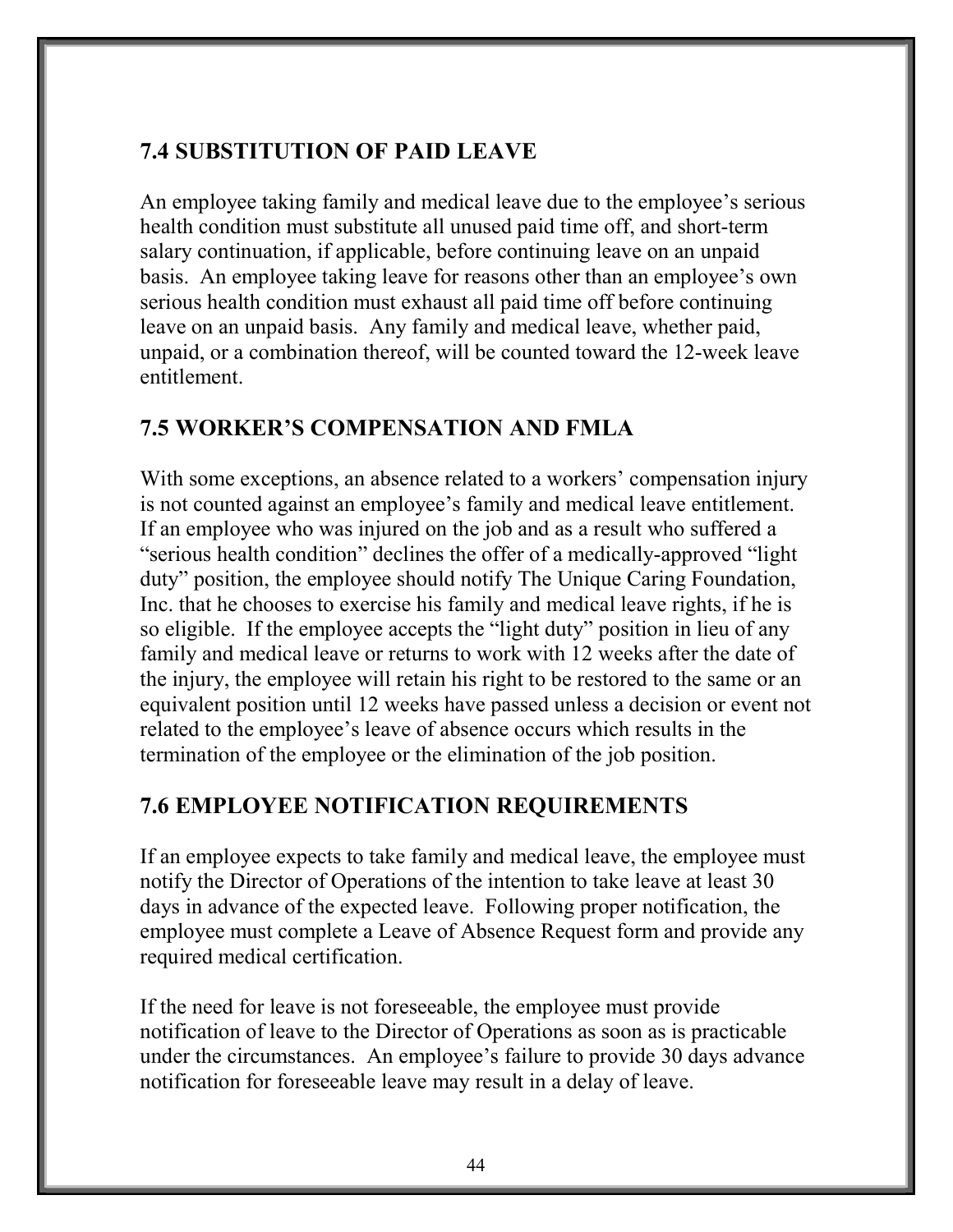#### 7.7 MEDICAL CERTIFICATION

An employee who takes leave for the employee's serious health condition or to care for a family member with a serious health condition must submit to the Director of Operation written medical certification of the need for such leave from the applicable health care provider. Failure to provide the certification in a timely may result in a delay of leave. The Director of Operations may request a second or third medical opinion at The Unique Caring Foundation, Inc. expense for verification of an employee's serious health condition. The opinion of the third health care provider, who is approved jointly by The Unique Caring Foundation, Inc. and the employee, shall be final and binding on The Unique Caring Foundation, Inc. and the employee. In addition, while the employee is on leave, The Unique Caring Foundation, Inc. may require the employee to provide periodic recertification of the employee's medical condition (not to exceed once every 30 days) and The Unique Caring Foundation, Inc. may inquire as to the employee's intentions to return to work.

An employee on uninterrupted, continuous leave due to the employee's own serious health condition will be required to provide a job-related medical certification of fitness before the employee is allowed to return to work. Failure to provide this certification may result in the delay or denial of job restoration.

The same health care benefits coverage provided to an employee on the day prior to taking family and medical leave will be maintained for up to the 12 weeks or as required by law, provided the employee continues to pay any required contribution for benefits. Employees who are on leave are responsible for making their periodic payment of the required contribution to The Unique Caring Foundation, Inc. at the following address:

#### THE UNIQUE CARING FOUNDATION, INC. ATTENTION: BENEFITS GROUP 5500 EXECUTIVE CENTER DRIVE SUITE 118, CHARLOTTE, NC 28212

Upon completion of the 12-week leave, or if an employee fails to return to work at the end of the leave, a loss of coverage will occur, and continuation of health care coverage would be offered through COBRA. An employee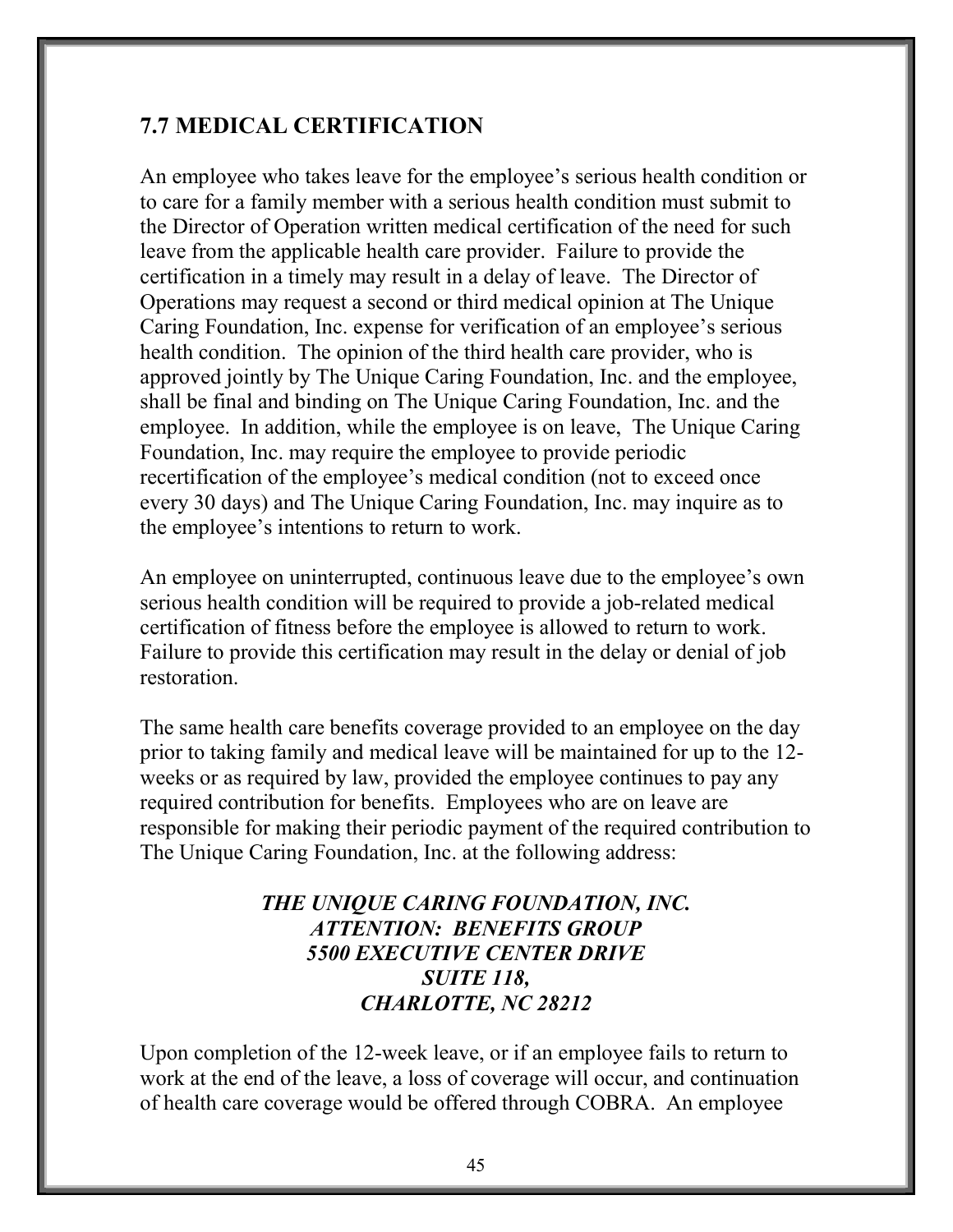who does not return from leave may be required, under certain circumstances provided by the Act, to reimburse The Unique Caring Foundation, Inc. for any employee contributions paid by The Unique Caring Foundation, Inc. while the employee was on unpaid leave.

While on leave, an employee must continue to pay the employee's contributions for any applicable benefits which would otherwise be automatically deducted from the employee's wages (e.g., health & supplemental life, dental/vision short term/long term insurances and  $401(K)$ loans). Contact the Director of Operations for details regarding employee contributions and/or loan payments.

The period of time an employee is on family and medical leave will be treated as continued service for purposes of vesting and eligibility to participate under any available pension or retirement plan. Absences due to leave will not be counted as time worked for the purpose of seniority or computing vacation, sick leave or personal days.

#### 7.8 JOB RESTORATION

An employee will be returned to the same or an equivalent position when the employee returns from family and medical leave, with no loss of benefits accrued prior to leave. An employee who does not return to work at the end of an authorized leave is subject to termination of employment. In the event an employee's position with The Unique Caring Foundation, Inc. is affected by a decision or event not related to the employee's leave of absence, e.g., job elimination due to a reduction in force, the employee will be affected to the same extent as if he was not on leave.

Certain "key employees" as defined under The Family and Medical Leave Act of 1993 may not be eligible to be restored to the same or an equivalent position after leave if doing so would cause substantial and grievous economic injury to the operations of the assigned company. The Unique Caring Foundation, Inc. will notify such employees of their "key employee" status and the conditions under which job restoration will be denied, if applicable.

#### 7.9 QUESTIONS ABOUT FAMILY AND MEDICAL LEAVE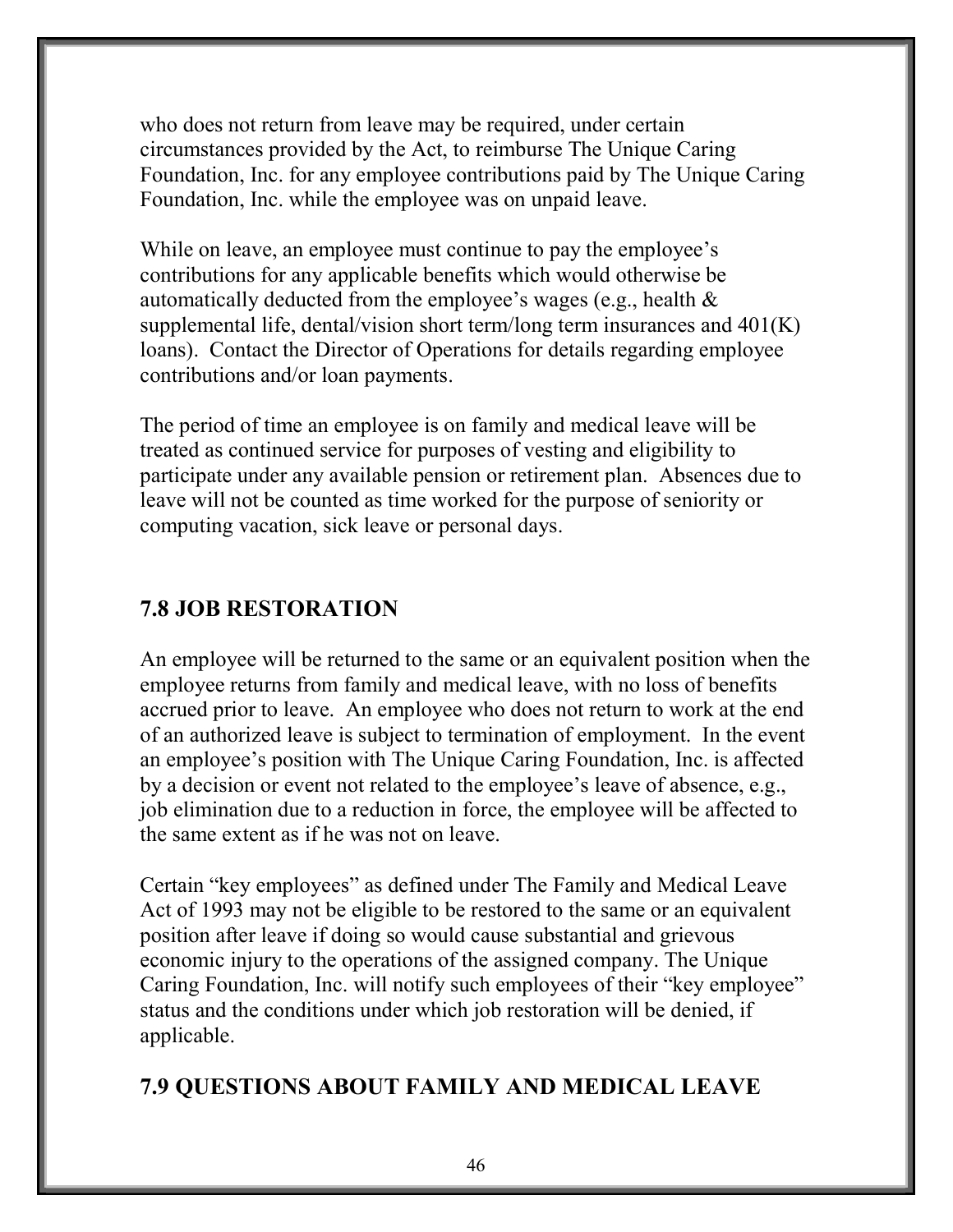If you have any questions about your rights or responsibilities under this policy, contact the Director of Operations.

The Unique Caring Foundation, Inc. will comply with all applicable federal, state and local laws in administering this policy.

#### CONTINUATION OF BENEFITS:

#### 7.10 MILITARY LEAVE OF ABSENCE

A leave of absence without pay for military or reserve duty is granted to fulltime or part-time employees. If an employee is called to active military duty or to the reserve or National Guard training, or if an employee volunteers for the same, the employee should submit copies of military orders to his supervisor and/or Director of Operations as soon as possible. The employee will be granted a military leave of absence without pay for the period of military service, in accordance with applicable federal and state laws. If the employee is a reservist or a member of the National Guard, the employee is granted time off without pay for required military training. The employee may, however, use any accrued but unused Personal Time Off. Eligibility for reinstatement after military duty or training is completed is determined in accordance with applicable federal and state laws.

#### 7.11 PERSONAL NON-FMLA LEAVE OF ABSENCE

If you have been with the company for 6 months (determined from the employee's hire date) and the employee have a medical condition that requires them to be away from work, they may be eligible for a leave of absence. An unpaid medical leave may be granted for up to 30 calendar days upon certification of your illness by your physician and written documentation from the employee to the Director of Operations. Should your recovery require additional time, a leave may be renewed for 30 additional calendar days, pending medical certification. Such requests will be reviewed by the Director of Operations. In determining if a leave will be granted or extended, several factors will be considered, including, but not limited to: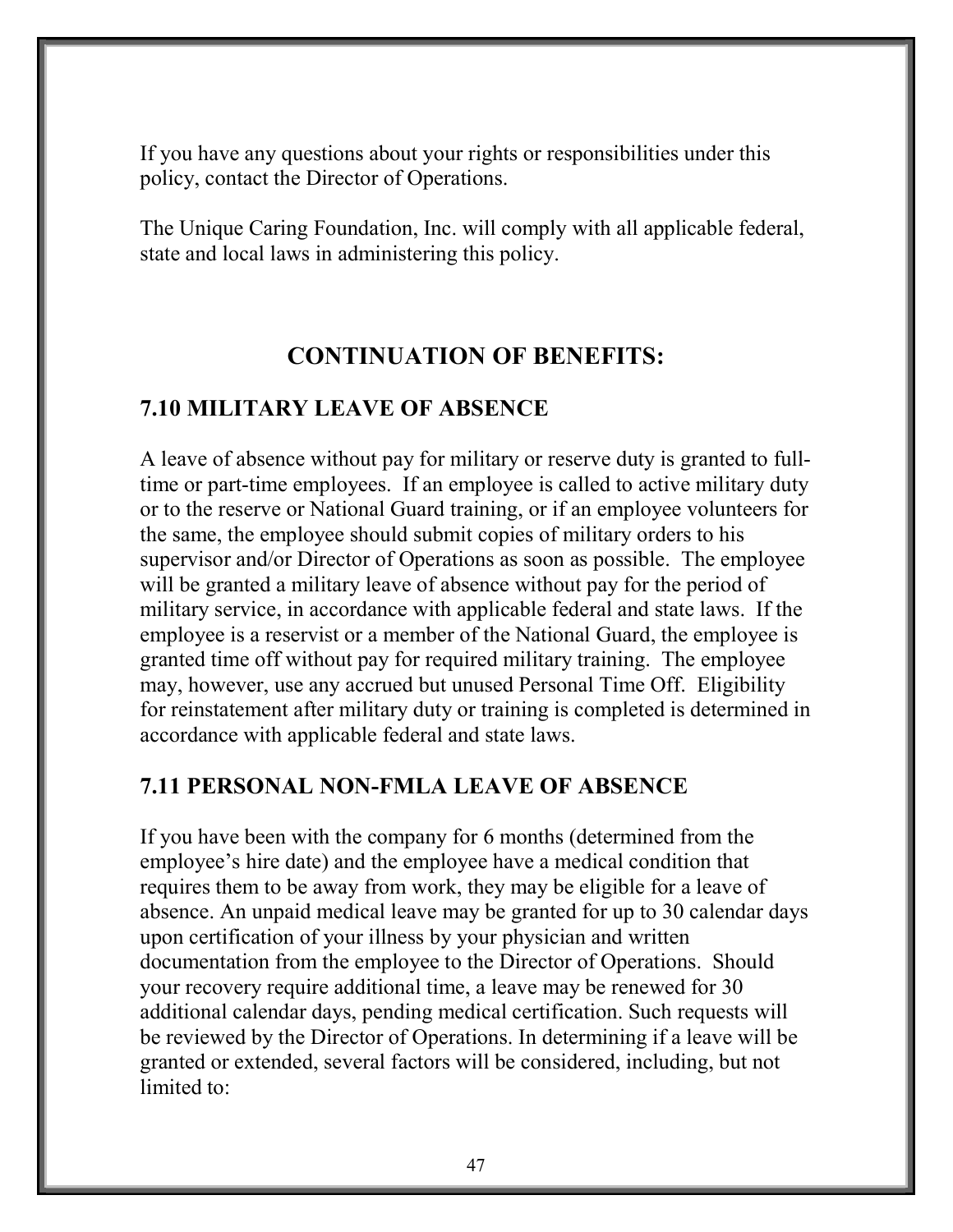- a) The reason for the leave
- b) Current business conditions at the time of the request
- c) The employee's work record and tenure

Employees must use any available sick or vacation pay days concurrently with this medical leave. If the employee does not return to work at the expiration of their leave, their employment will be terminated. While every effort will be made to hold the employee's position during the leave of absence, there are no job reinstatement rights associated with this leave of absence.

The Unique Caring Foundation, Inc. will continue health insurance and other benefits to employees on leave for no longer than 12 weeks from the beginning date of leave so long as the employee continues to pay any employee portion of the contribution. Benefits that accrue according to length of service, such as personal time off, do not accrue during non-FMLA periods of leave.

Employees returning from a personal leave due to an illness or injury must provide a job-related release from their health care provider indicating their ability to perform the functions of their job. Any restrictions must be noted on the release.

Employees on an authorized personal leave of absence may not perform work for any other employer that is considered by the organization to be an actual or potential conflict of interest.

# 7.12 EDUCATIONAL LEAVE OF ABSENCE

Employees who want to continue their education in preparation for added responsibilities with The Unique Caring Foundation, Inc. may be granted an educational leave of absence.

Requests for a leave of absence or any extension of a leave should be submitted in writing to the employee's supervisor and/or Director of Operations 30 days prior to commencement of the leave period, or as soon as is practicable. The Director of Operations, will recommend approval or denial. All employees on approved leave are expected to report any change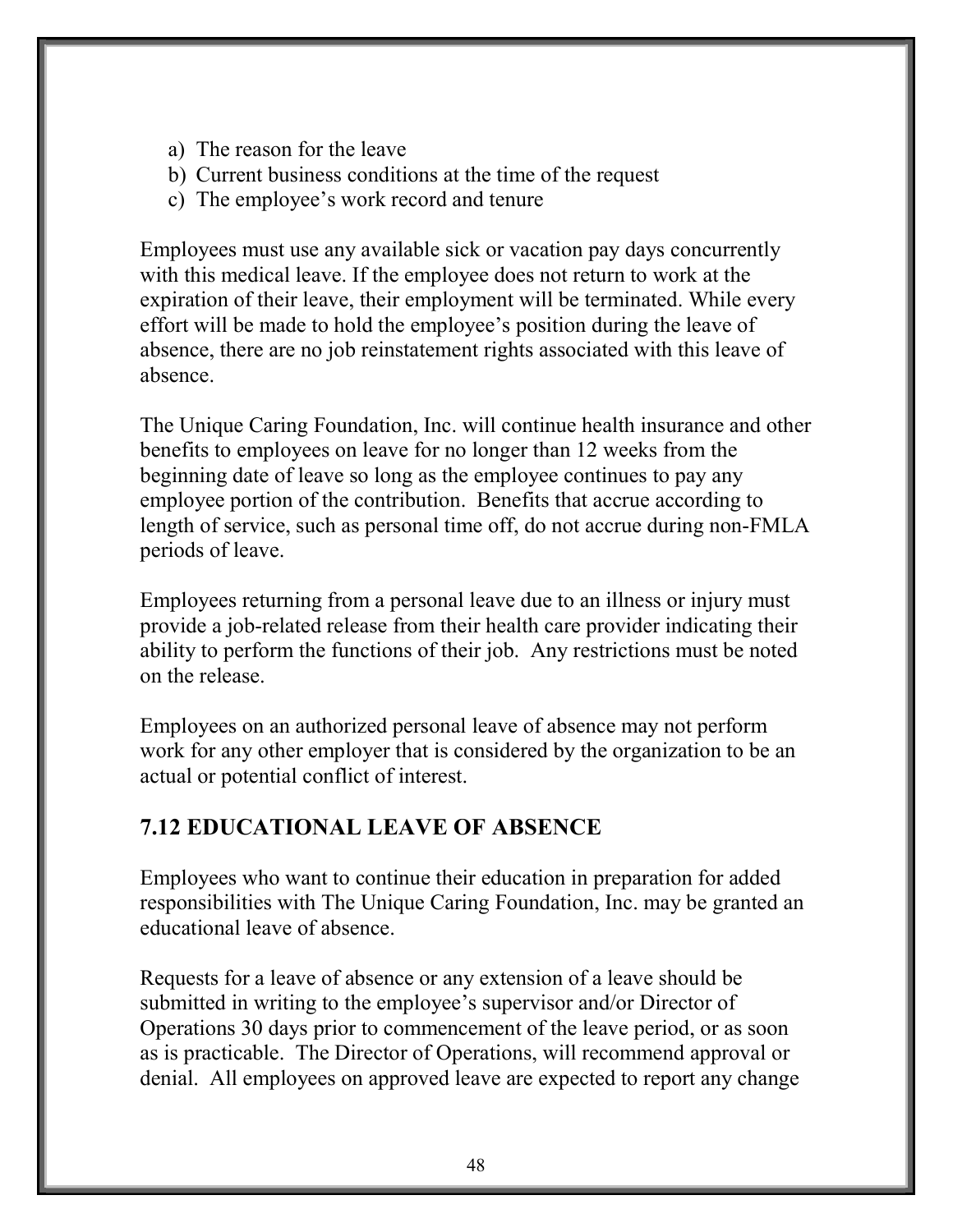of status in their need for leave or their intention to return to work to The Director of Operations.

Employees on educational leave will be required to use all accrued personal time off days while on leave before going unpaid. The organization will continue health insurance and other benefits to employees on leave for no longer than 12 weeks from the beginning date of leave so long as the employee continues to pay any employee portion of the contribution. Benefits that accrue according to length of service, such as paid personal time off days, do not accrue during periods of leave.

Employees on an authorized educational leave of absence may not perform work for any other employer that is considered by the organization to be an actual or potential conflict of interest.

It is possible that an employee returning from an educational leave of absence may not be returned to the same job position that they held before taking leave. If an employee fails to return to work at the conclusion of an approved leave of absence, including any extension of the leave time, the employee will be considered to have voluntarily terminated employment with the organization.

# 7.13 PUBLIC SERVICE LEAVES OF ABSENCE

Employees who want to accept temporary employment in federal, state, or local government or with an organization devoted to community service may be granted a leave of absence.

Requests for a leave of absence or any extension of a leave should be submitted in writing to the employee's supervisor and/or Director of Operations 30 days prior to commencement of the leave period, or as soon as is practicable. The Director of Operations will recommend approval or denial. All employees on approved leave are expected to report any change of status in their need for leave or their intention to return to work to the Director of Operations.

Employees on public service leave will be required to use all accrued personal time off days before going unpaid. The company will continue health insurance and other benefits to employees on leave for no longer than 12 weeks from the beginning date of leave so long as the employee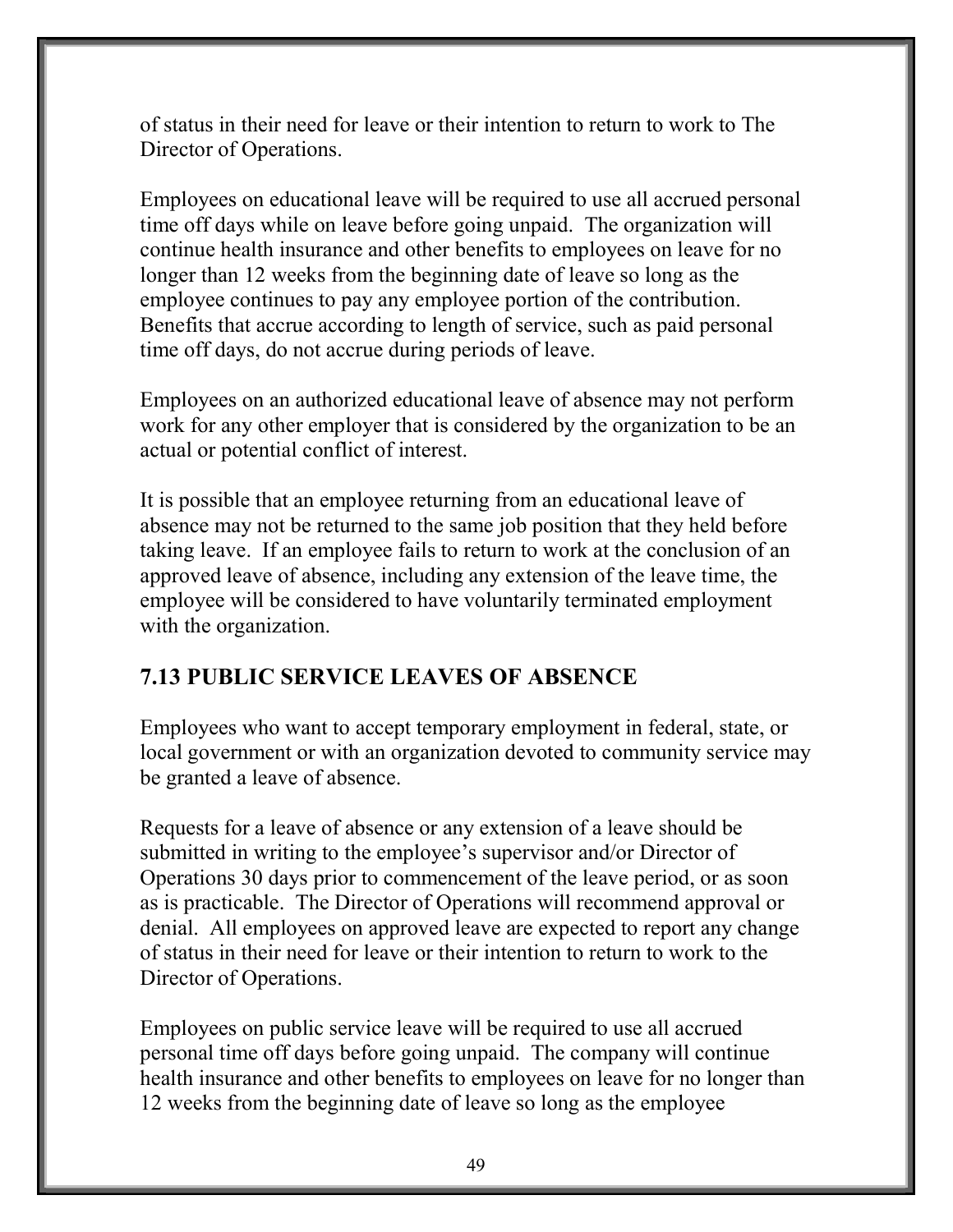continues to pay any employee portion of the contribution. Benefits that accrue according to length of service, such as paid personal time off days, do not accrue during periods of leave.

Employees on an authorized public service leave of absence may not perform work for any other employer that is considered by the organization to be an actual or potential conflict of interest.

It is possible that an employee returning from a public service leave of absence may not be returned to the same job position that they held before taking leave. If an employee fails to return to work at the conclusion of an approved leave of absence, including any extension of the leave time, the employee will be considered to have voluntarily terminated employment with the organization.

# 7.14 BEREAVEMENT LEAVE

If a death occurs in the family of a full-time or part time employee, the employee will be compensated for time lost from his regular work schedule in accordance with the following guidelines. The employee will be granted up to three days off from work in the event of the death of a spouse, child, parent, sibling or comparable step relation; up to two days in the event of the death of a grandparent, father-in-law, mother-in-law, son-in-law, or daughter-in-law; and one day in the event of the death of an uncle, aunt, niece, nephew or cousin. Request for bereavement leave should be made to your immediate supervisor and/or Director of Operations.

# 7.15 JURY DUTY AND WITNESS LEAVE

If a non-exempt full-time or part time administrative office employee is summoned to jury duty, the company encourages you to accept and fulfill your civic duty in your community. The employee must also provide a copy of the summons to their supervisor and/or Director of Operations. A nonexempt full-time or part time employee will be paid the difference between the actual hours scheduled to work up to a maximum of 8 hours for full time or 4 hours for part time for each day served for a maximum of 2 weeks. To receive pay from The Unique Caring Foundation, Inc., the employee must provide a statement certified by an account officer as to the dates and hours that the employee had served as juror.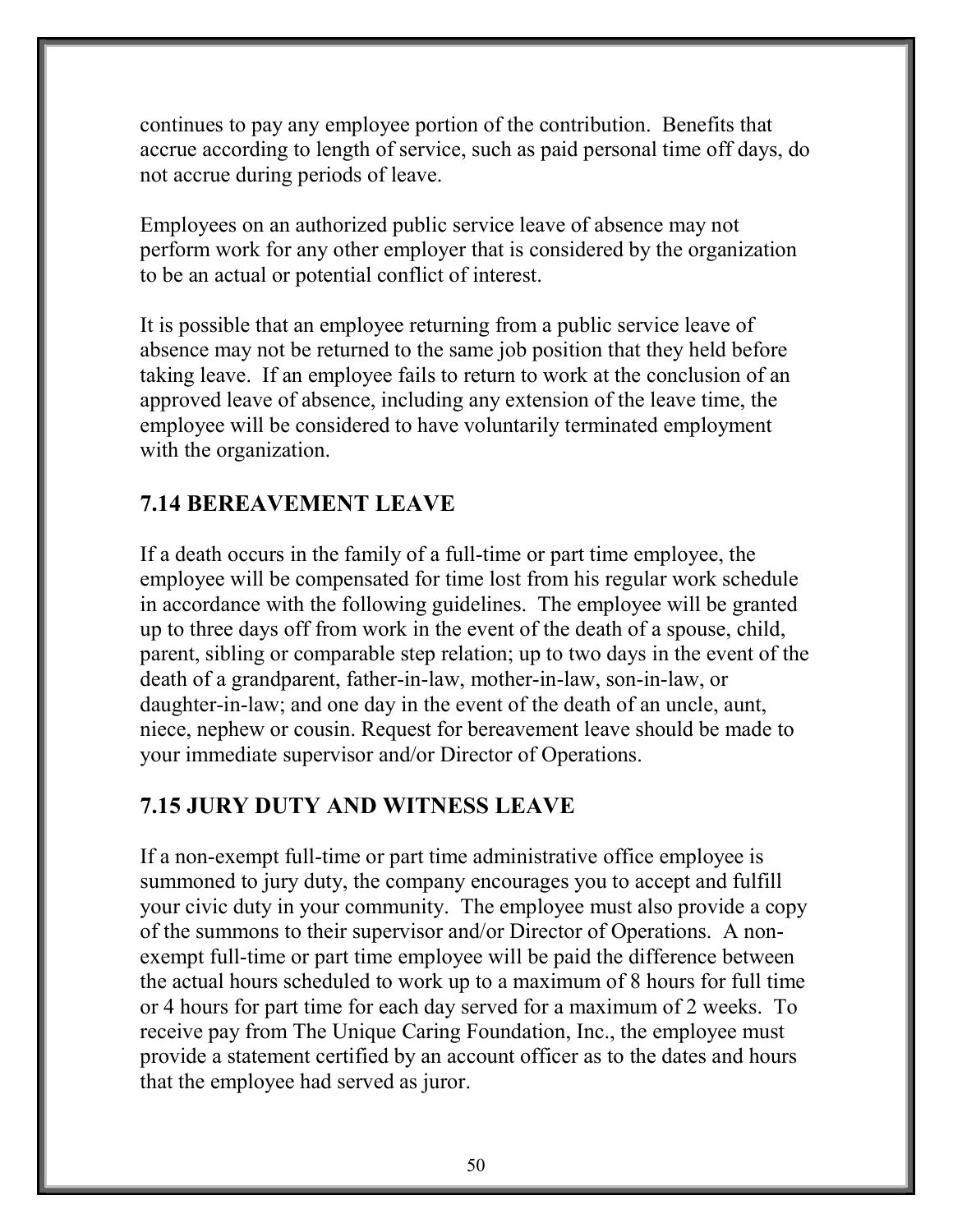All employees are allowed unpaid time off if summoned to appear in court as a witness. To qualify for jury or witness duty leave, and employee must submit to his supervisor and/or Director of Operations, a copy of the summons as soon as it is received. In addition, proof of service must be submitted to the employee's supervisor, manager or director when the period of jury or witness duty is completed.

#### 7.16 WORKERS' COMPENSATION INSURANCE

To provide for payment of employee medical expenses and for partial salary continuation in the event of work-related accident or illness, employees are covered by worker's compensation insurance provided by The Unique Caring Foundation, Inc. based on state regulations.

The amount of benefits payable and the duration of payment depend upon the nature of the employee's injury or illness. All medical expenses incurred in connection with an on-the job injury or illness and partial salary payments are paid in accordance with applicable state law.

If an employee is injured or becomes ill on the job, the employee must immediately report such injury or illness to his supervisor and/or Director of Operations. This ensures that the organization can help obtain appropriate medical treatment. An employee's failure to follow this procedure may result in the appropriate workers' compensation report not being filed timely in accordance with the law, which may delay benefits in connection with the injury or illness. Questions regarding workers' compensation insurance should be directed to the Director of Operations.

# 8.0 EMPLOYEE BENEFITS AND SERVICES

# 8.1 HOLIDAYS

In observance of the following seven (7) holidays, the main office will be closed:

New Year's Day Labor Day Martin Luther King, Jr. Day Thanksgiving Memorial Day Christmas Day Independence Day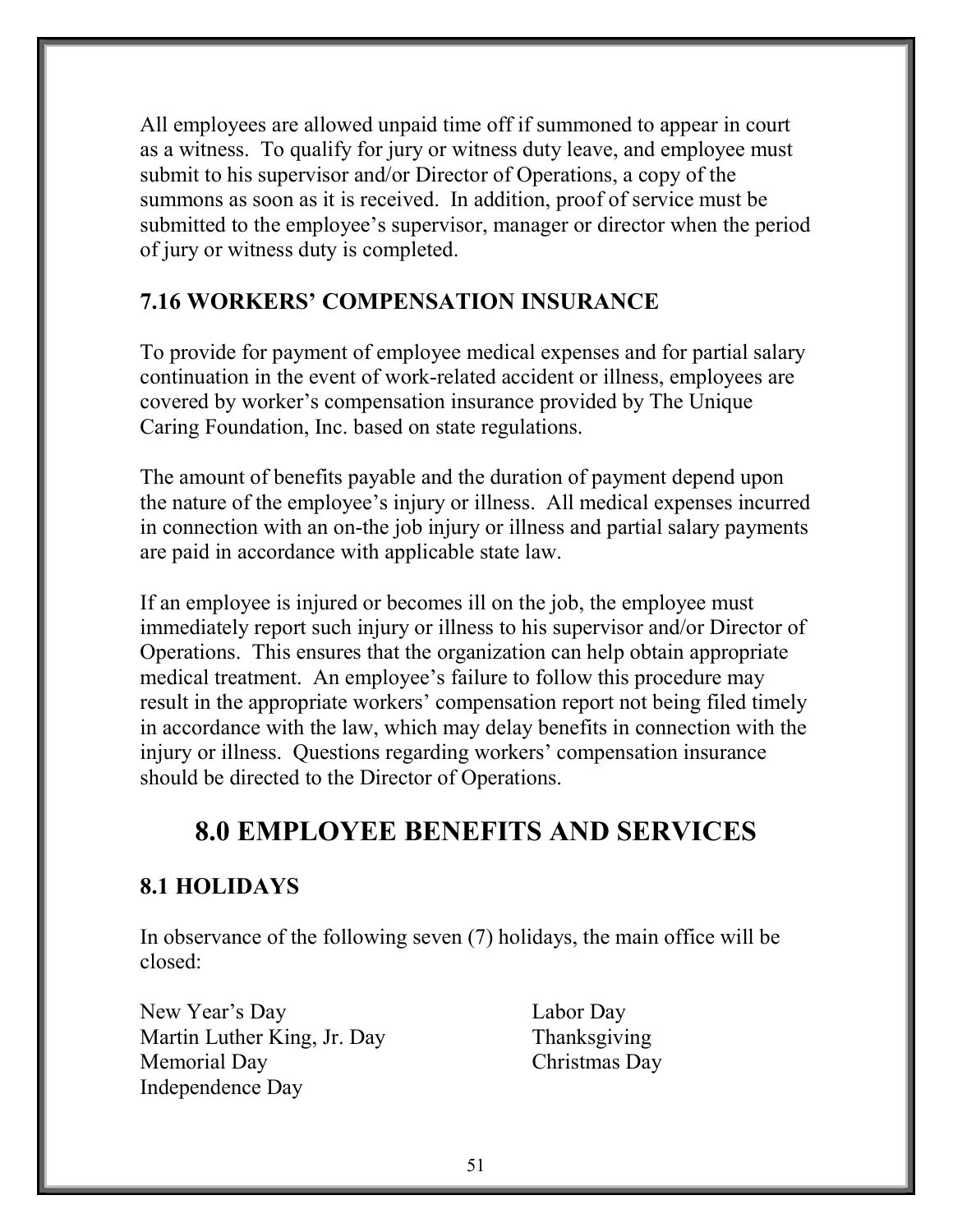In addition, staff will have the option to take off either Good Friday/Easter Monday.

# 8.2 Paid Time Off (PTO)

All full time administrative employees **ONLY** (not Direct Staff Employees), after working a 90 day probationary period, will earn Paid Time Off (PTO). This PTO will be provided for employees to be away from work due to vacation, illness, or other personal requirements.

#### Paid Time Off is accrued as follows:

• 1-2 years of employment service determined from the first date of employment:

#### 8 days (64 hours) of PTO

- 3-5 years of employment service determined from the first date of employment:
	- 10 days (80 hours) of PTO
- 6 & more years of employment service determined from the first date of employment:

#### • 11 days (88 hours) of PTO

You may not carry over PTO time from year to year. PTO must be taken within your anniversary dates. Employees are able to take PTO in 4 hour increments. If you leave the organization, you will be paid for accrued but unused vacation computed at the rate of pay earned upon separation provided you give two weeks written notice and are not being terminated for misconduct.

So that we may schedule work and plan for business requirements, employees should give as much notice as possible in scheduling PTO time. If there are conflicting dates, preference will be given to the employee who has the most seniority. A more junior employee who already has an approved PTO, will not, however, be bumped by a more senior employee.

The Unique Caring Foundation, Inc. encourages employees to take at least five days of accumulated PTO in a block of time. Employees who have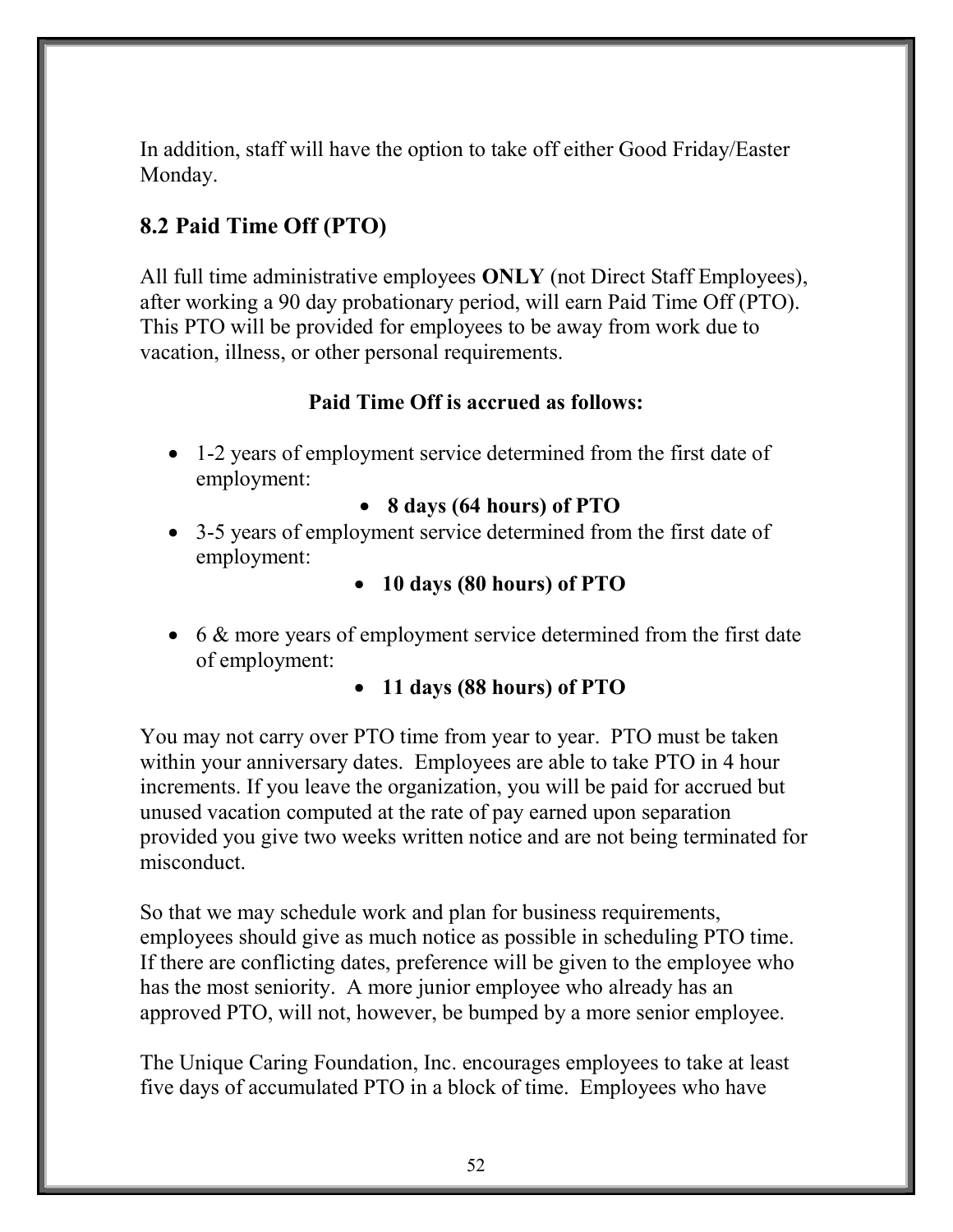earned more than two weeks vacation are requested to split their time, so that no more than two weeks are used at any one time.

If planned PTO has to be canceled due to the business needs of the organization and the employee is unable to reschedule the PTO within their anniversary dates, the organization reserves the option of paying the employee in lieu of taking the canceled PTO or to allow rescheduling of that PTO. Employees who are away from work on a leave of absence do not accrue PTO time while on leave.

Pay for PTO days will be paid on the regular pay cycle. PTO days are not used in calculating overtime hours.

# 8.3 VOTING

It is the policy of the organization to permit employees to be absent from work to vote in local, state or national elections. Employees who cannot reach their polling place outside of work hours will be permitted paid time off to vote. The time off to vote may not exceed two hours. Evidence of voter registration and voting may be required.